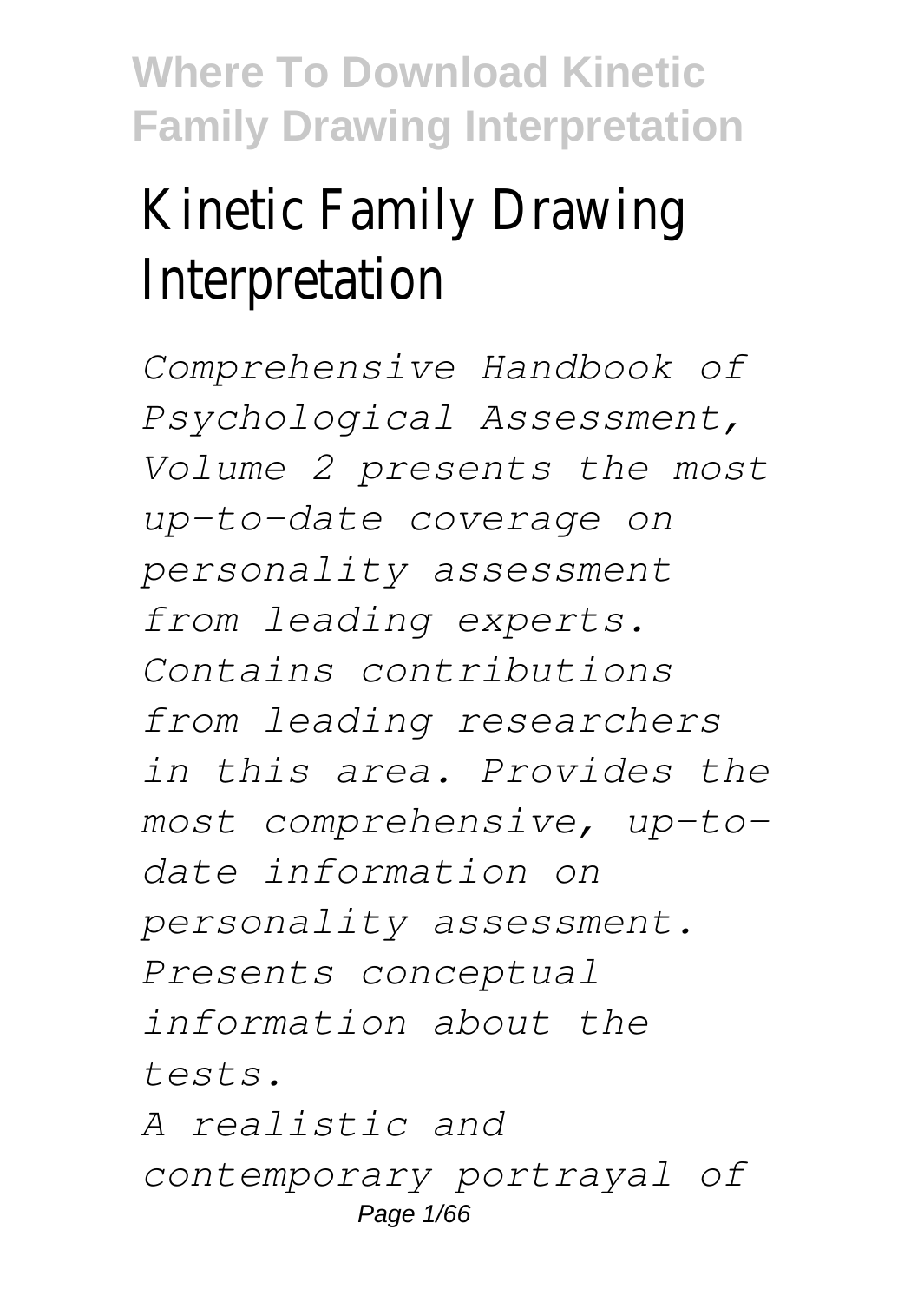*the dynamic field of clinical psychology Thoroughly revised and updated to reflect the most current topics professionals will face in clinical practice, the Third Edition takes an integrative biopsychosocial approach throughout and features: New coverage of innovations in psychotherapy and their implications for interventions, changing populations, and assessment Up-to-date discussion of empirically supported treatments,*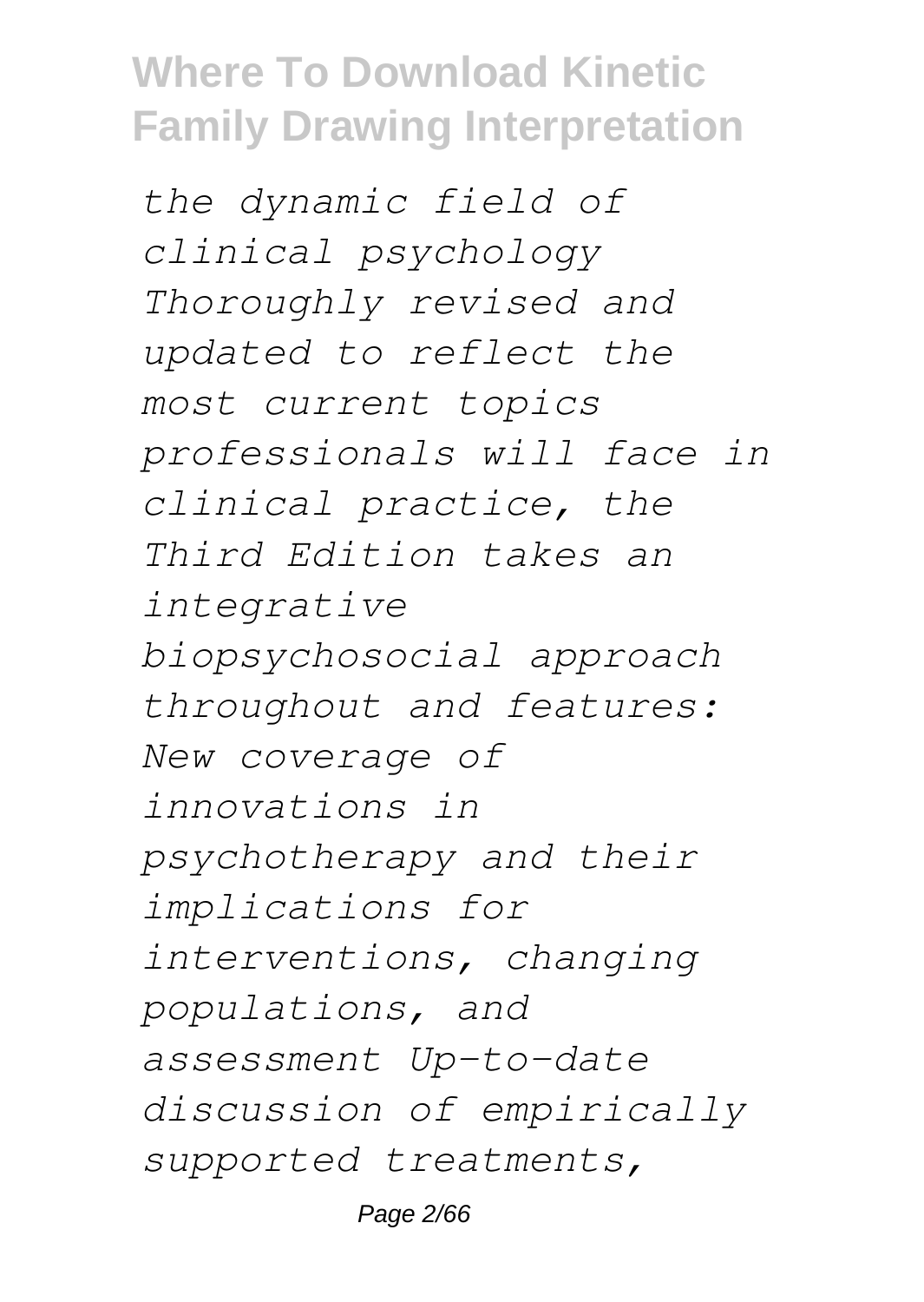*technology-assisted treatments such as Webbased interventions, and new cognitive behavior treatments such as ACT Insights into prevention, ethics, evidence-based treatments, and confidentiality laws and regulations including HIPAA Case studies detailing the theoretical conceptualization, assessment, and treatment of clients Chapter-ending Big Picture synopses and lists of key points and terms, as well as unique Real Students, Real Questions sections*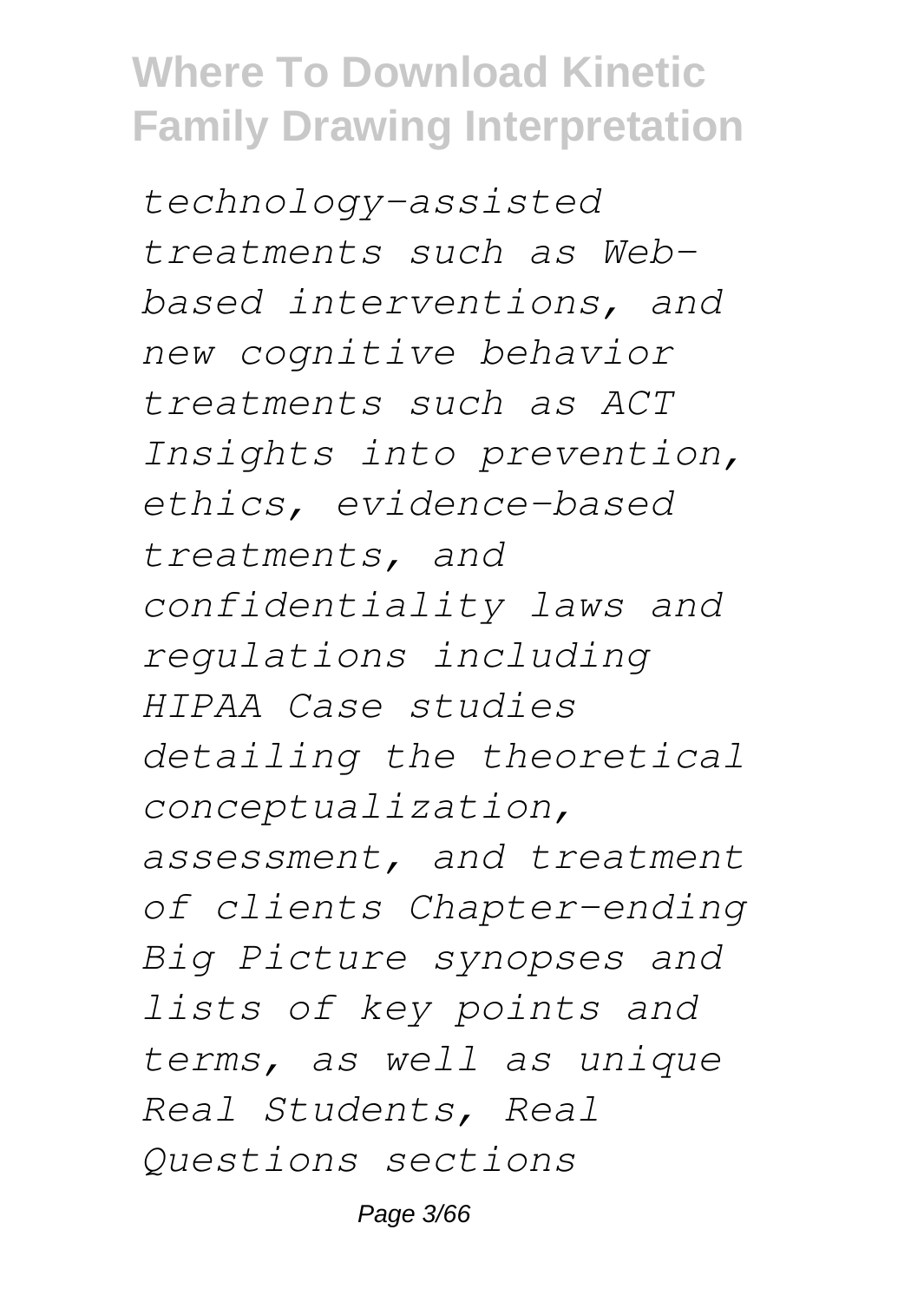*featuring actual questions asked by clinical psychology students Firsthand career advice from a diverse group of mental health professionals Current and future trends, plus a stepby-step road map that covers all aspects of becoming a clinical psychologist This broadspectrum overview of the art and science of clinical psychology explores many different perspectives in many different settings. Author Thomas Plante draws from his own experience as a*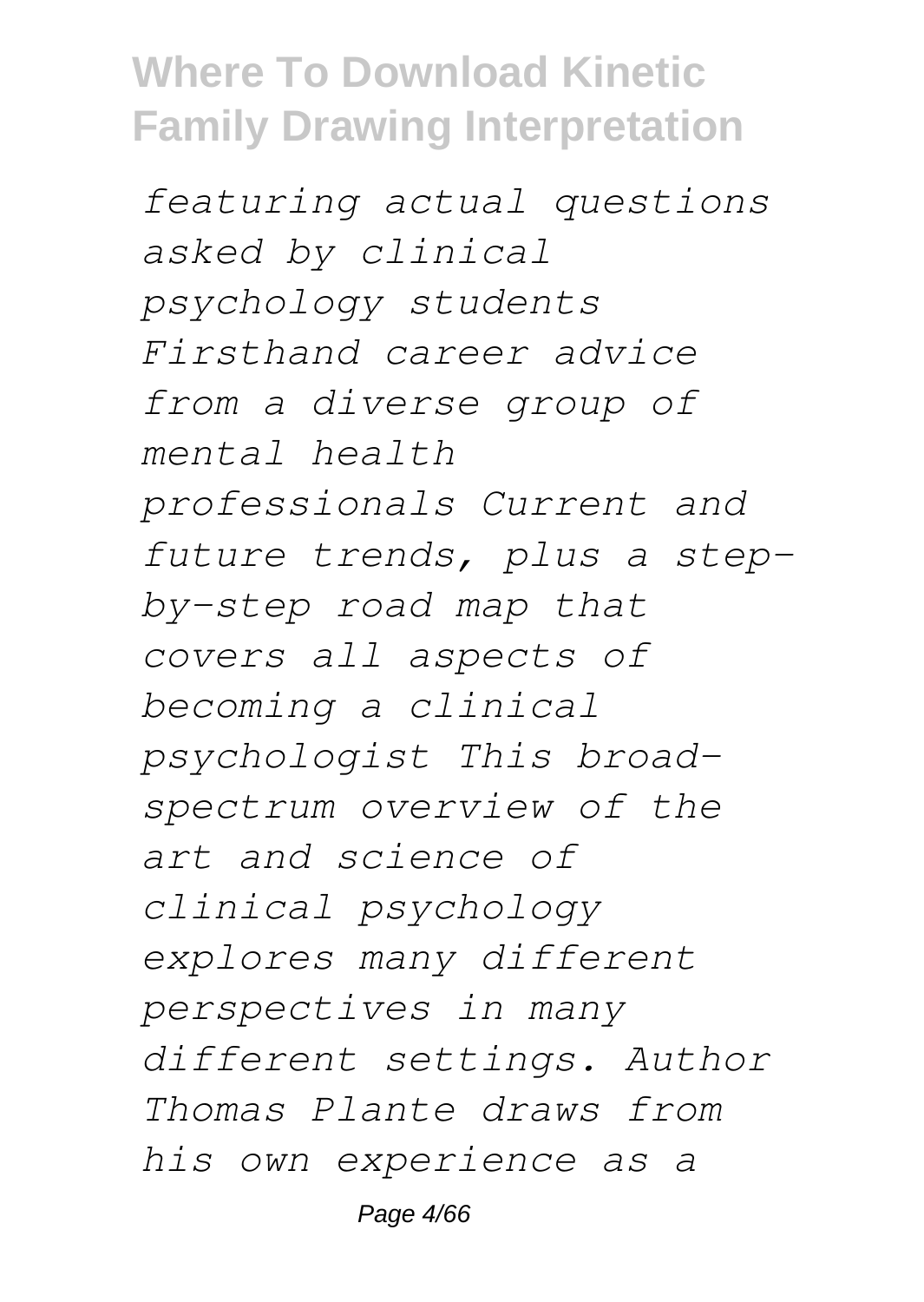*practicing clinician and college professor to reveal how science and application function together in the day-to-day practice of psychology. Drawing is a language, projected by children and adults, reflecting their joy and pain. It is used extensively by clinical psychologists, art therapists, social workers, and other mental health professionals in the assessment and treatment of children, adolescents, adults, and couples. This book brings together a renowned group*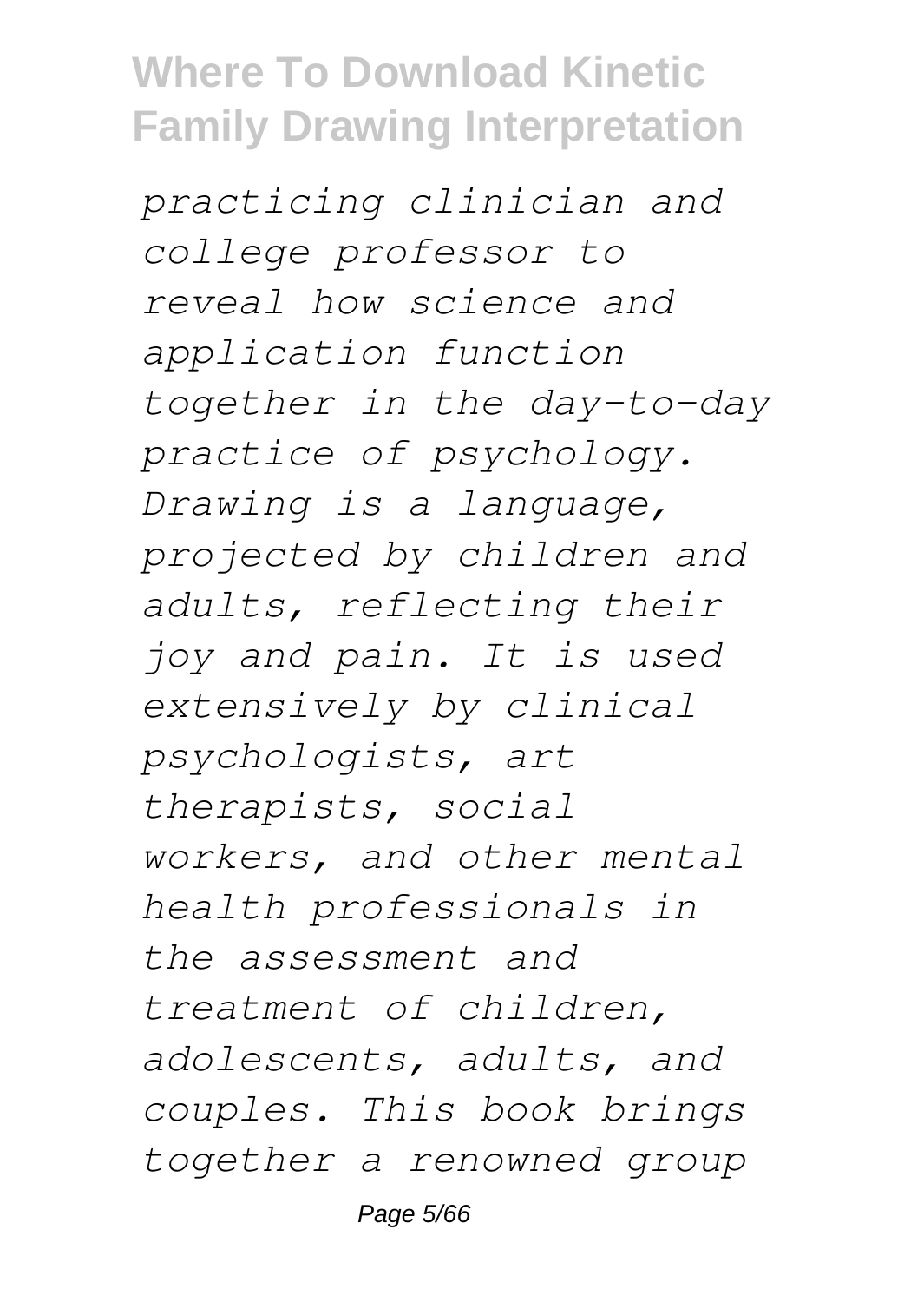*of professionals to analyze the research and application of the most popular assessment and treatment tools. Tests discussed include the Drawa-Person Test, the House-Tree-Person Test, the Kinetic Family Drawing Test, the Art Therapy-Projective Imagery Assessment, and the Wartegg Drawing Completion Test. Working with sexually and physically abused children, assessing clients with anorexia nervosa, and the influence of osteopathic treatment on drawings are some of*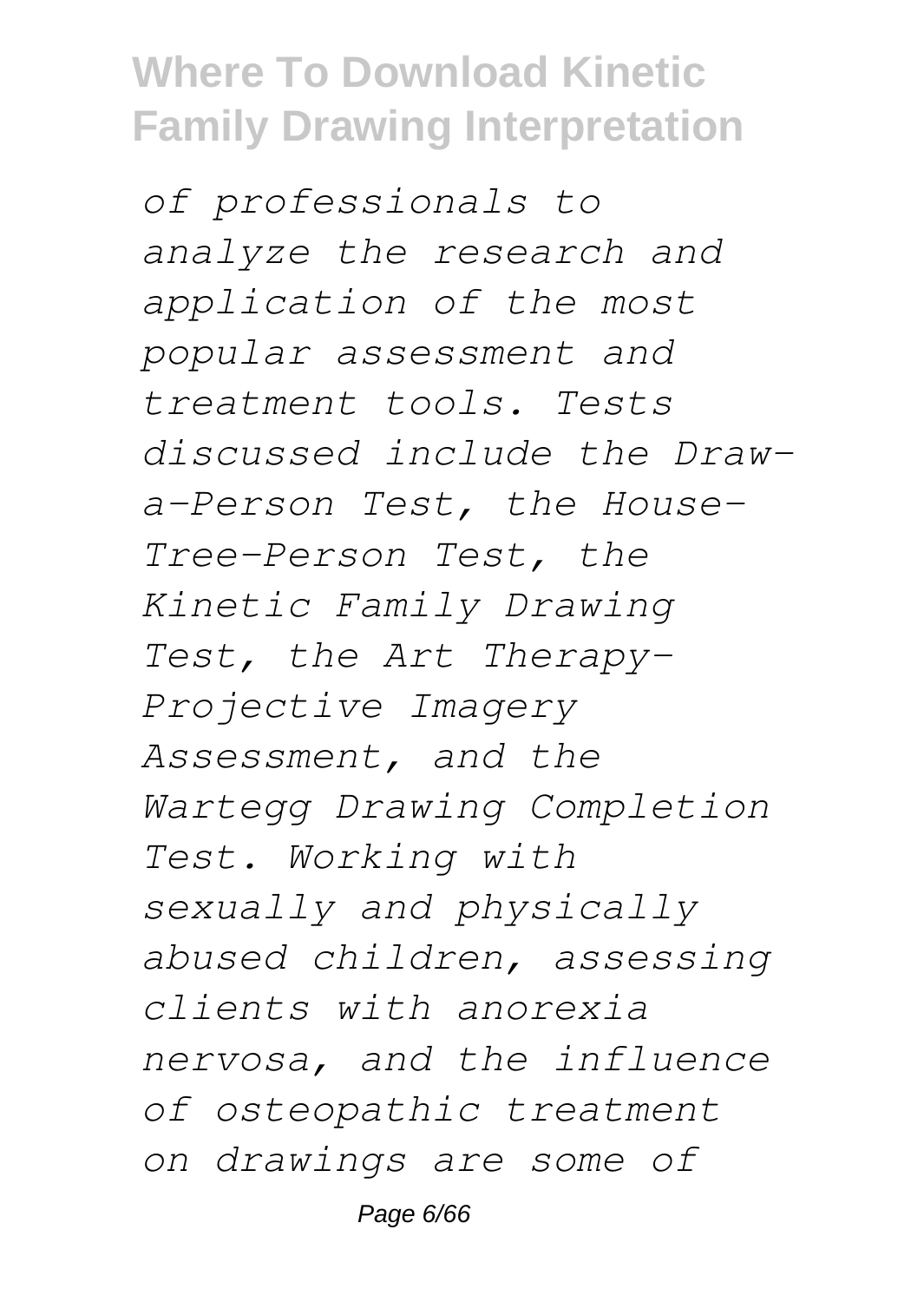*the special topics considered. Numerous case studies are also included. This book contains the first documentation of combining house, tree, and person into a single drawing. It helps enrich clinician's test batteries and aids psychologists and physicians in understanding the emotions and self-awareness of their clients. It is richly illustrated and teaches the important skill of using visual metaphors in clinical settings to understand and assist clients. The author*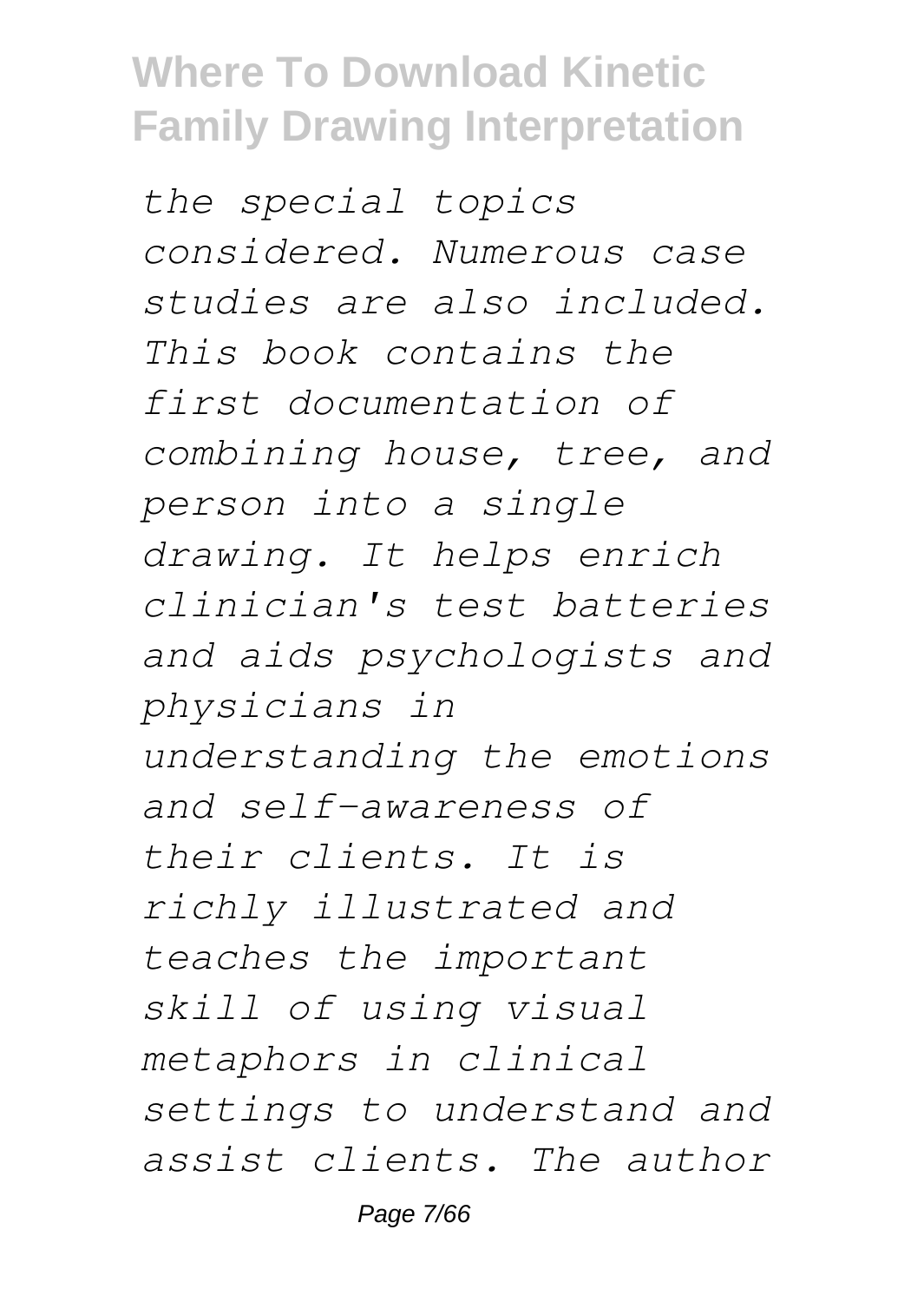*covers all aspects of drawing interpretation, including size, placement, stroke or line characteristics, and the possible individual characteristics of each element within the house, tree, and person drawings. Exploring the Child's Personality Drawings in Assessment and Psychotherapy Self-growth in Families Play Therapy Theory and Practice A Self-Psychological Approach A Psychological Interpretation of Drawings*

Page 8/66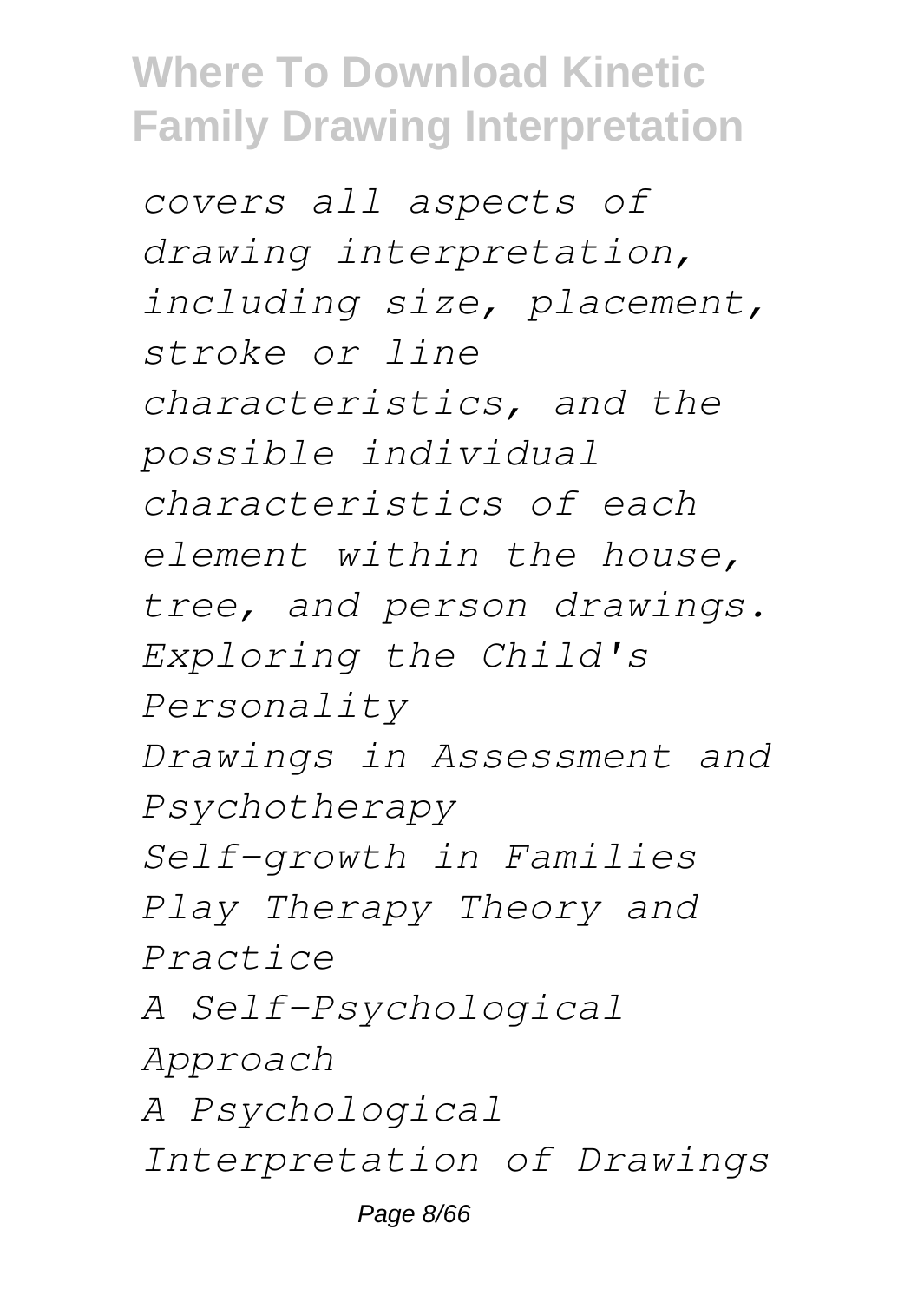*and Paintings. The SSCA Method: A Systems Analysis Approach*

*The objective of this book is to provide readers with a comprehensive account of the childOCOs personality. The book examines in detail significant personality dimensions from developmental, clinical and cross-cultural perspectives. The intricacies of personality are exposed by means of the Fairy Tale Test, an instrument that attempts to track the preconscious and unconscious processes that* Page 9/66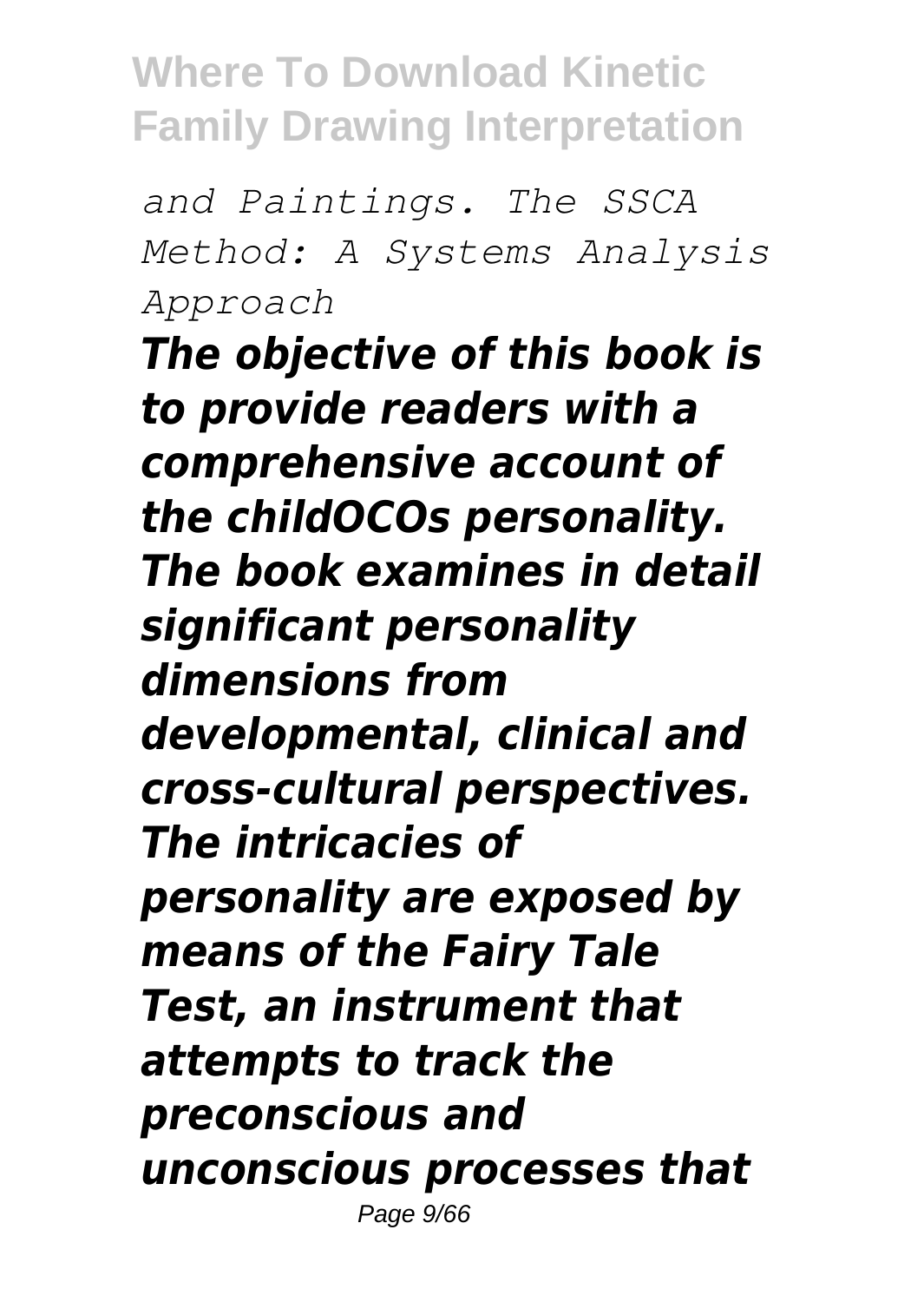*OC conspireOCO beneath the behavioral and overt manifestations of personality. ChildrenOCOs responses to the FTT questions are assessed both from a quantitative and a qualitative perspective. Twenty-nine personality variables are used to rate the broad range of personality characteristics. No other personality test assesses such a large number of personality parameters. The qualitative evaluation of responses includes the analysis of 14 defense mechanisms, the* Page 10/66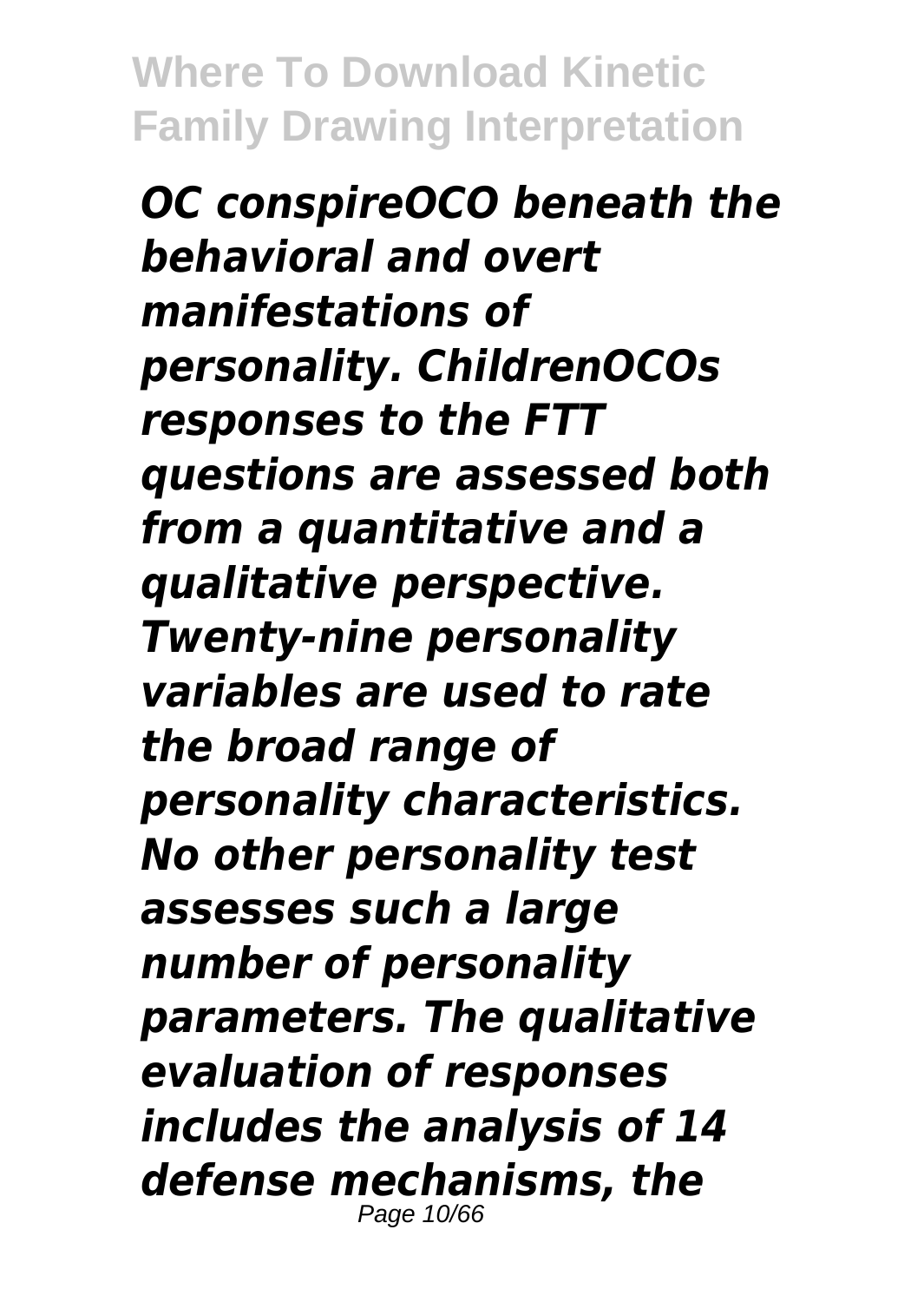*study of the nature of anxiety, family dynamics, and the examination of ego integration and ego strength. The unique quality of this book is the use of the FTT in the exploration of the childOCOs personality, using large samples of children derived from diverse cultures. Additional advantages of this book are the chapters which focus on the research into two significant personality traits: aggression and ambivalence and the chapter on the analysis of idiosyncratic responses; the* Page 11/66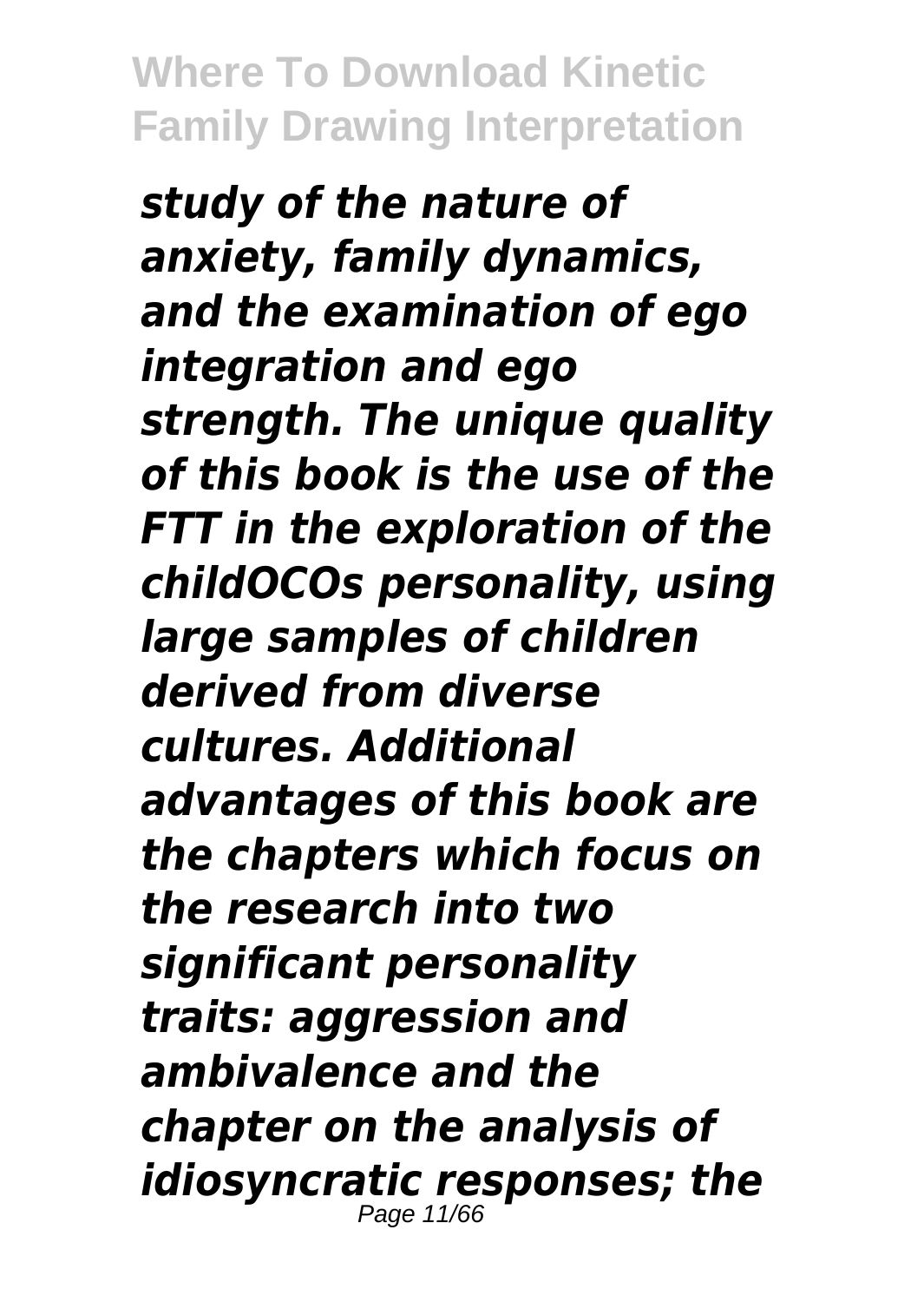*latter offers valuable information in the classification of original responses into levels of psychopathology. While the FTT has taken significant steps towards becoming a valid and reliable instrument, studies of its psychometric properties are an ongoing process. The book also includes examples, case studies and appendices for further study and review." This book will help teach students how to diagnose, conduct treatment planning, and evaluate client* Page 12/66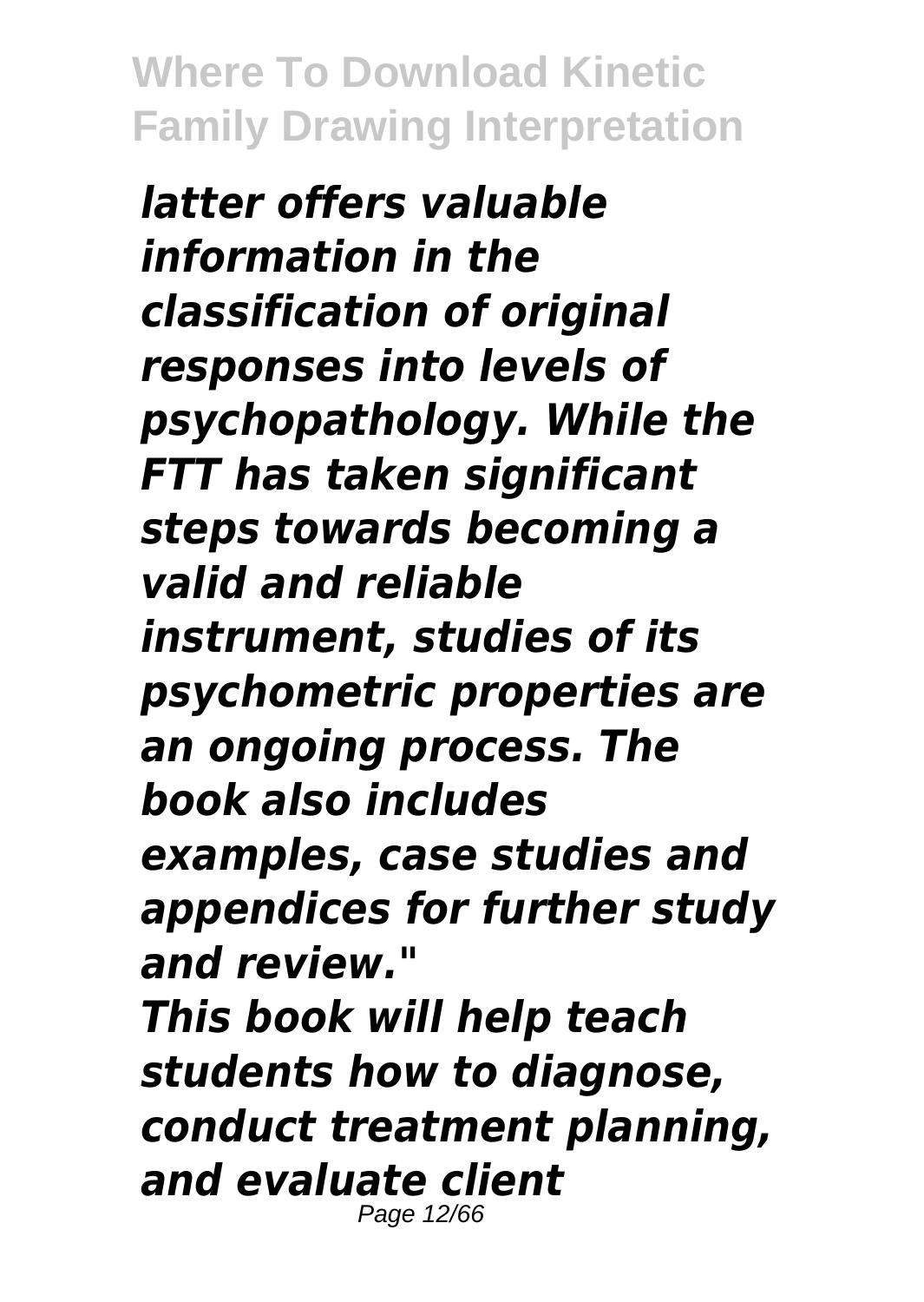*outcomes. Addressing specific competencies as identified by CACREP (as all books in the series) the book will: provide the reader with foundational knowledge for sound formal and informal assessments; review ethical and legal considerations in assessment; introduce basic statistical concepts; highlight the domains in which assessments are commonly used (intelligence, aptitude, achievement, personality, career, etc.); and describe strategies to integrate* Page 13/66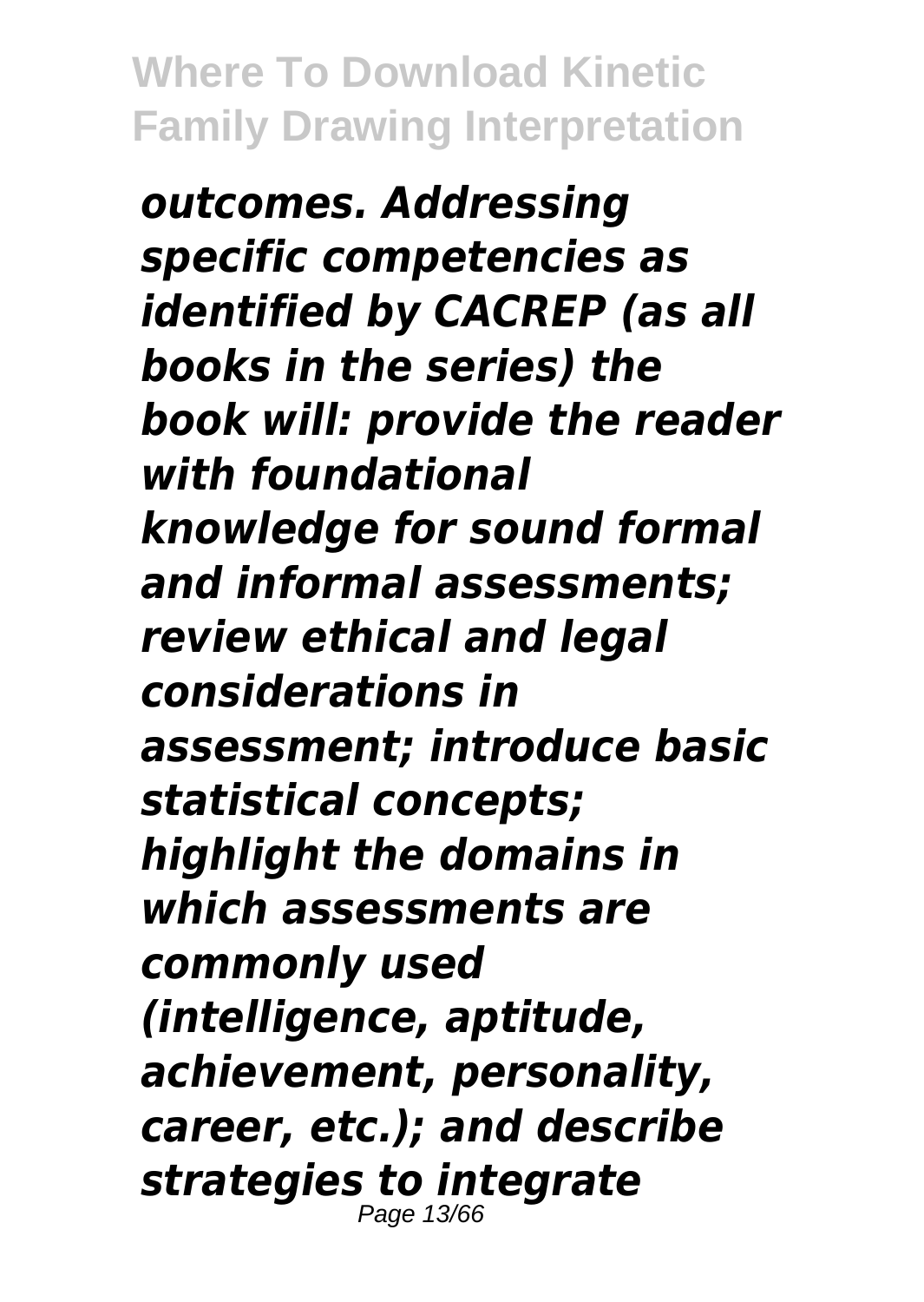*assessment data when working with clients. Illustrated with over 100 children's drawings, this practical resource demonstrates how all clinicians can broaden and enhance their work with young people by integrating drawing into therapy. Topics covered include how to assist children in making art, what questions to ask and when, and how to motivate children who are initially resistant to drawing. How do we move from an understanding of the* Page  $1\frac{7}{16}$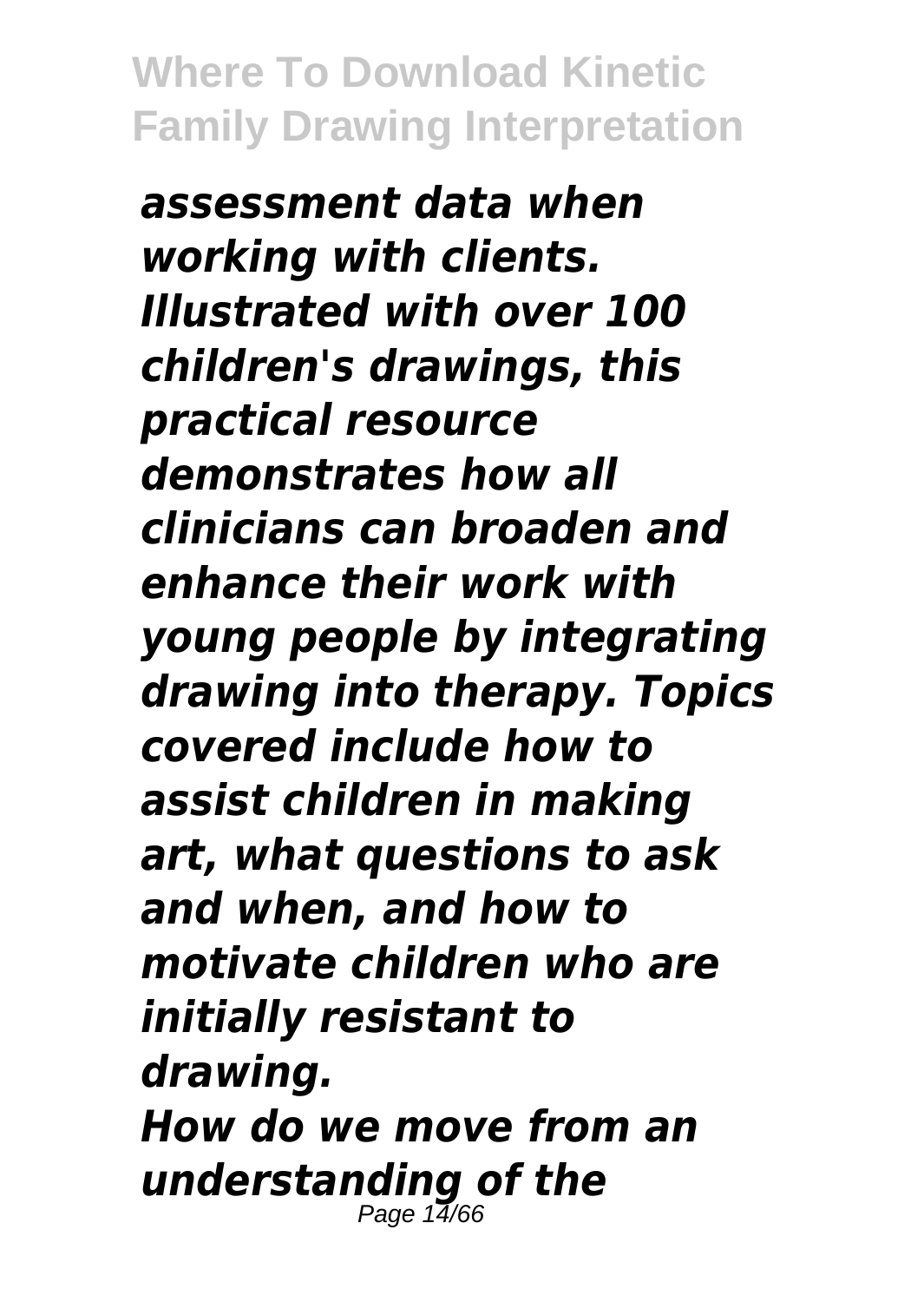*administration, scoring, and interpretation of responses on various personality assessment instruments to the ability to put our understanding into words and communicate it effectively to referral agents and to patients themselves? And how do we transmit that ability to students? Teaching and Learning Personality Assessment strives to fill a gap in the literature and in many training programs. The editors have assembled a group of renowned clinicians, noted not only for* Page 15/6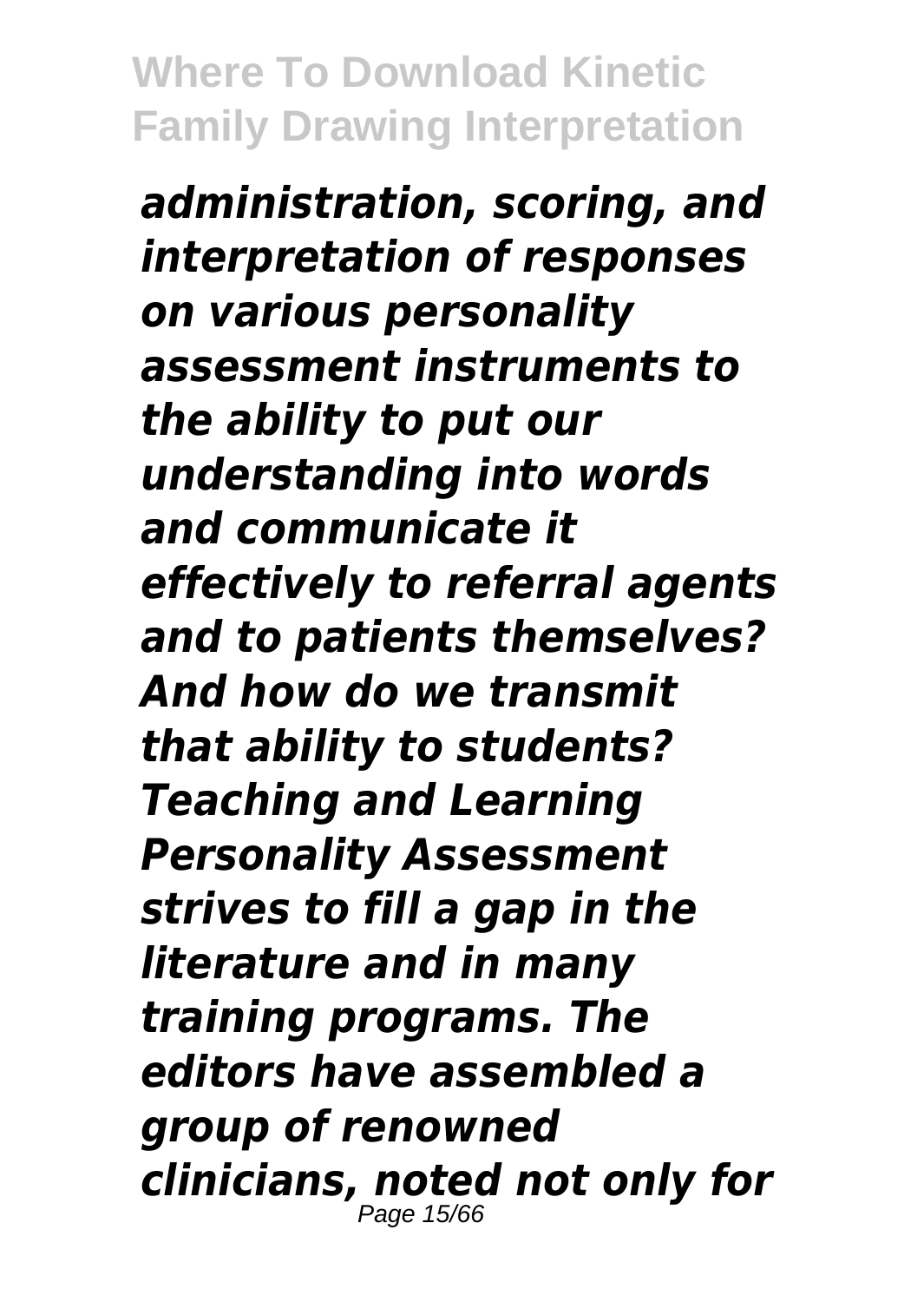*their own acumen in personality assessment but also for their teaching talent, who present in detail time-tested techniques for teaching assessment. Readers have the opportunity to "sit beside" these seasoned mentors and learn their special skills. Numerous examples illustrate the key concepts. For every instructor of personality assessment who has ever pondered ways to organize a course or to convey difficult material, and for every student who has worried about how to* Page 16/66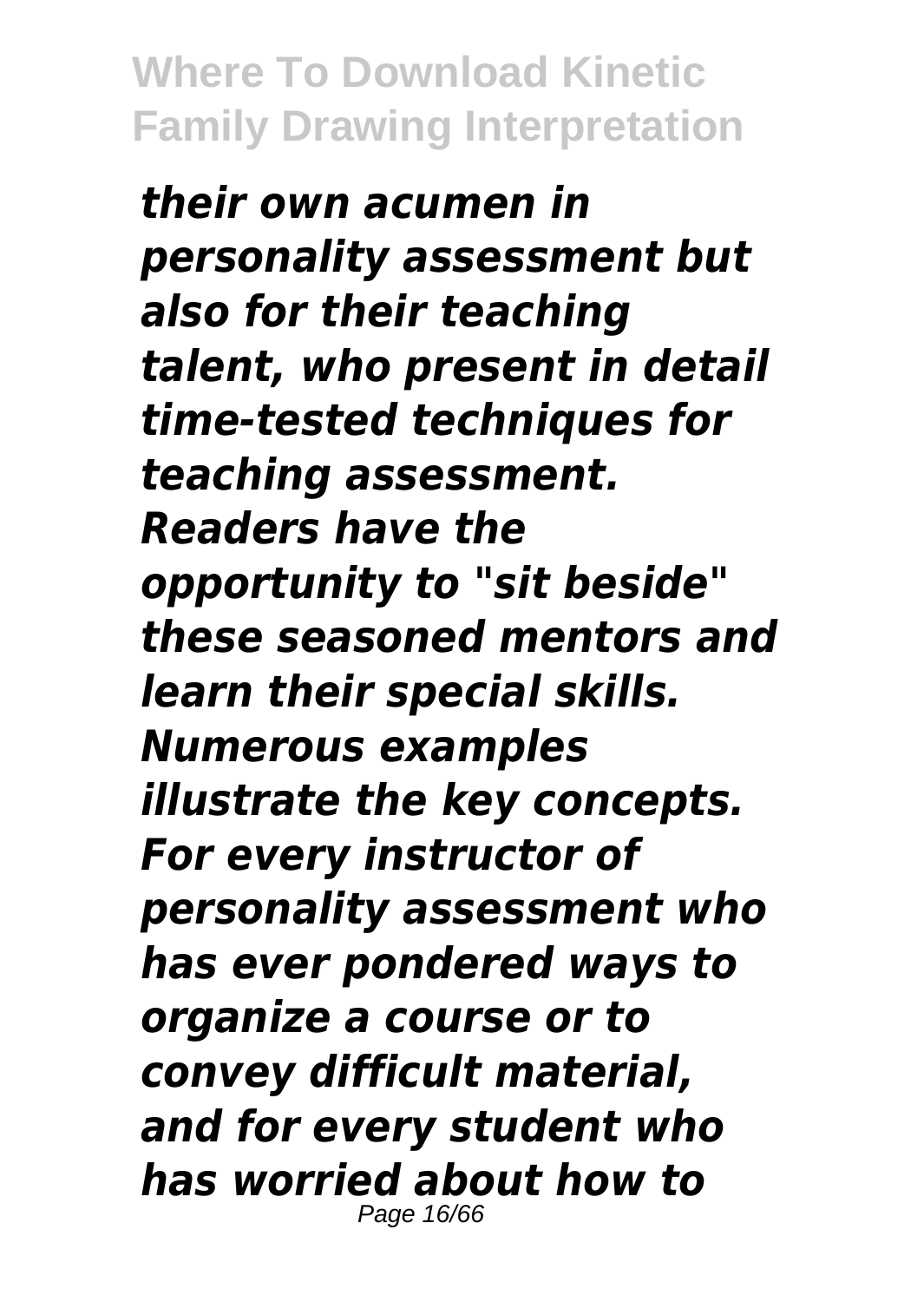*translate theory into practice, in the context of a course or on his or her own, this book will offer enlightenment and provide uniquely practical assistance. It will be important reading for psychologists and trainees at every level of experience. Its clear style, vivid anecdotes, frank discussion of disagreements in the field, and innovative ideas make it an excellent text for both introductory and advanced courses. (le Dessin Enfantin) Children in Distress* Page 17/66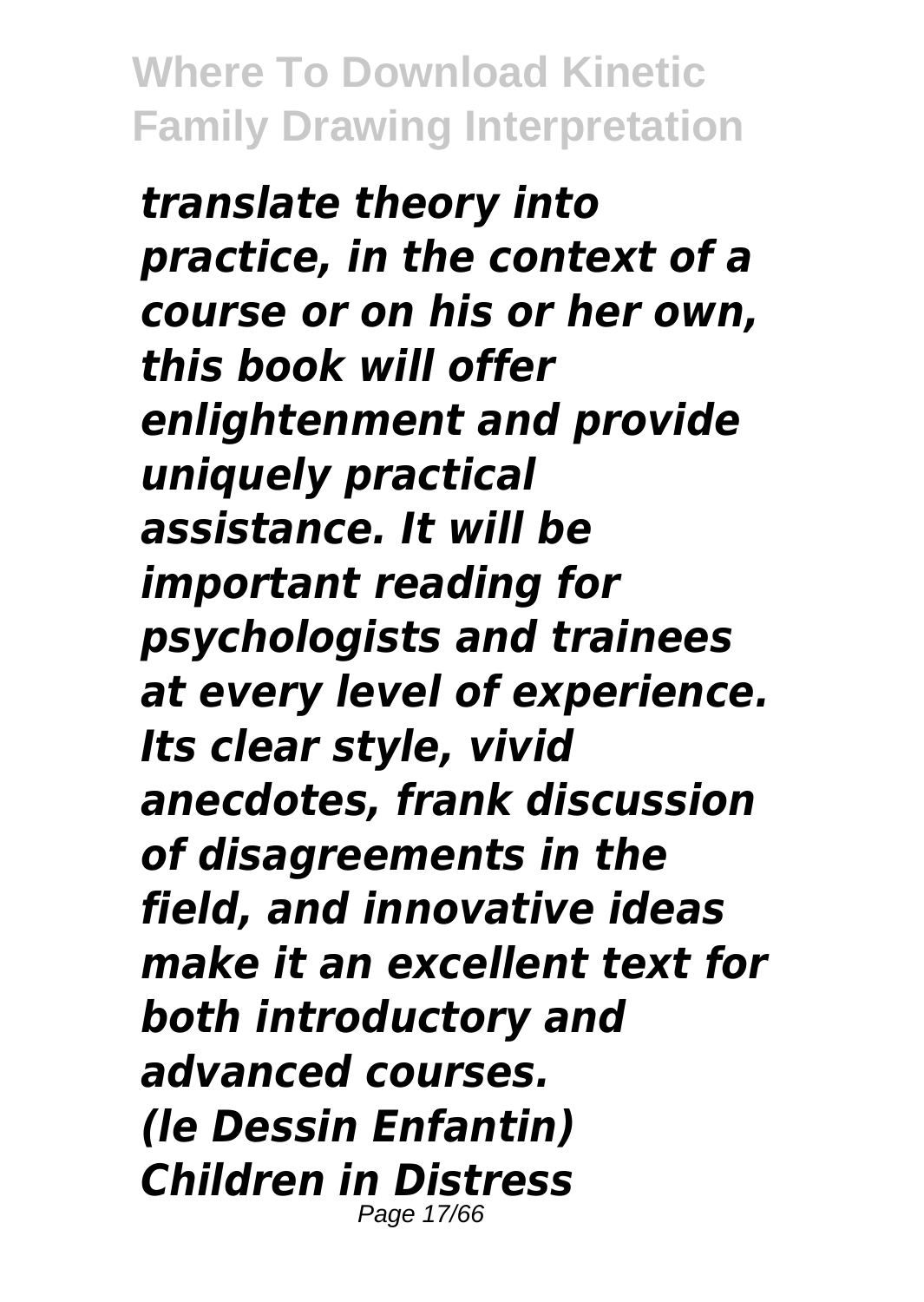#### *Action, Styles, And Symbols In Kinetic Family Drawings Kfd*

*A Reference for the Education of Children, Adolescents, and Adults with Disabilities and Other Exceptional Individuals K-F-D. An Interpretative Manual*

*Developmental, Clinical and Cross-cultural Applications of the Fairy Tale Test*

*The use of drawings to discover emotions, attitudes, and personality traits not verbally stated by a client is a valuable and widely used technique in psychoanalysis and psychotherapy. In this book, the author offers a highly practical introduction to the* Page 18/66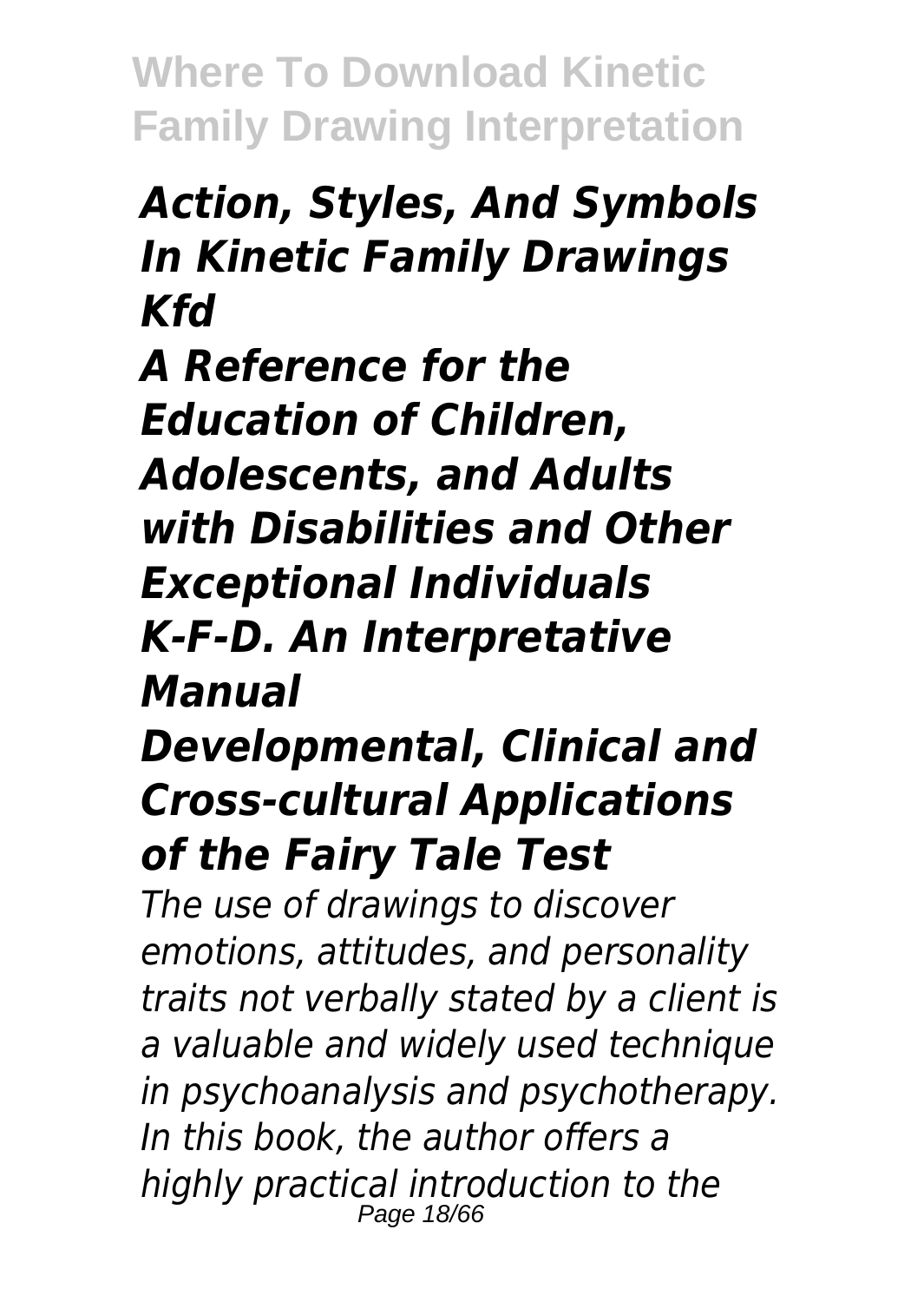*use and interpretation of projective drawings. Grounding his approach in self psychology, Dr. Leibowitz provides detailed information on how to interpret house, tree, man, woman, and animal drawings. By pairing clinical case examples with general interpretation guidelines, the book offers a thorough examination of projective drawings, making it a valuable text for beginners and an important reference source for the seasoned clinician. Interpreting Projective Drawings contains an impressive array of drawings, with over 175 total illustrations. Almost half of these drawings are from comprehensive case studies that follow adult patients from the beginning phase of treatment to their one-year (or more) status. These include over 30 chromatic* Page 19/66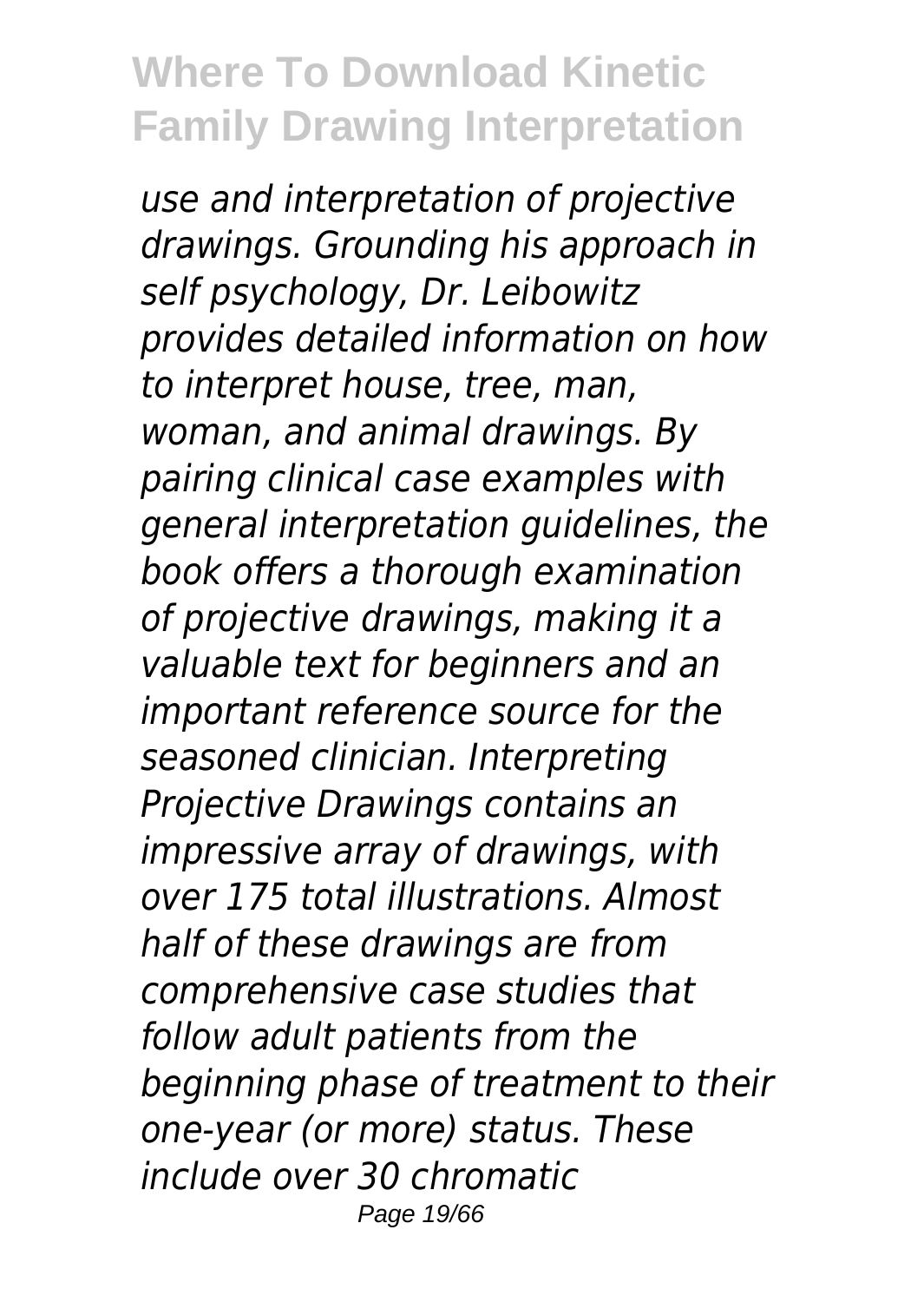*illustrations that clearly demonstrate the importance of color in projective drawing interpretation. In addition to detailed information on how to interpret these five types of achromatic and chromatic drawings, the book also contains an appendix that offers examiner instructions, instructions for self-administration, and adjective lists to aid in interpretation. Together, these components make Interpreting Projective Drawings an essential resource for any mental health professional interested in using drawings to their fullest effect in their practice.*

*First published in 1972. Routledge is an imprint of Taylor & Francis, an informa company.*

*The authors have developed a simple, one-page art screening form* Page 20/66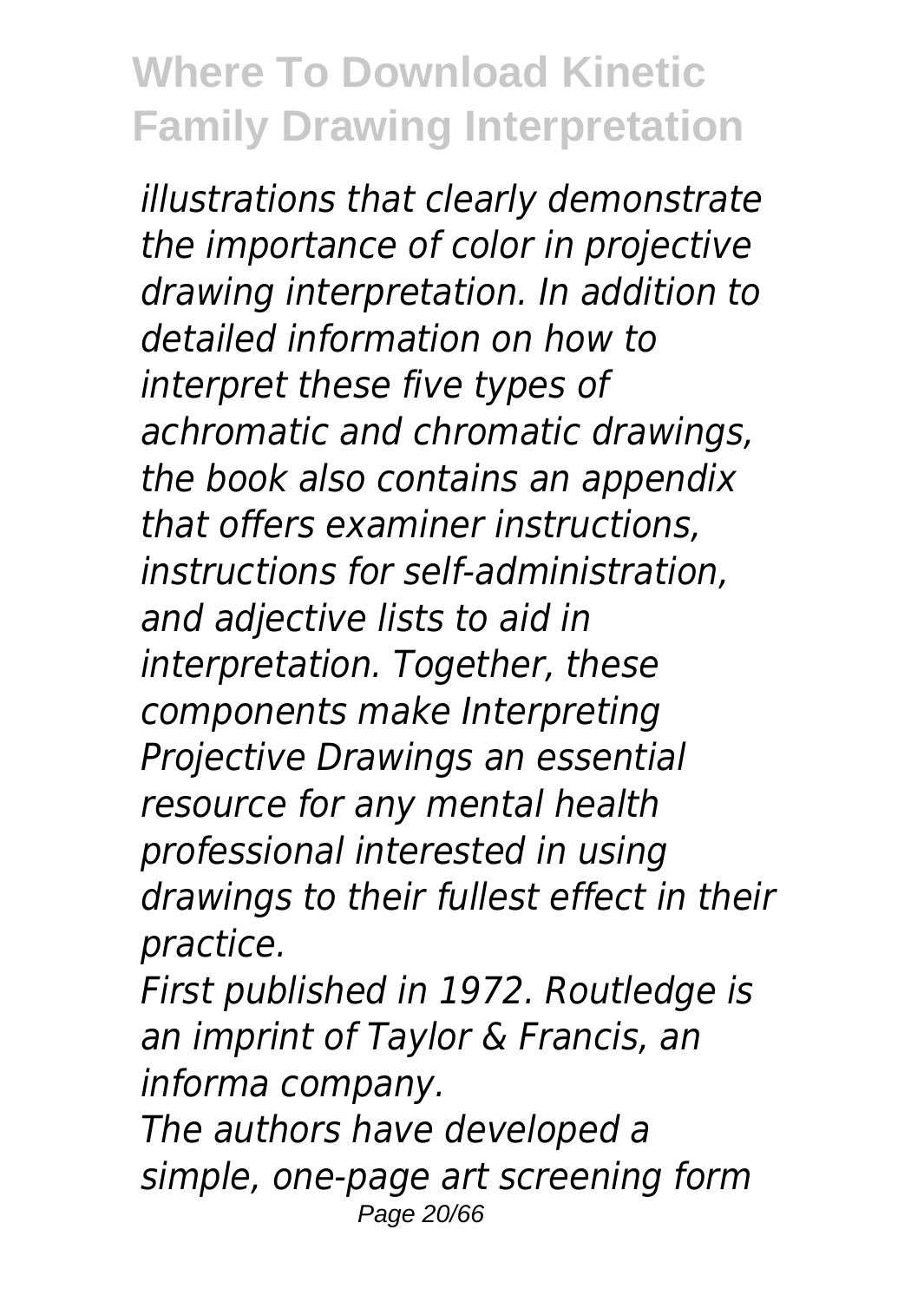*for use with the "human figure drawing" (HFD) and the "kinetic family drawing" (KFD), which has brought a standardization to the interview of these children and the interpretation of their art. This is invaluable to front-line clinicians, private practitioners, trauma centers, child protective services, and the legal system.*

*Over the past two decades the benefits of label-free biosensor analysis have begun to make an impact in the market, and systems are beginning to be used as mainstream research tools in many drug discovery laboratories. Label-Free Technologies For Drug Discovery summarises the latest and emerging developments in label-free detection systems, their underlying technology principles and end-user case studies* Page 21/66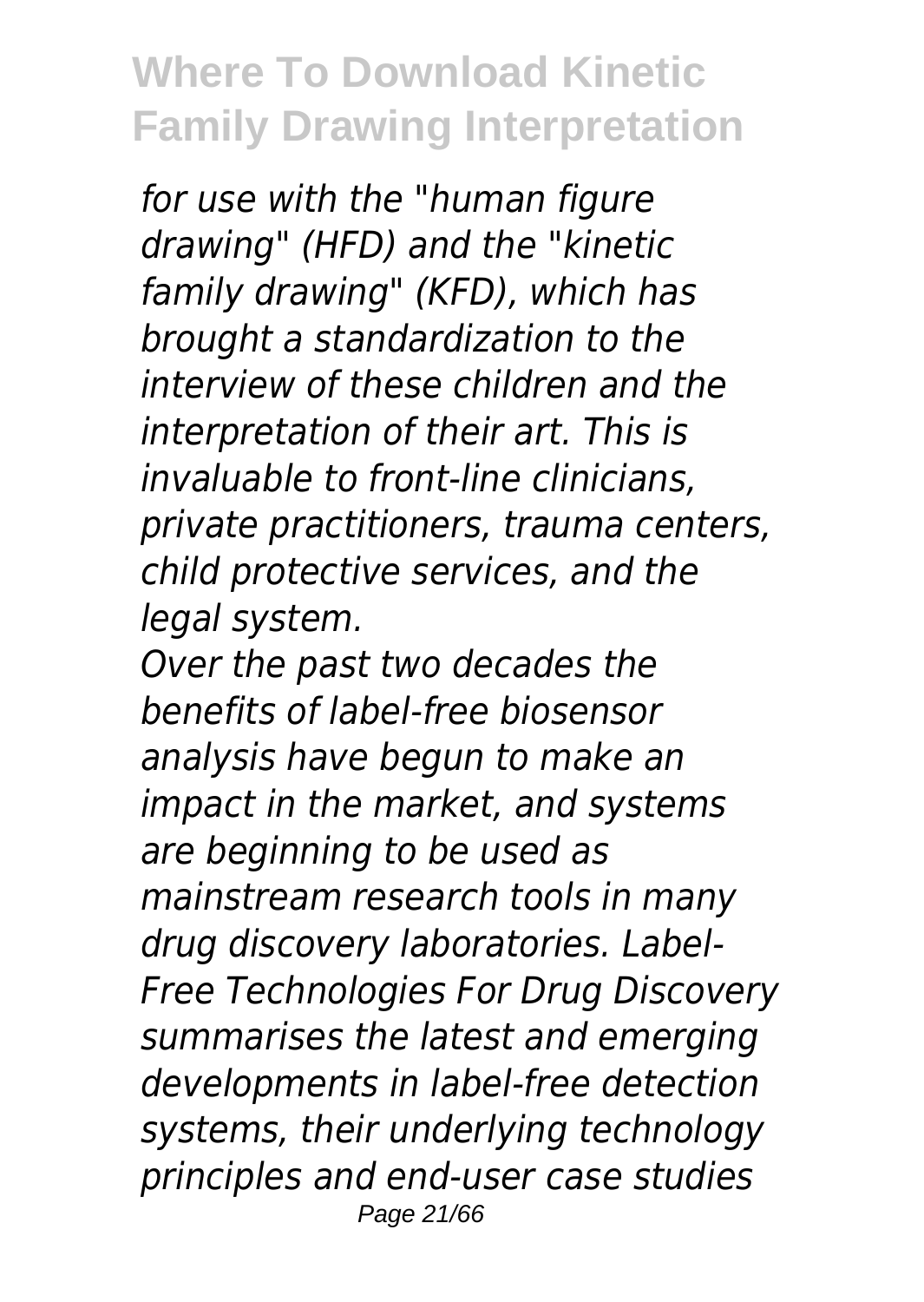*that reveal the power and limitations of label-free in all areas of drug discovery. Label-free technologies discussed include SPR, NMR, highthroughput mass spectrometry, resonant waveguide plate-based screening, transmitted-light imaging, isothermal titration calorimetry, optical and impedance cell-based assays and other biophysical methods. The technologies are discussed in relation to their use as screening technologies, high-content technologies, hit finding and hit validation strategies, mode of action and ADME/T, access to difficult target classes, cell-based receptor/ligand interactions particularly orphan receptors, and antibody and small molecule affinity and kinetic analysis. Label-Free Technologies For Drug Discovery is an essential guide to this* Page 22/66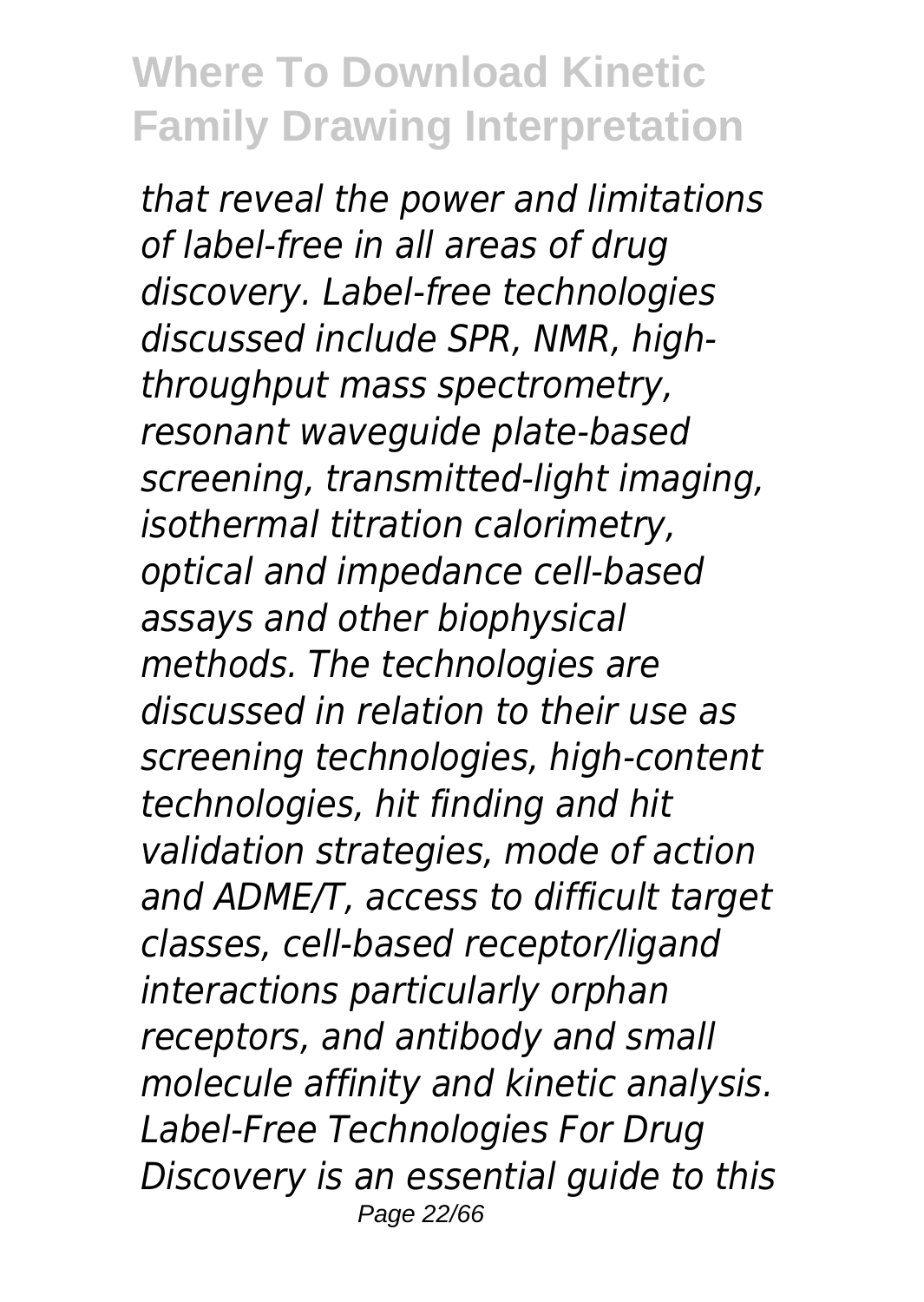*emerging class of tools for researchers in drug discovery and development, particularly highthroughput screening and compound profiling teams, medicinal chemists, structural biologists, assay developers, ADME/T specialists, and others interested in biomolecular interaction analysis.*

*Handbook of Personality Assessment Behavioral, Social, and Emotional Assessment of Children and Adolescents*

*Relating the Projective Interpretation of the Bender Gestalt Test to the Projective Interpretation of the Kinetic-Family-Drawing Test*

*Computational Art Therapy Handbook of Nonverbal Assessment Teaching and Learning Personality Assessment*

*Studies drawings of elementary-*Page 23/66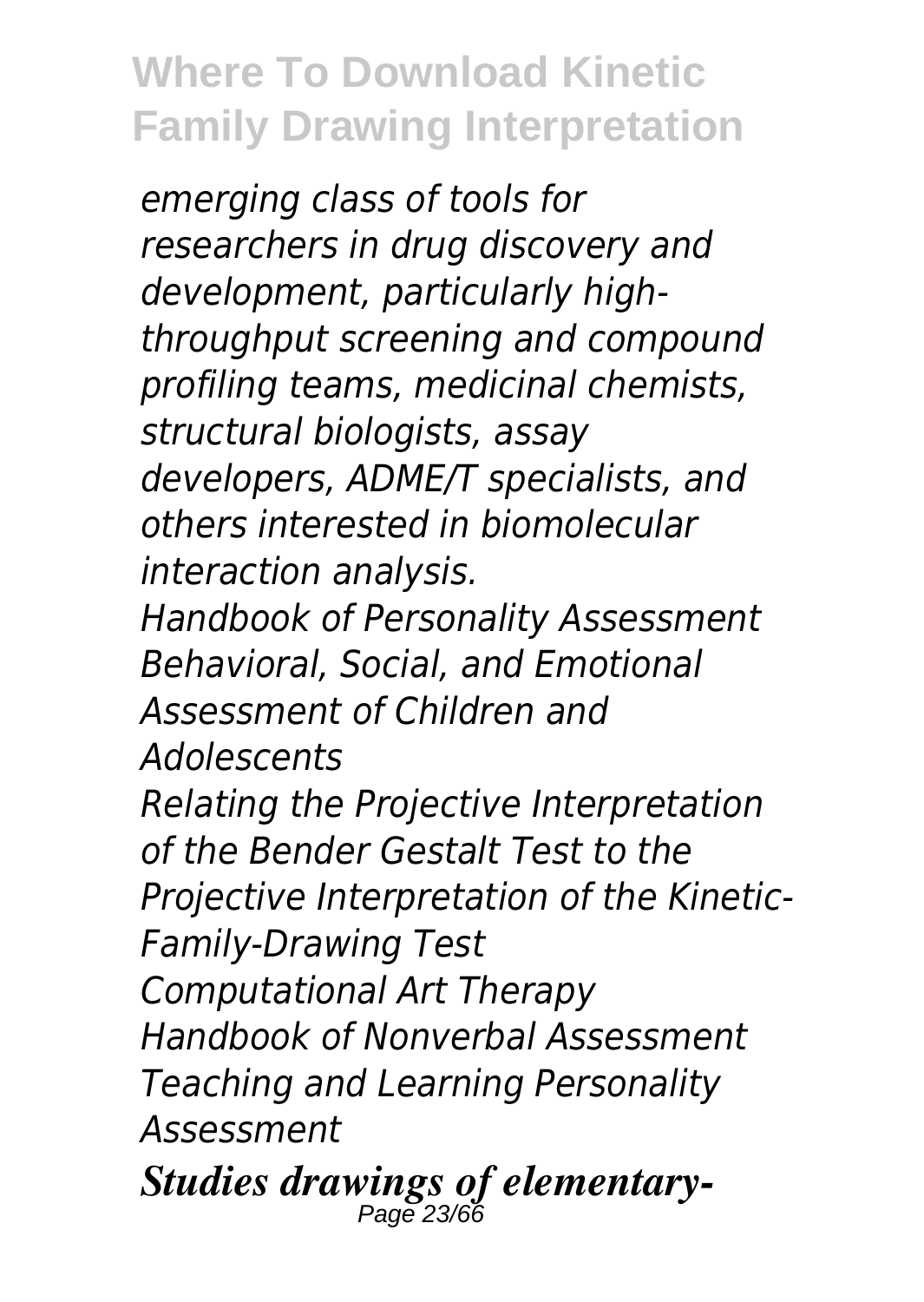*schoolage children who have lived with domestic violence. Now available in paper for the first time, this volume brings together leading contributors to provide a comprehensive review of theory, research, and practice in child and adolescent personality assessment. Organized for easy reference, the book is divided into four parts. Part I summarizes basic theories, issues, and concepts, setting forth a framework for assessment as a hypothesis- generating, problemsolving process. Part II describes and evaluates a wide range of relevant approaches, tests, and techniques, marshaling the available data and reviewing* Page 24/6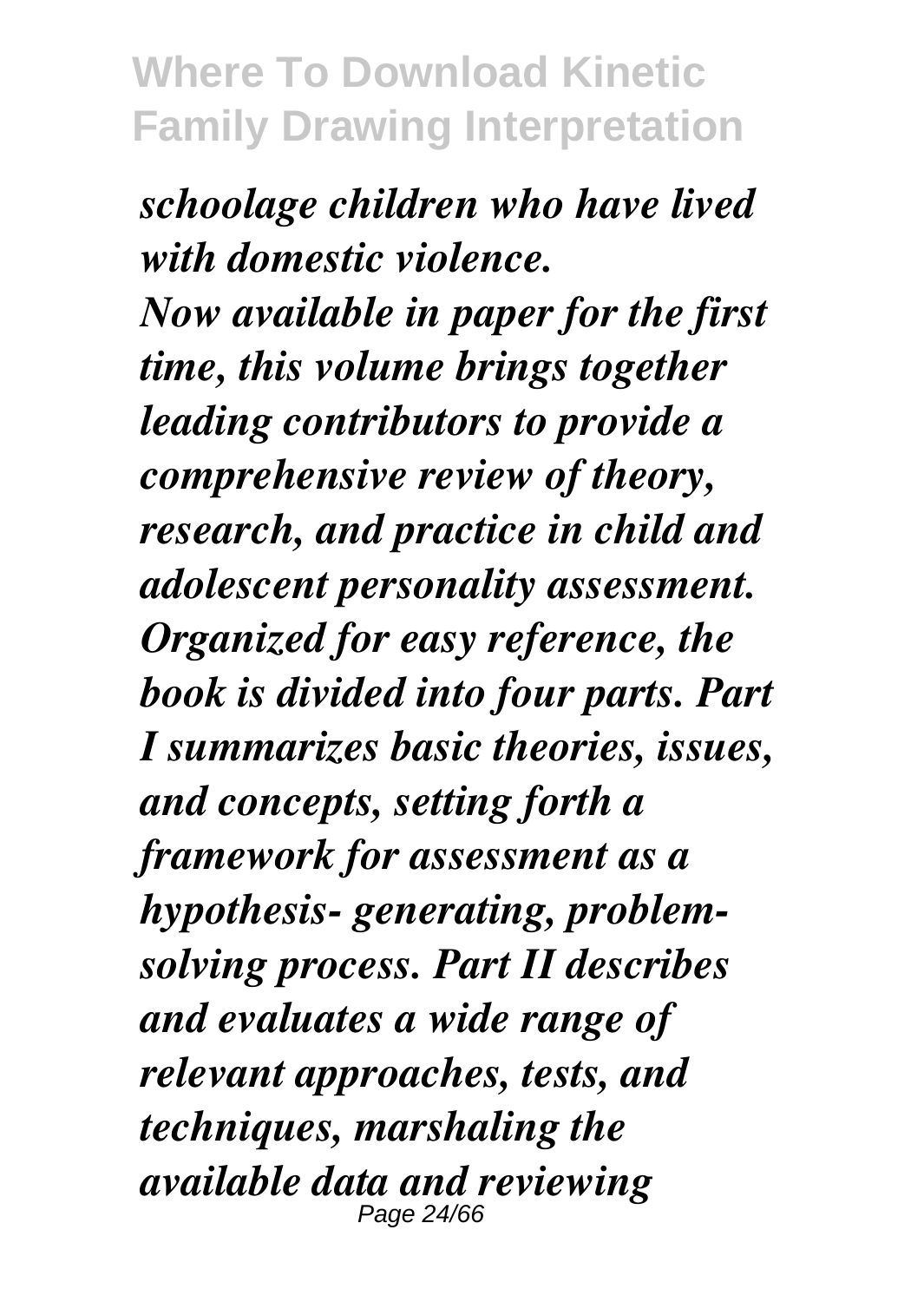*administration procedures, scoring, and interpretation. In Part III, the process by which personality assessment is translated into effective intervention strategies and programs for children is examined in depth. A summary of major perspectives and recommended practices is presented in Part IV, which also considers future needs and directions for the field. This reference work breaks new ground as an electronic resource. Utterly comprehensive, it serves as a repository of knowledge in the field as well as a frequently updated conduit of new material long before it finds its way into standard textbooks.*

Page 25/66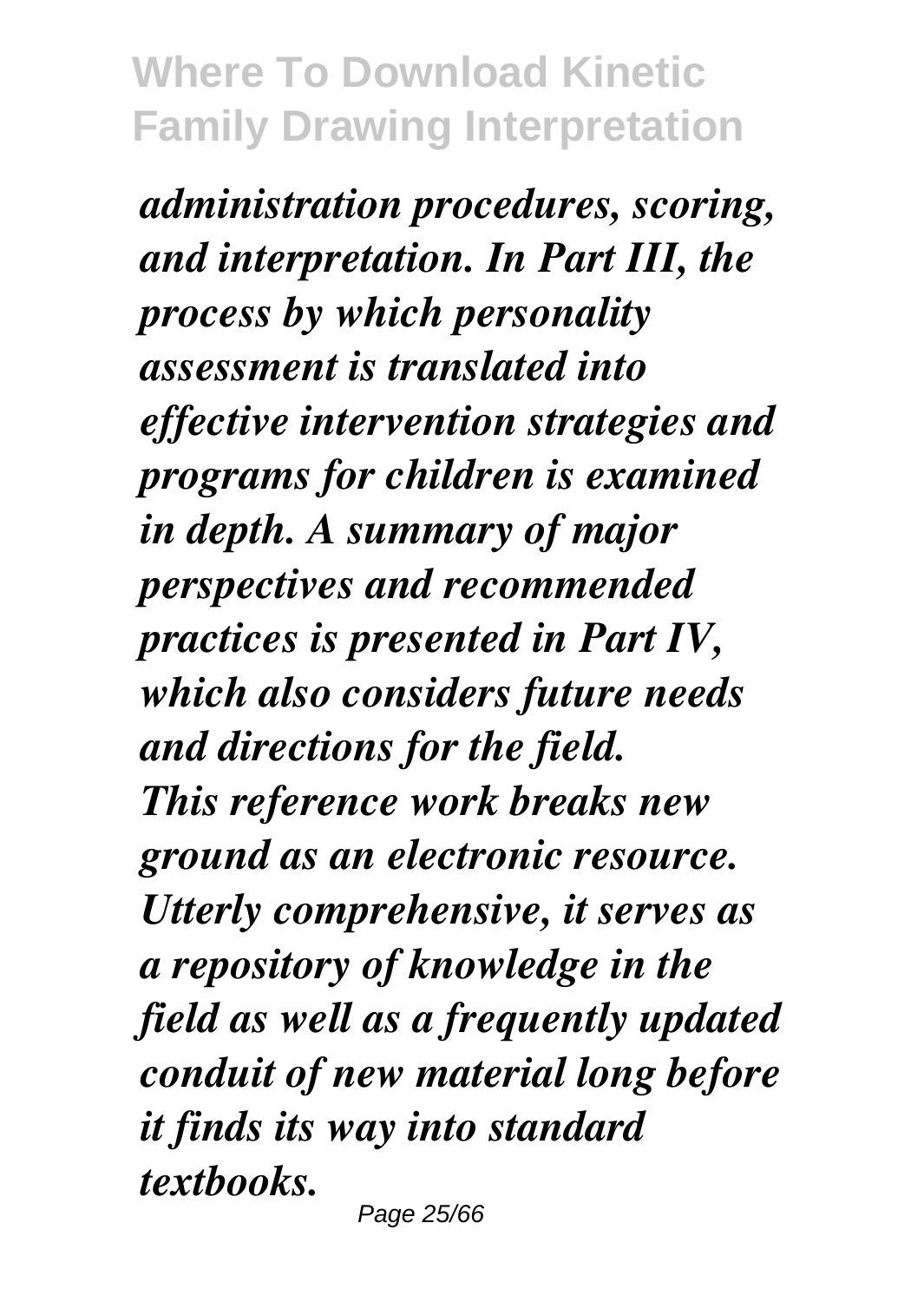*Action, Styles, And Symbols In Kinetic Family Drawings KfdRoutledge Personality Assessment Encyclopedia of Child Behavior and Development Psychological Experts in Divorce Actions Understanding Children's Drawings Silent Screams and Hidden Cries Research and Application* **This new edition with its revised title provides critical reviews of art therapy tests along with some new reviews of assessments and updated research in the field. It**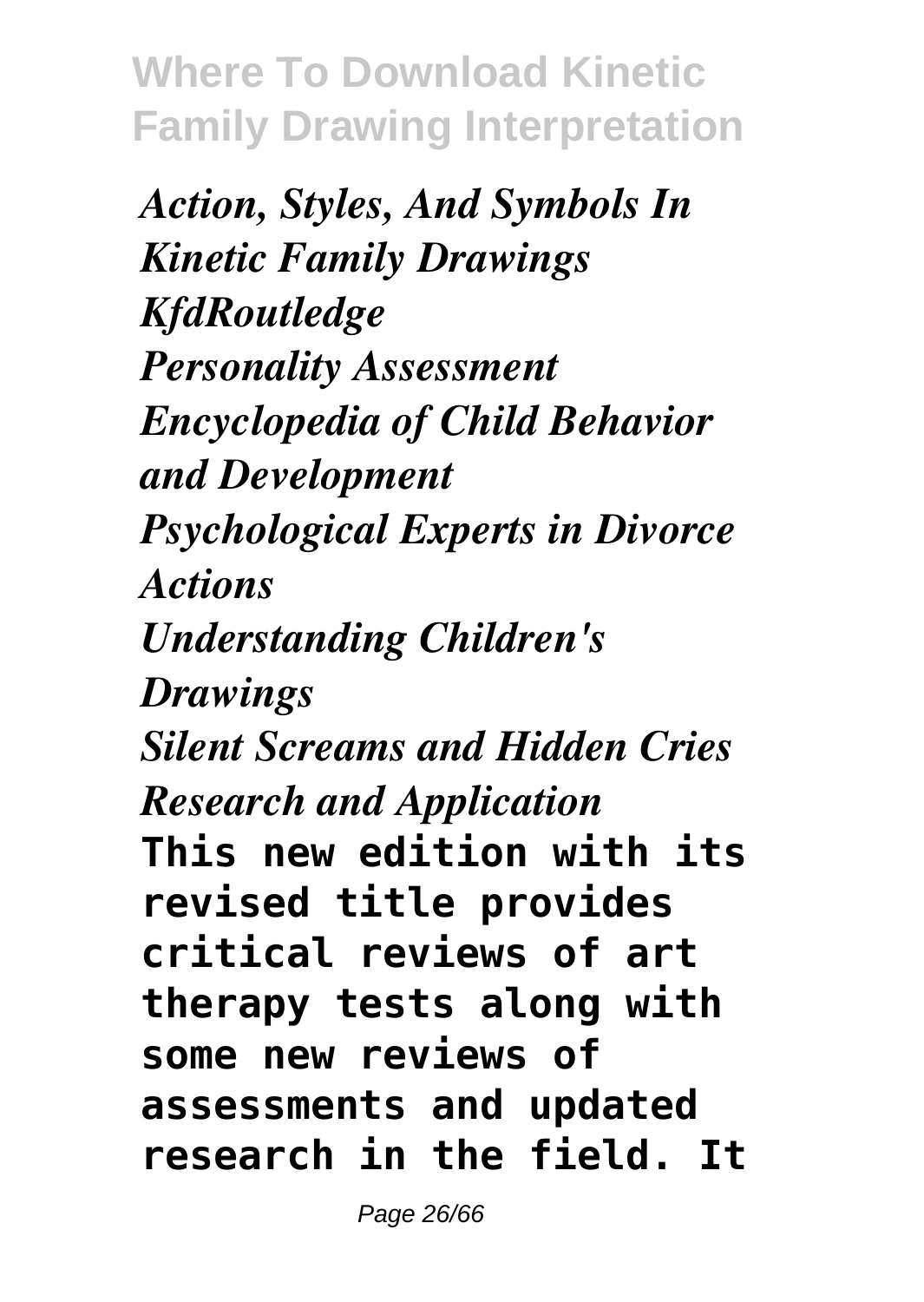**is comprehensive in its approach to considering reliability and validity evidence provided by test authors. Additionally, it reviews research on art therapy assessments with a variety of patient populations. The book contains helpful suggestions regarding the application of art therapy assessments. Specific areas covered include individual, group, family, and multicultural assessment techniques. The desirable and undesirable features of a variety of art therapy assessments**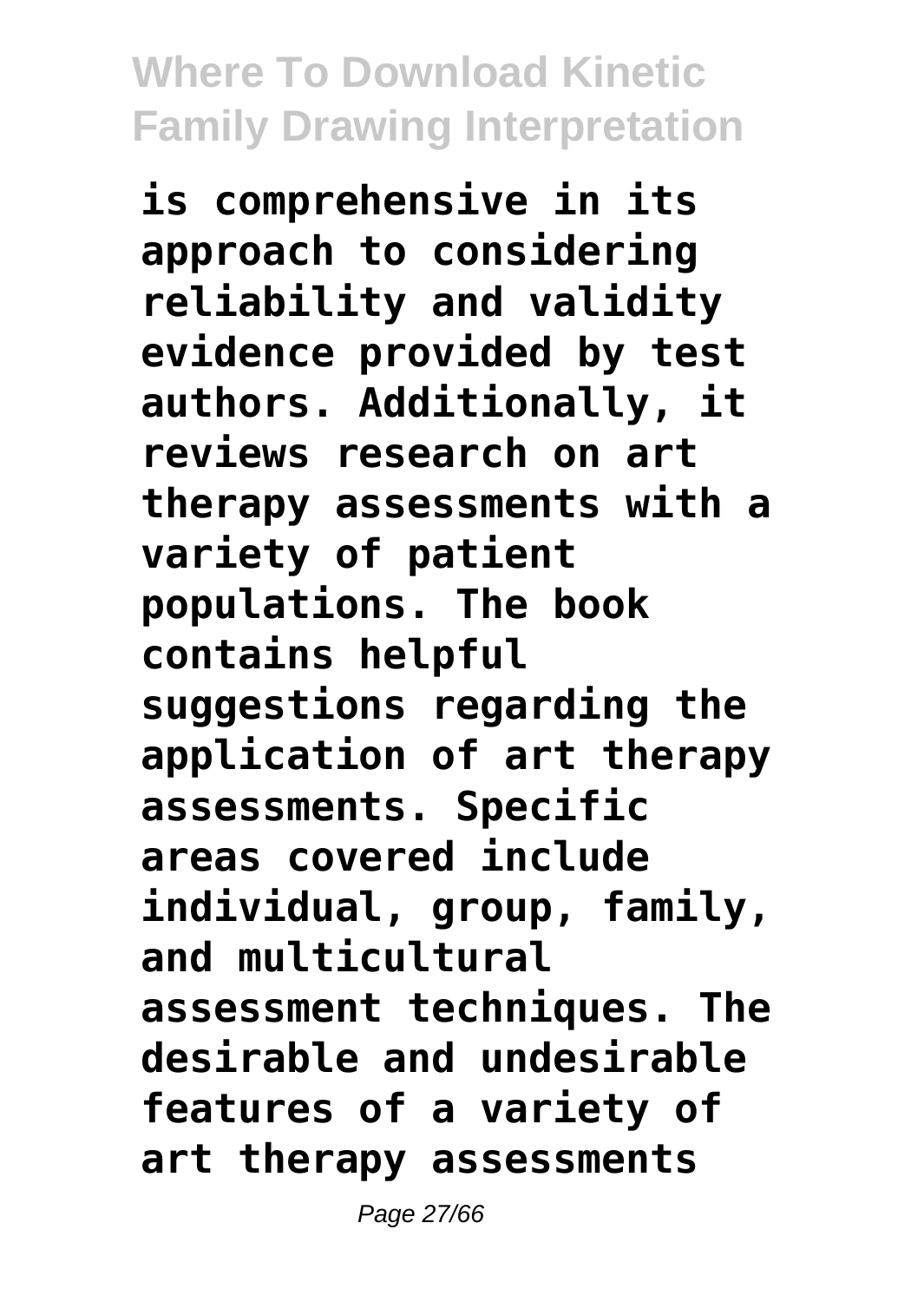**are deliberated. The book critiques a series of art therapy assessments - from traditional art therapy approaches to current releases. The goal of this work is to assist mental health professionals in selecting assessments that yield reliable and valid clinical information regarding their clients. Of special interest is the author's approach to writing the results of a series of art therapy assessments in an effort to provide a more complete indication of client dynamics and issues. It**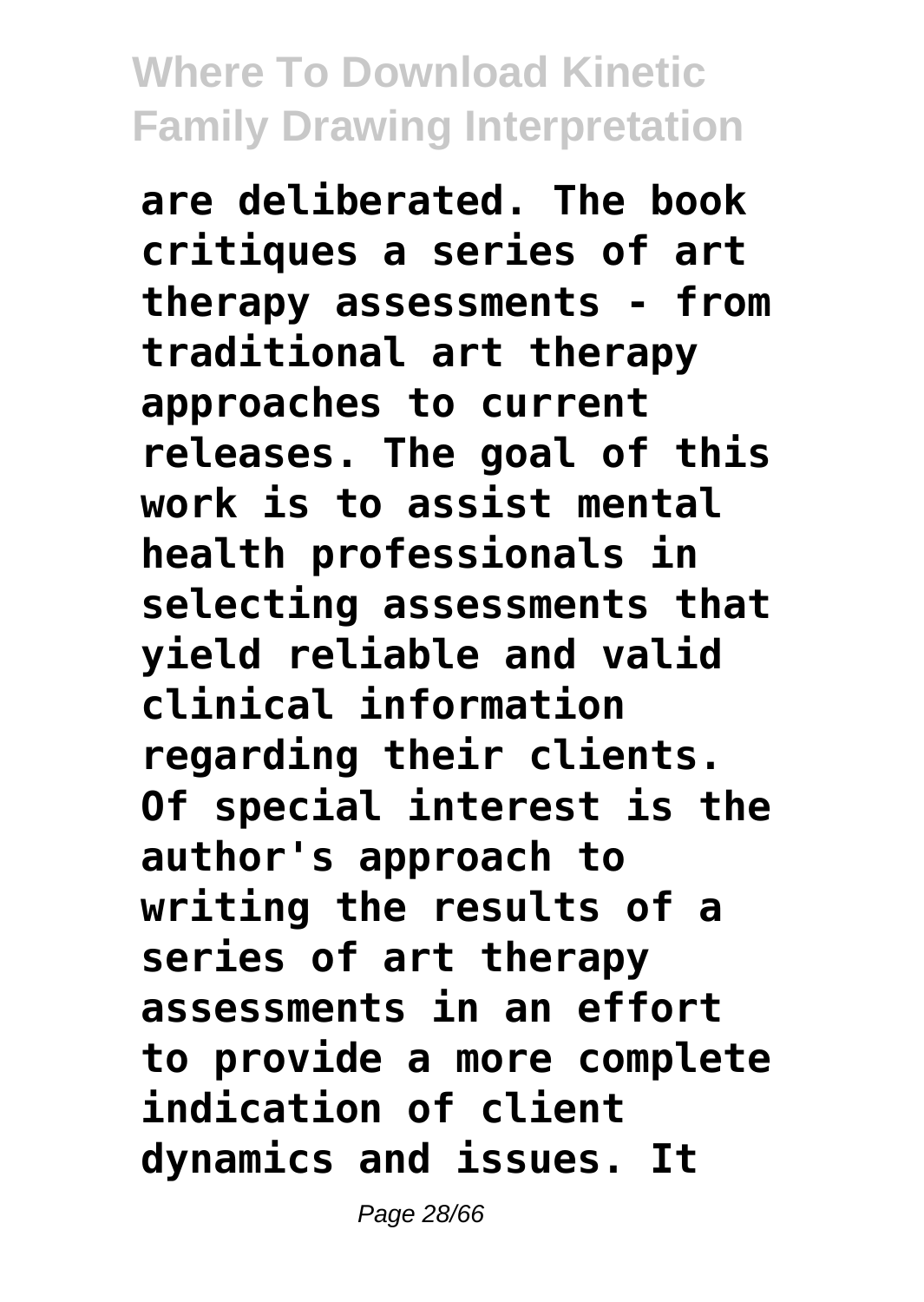**will be a valuable resource for practitioners who use art therapy as an adjunct or primary therapy, and it will serve to enhance clinical skills, making therapy more effective for each patient who participates in the assessment process. Emotionally charged issues abound in matrimonial practice, especially in custody disputes. Expert testimony can have a dramatic impact on the outcome of a case, and when matters are highly sensitive or sensational the seeming objectivity of**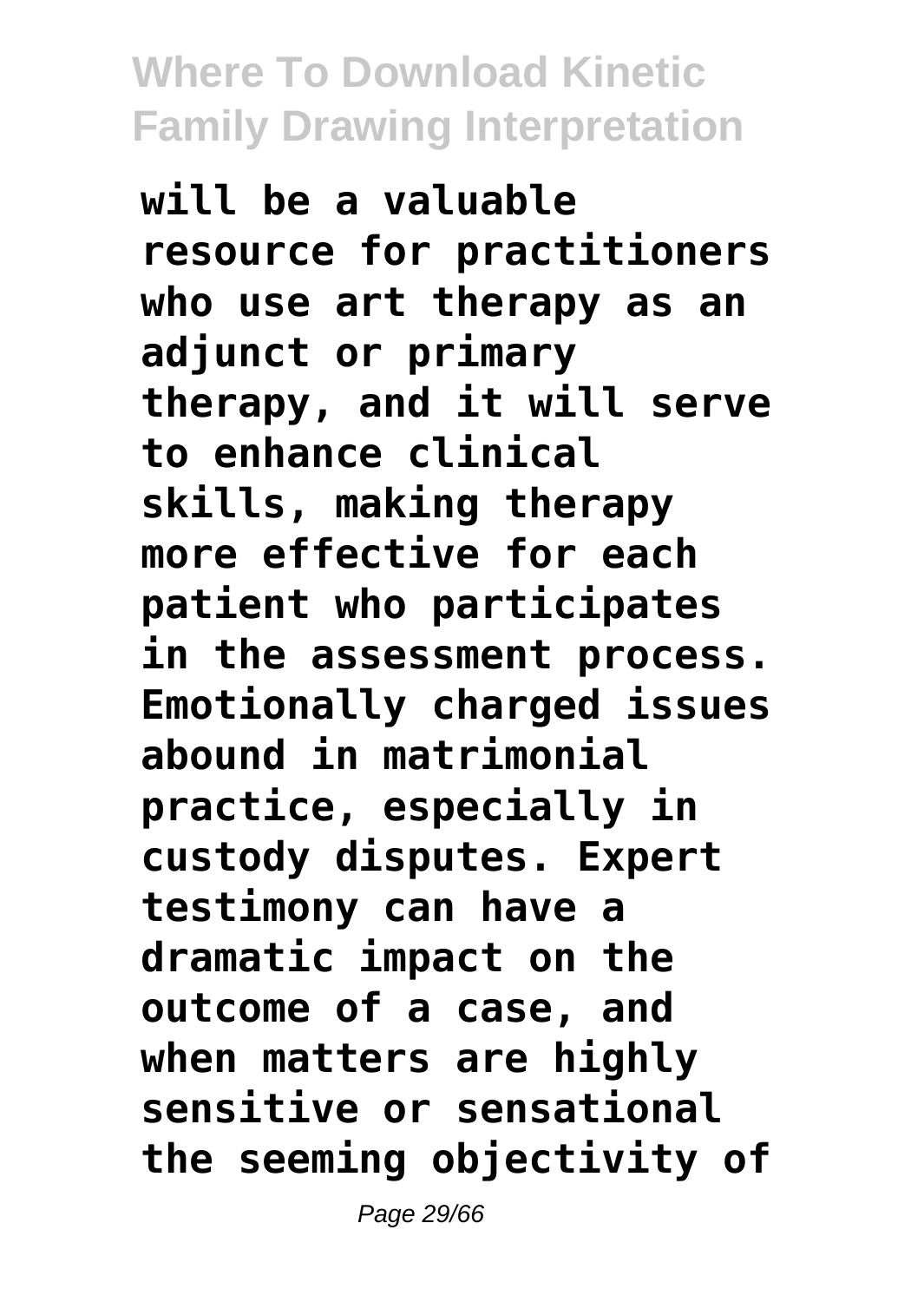**an expert can be dispositive. To effectively reinforce or question that testimony, certain specialized knowledge is essential. Scientifically accepted standards and theories are constantly evolving. Keeping up with the data had been a challenge, but one integrated resource has made it simple. Aspen Publishers' Psychological Experts in Divorce Actions pulls all the research together into the definitive guide to understanding the role of psychological evaluations**

Page 30/66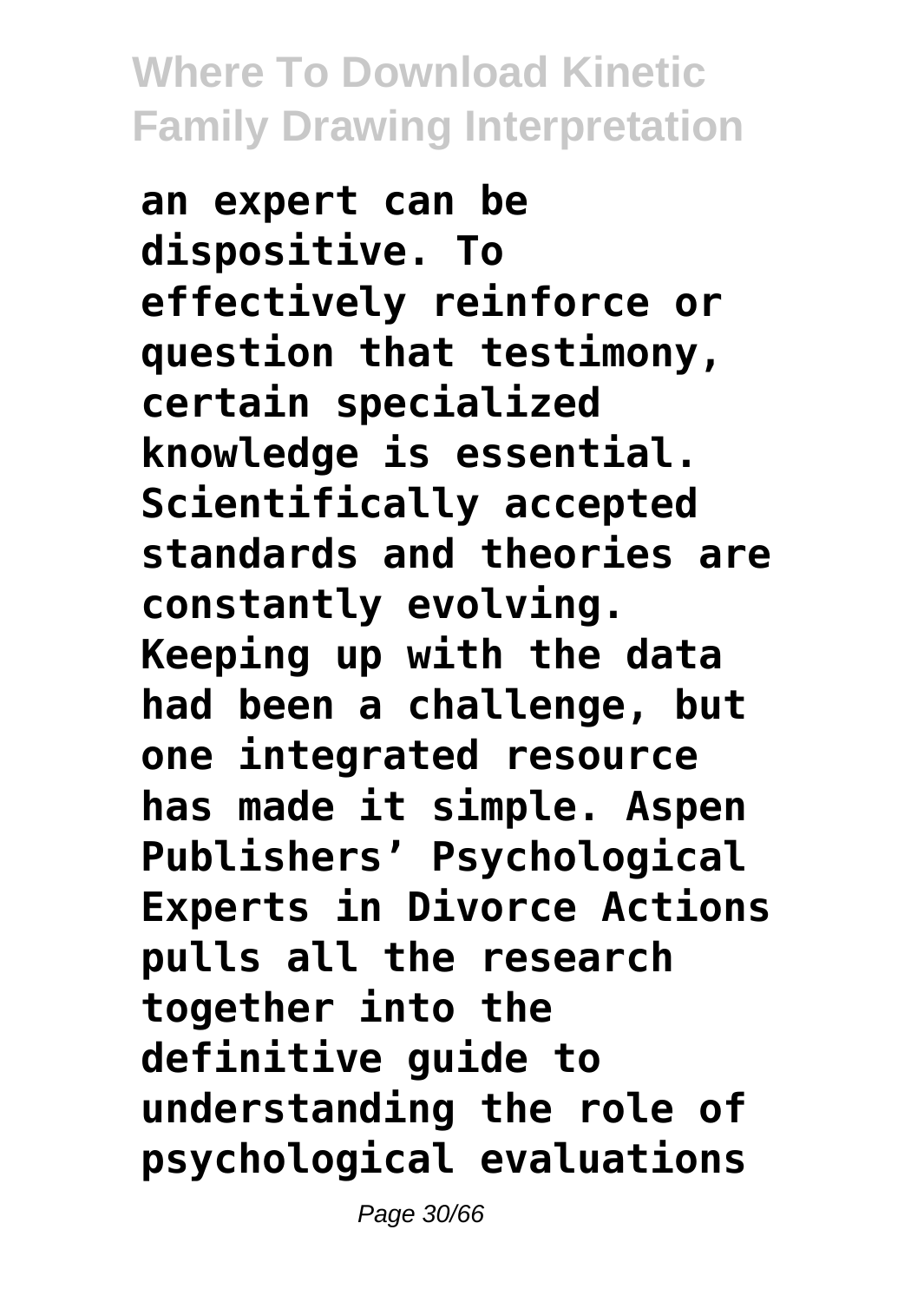**in divorce and custody actions. Focused on providing the best approach to protecting your client's interests, this work explains all the leading testing instruments,what conclusions may be drawn and how to challenge or support those conclusions. In addition to offering effective examination and cross-examination strategies, it assists you in handling the gamut of psychological factors that affect clients in divorce and custody cases. Authors Marc J. Ackerman, Ph.D .,**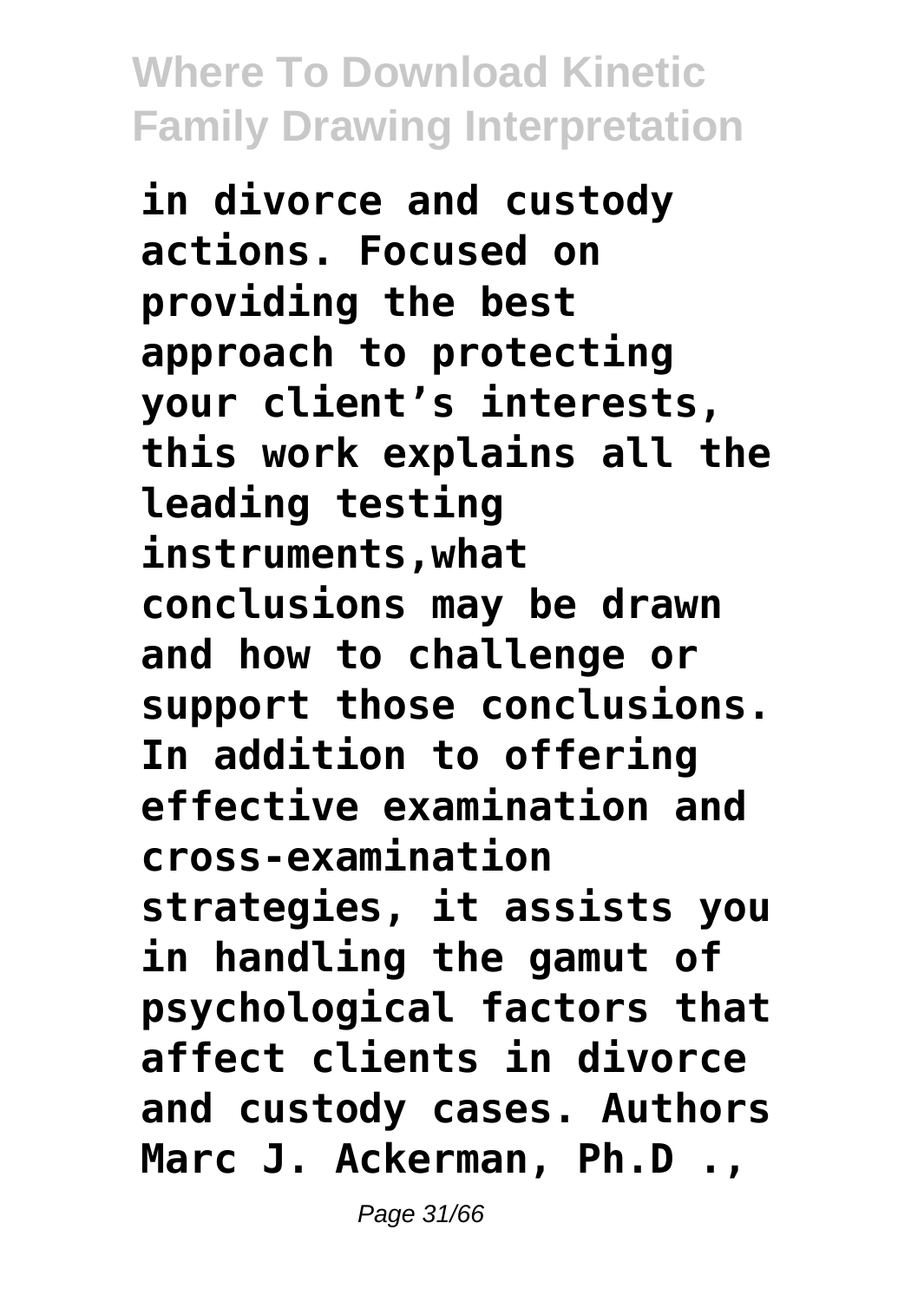**and Andrew W. Kane, Ph.D ., are licensed psychologists who have been involved in hundreds of custody cases. Drawing on their extensive experience—testing parties to a divorce and treating psychological patients in the clinic—and as psychological experts in the courtroom, they identify the most important psychological evaluation research used in divorce and custody decision-making and distill the information into clear terms lawyers can readily apply.They**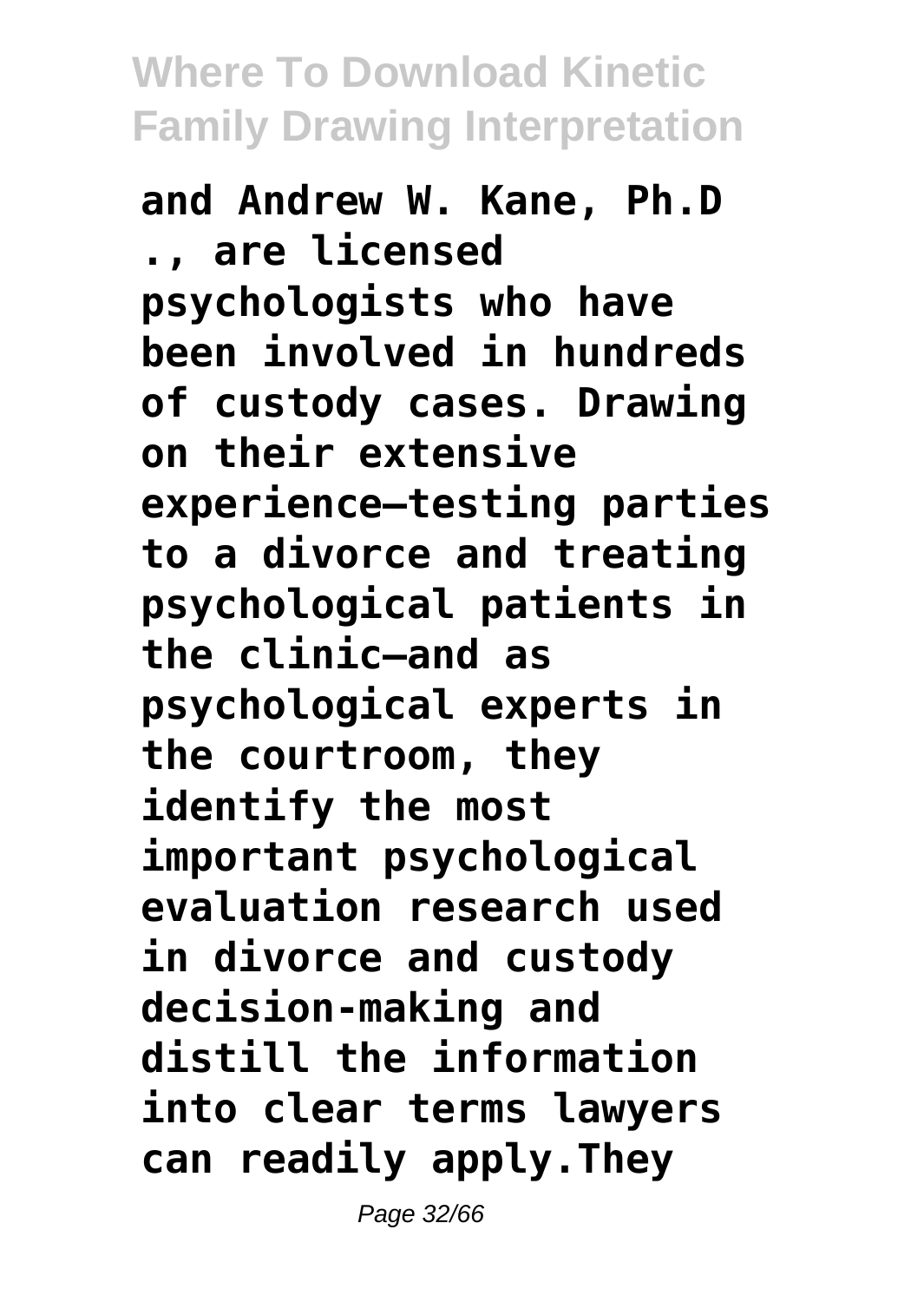**also examine vital issues including: Ethics —confidentiality, privilege, duty to warn or protect (Tarasoff), sharing raw data, test integrity Sexual abuse —bona fide or fabricated allegations, psychological effects of sexual abuse, profiles of abuser and abused Testing —personality tests (including MMPI-2, And The new MMPI-2-RF, Rorschach,Millon,TAT); intelligence tests (Wechsler scales,Kaufman scales, Stanford Binet); custody tests (ASPECT,**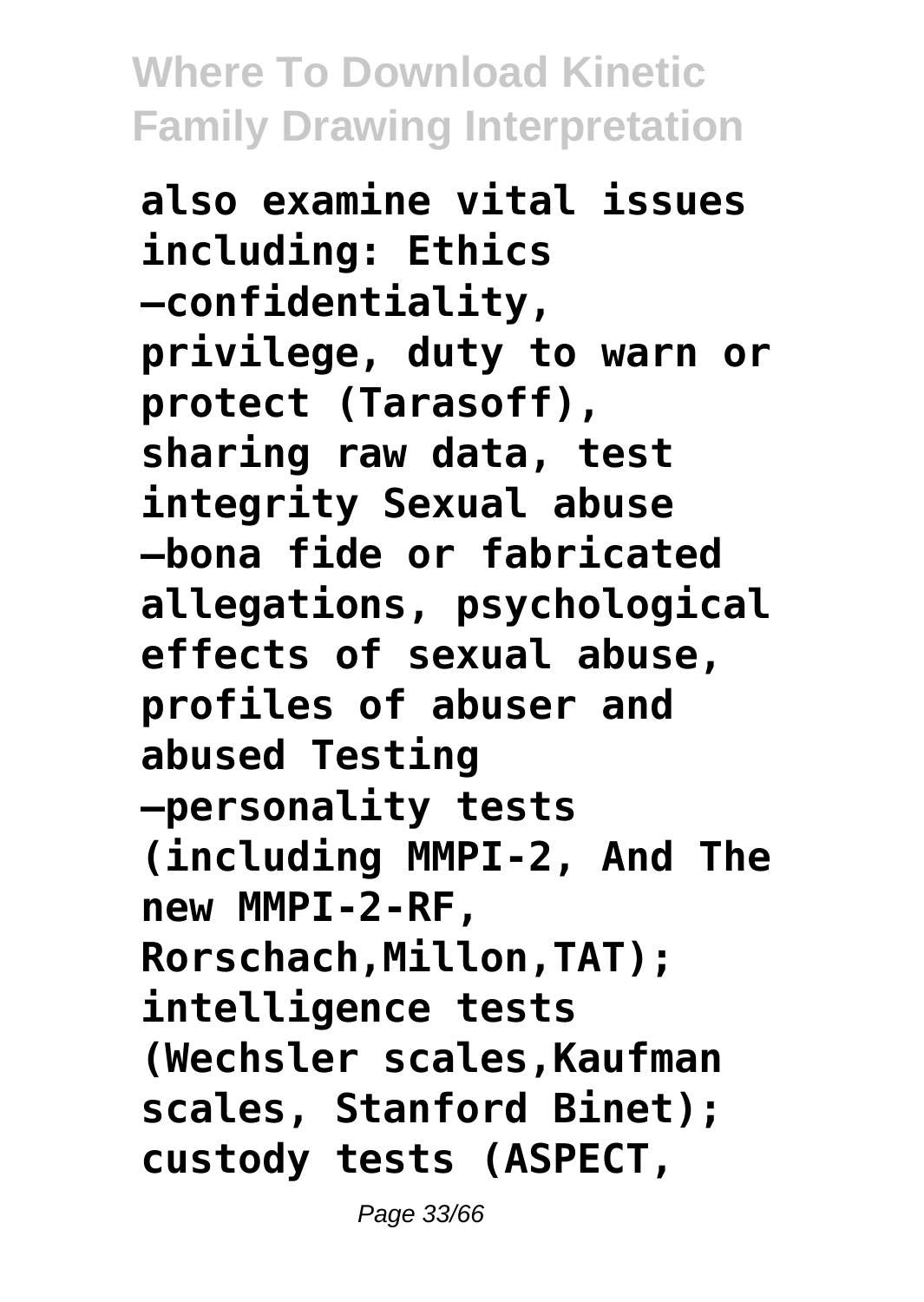**PCRI, PASS, BPS); and many more How divorce affects families —custody, placement, age and gender differences, grandparents, sexual preference, psychological problems The goal of this Handbook is to describe the current assessment strategies and related best practices to professionals who serve individuals from diverse cultures or those who have difficulty using the English language. It will be a valuable resource for school psychologists, special educators, speech and hearing specialists,**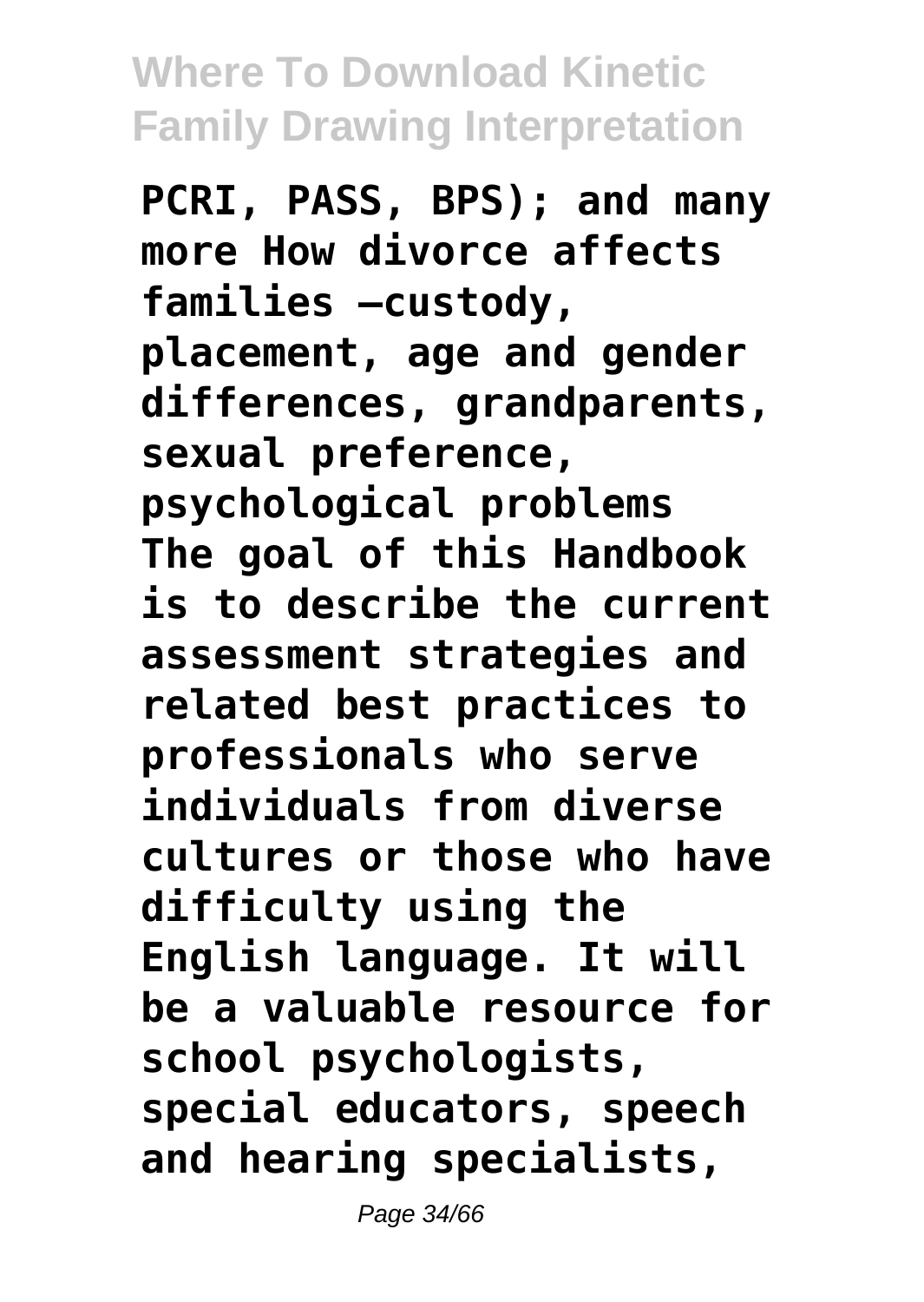**rehabilitation counselors, as well as graduate-level students of school psychology and child and family psychology. The Third Edition of the highly acclaimed Encyclopedia of Special Education has been thoroughly updated to include the latest information about new legislation and guidelines. In addition, this comprehensive resource features school psychology, neuropsychology, reviews of new tests and curricula that have been developed**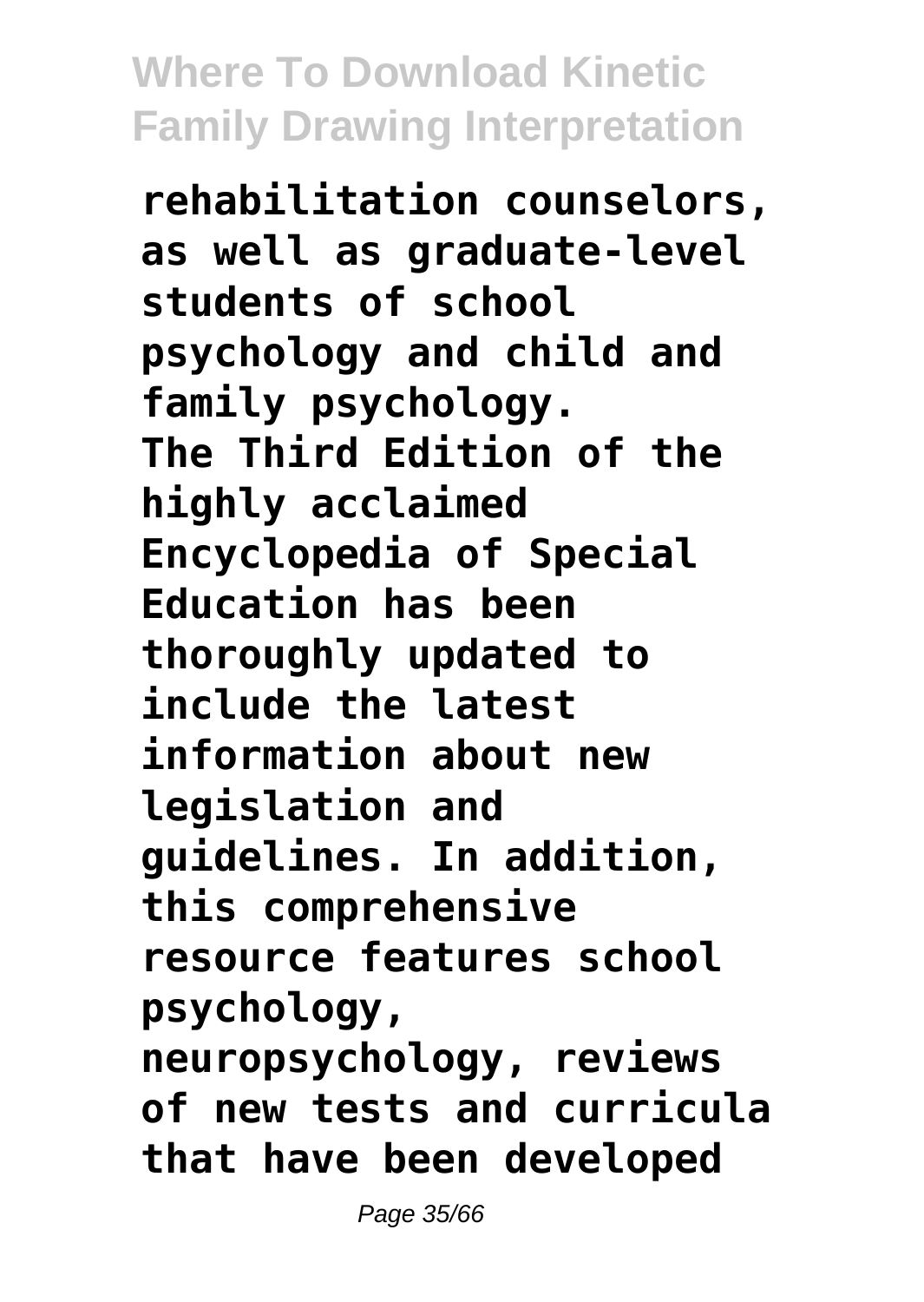**since publication of the second edition in 1999, and new biographies of important figures in special education. Unique in focus, the Encyclopedia of Special Education, Third Edition addresses issues of importance ranging from theory to practice and is a critical reference for researchers as well as those working in the special education field. Kinetic Family Drawings (K-**

**F-D)**

**Handbook of Psychological and Educational Assessment of Children, 2/e**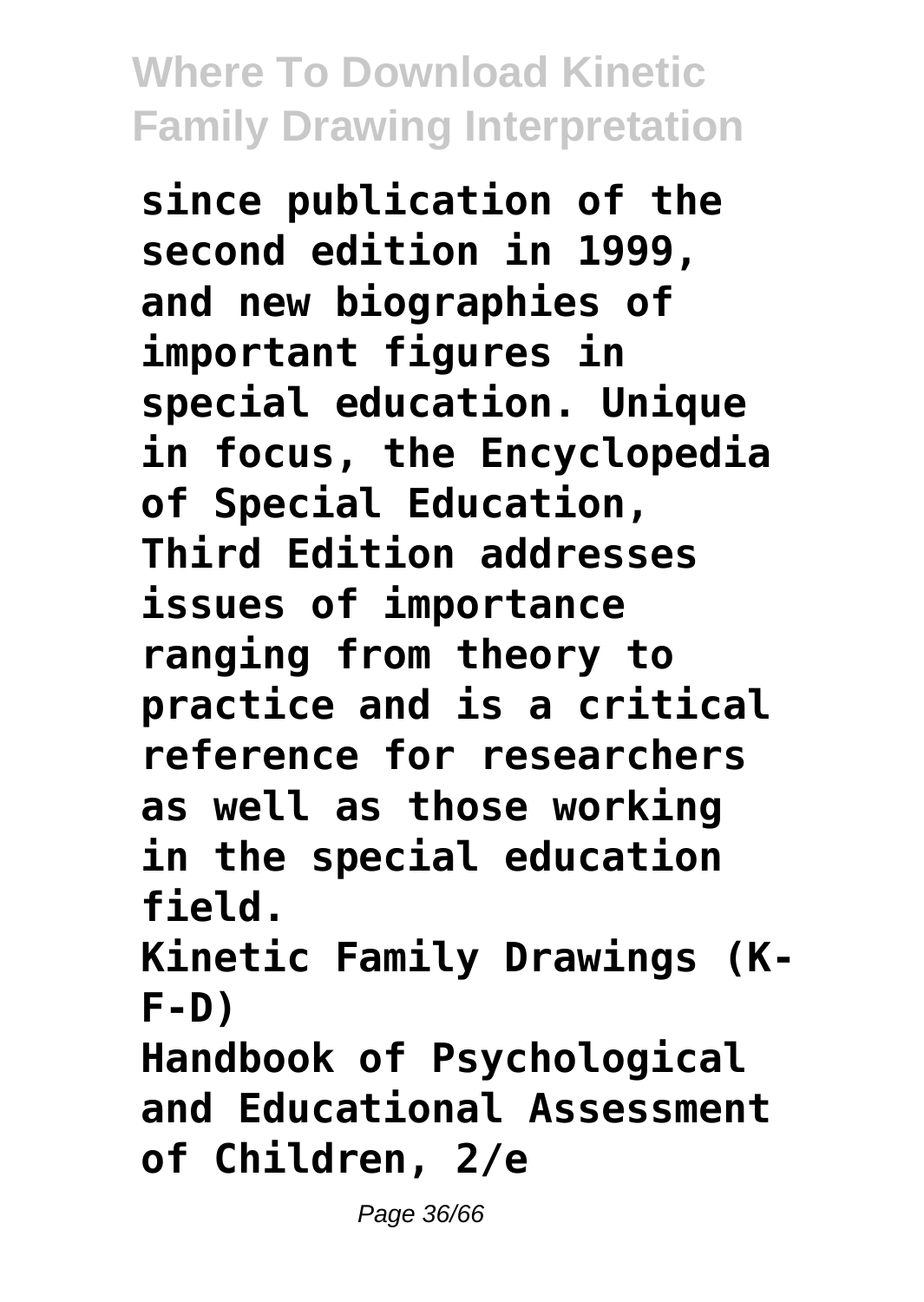**Comprehensive Handbook of Psychological Assessment, Volume 2 Children's Drawings Kinetic Family Drawings (K-F-D) Research and Application Art Therapy with the Difficult Client** *The fourth edition of this textbook offers a scientific and practical context within which to understand and conduct clinical assessments of children's and adolescent's personality and behavior. The new edition ensures that the content is relevant to diagnostic criteria for major forms of child and adolescent*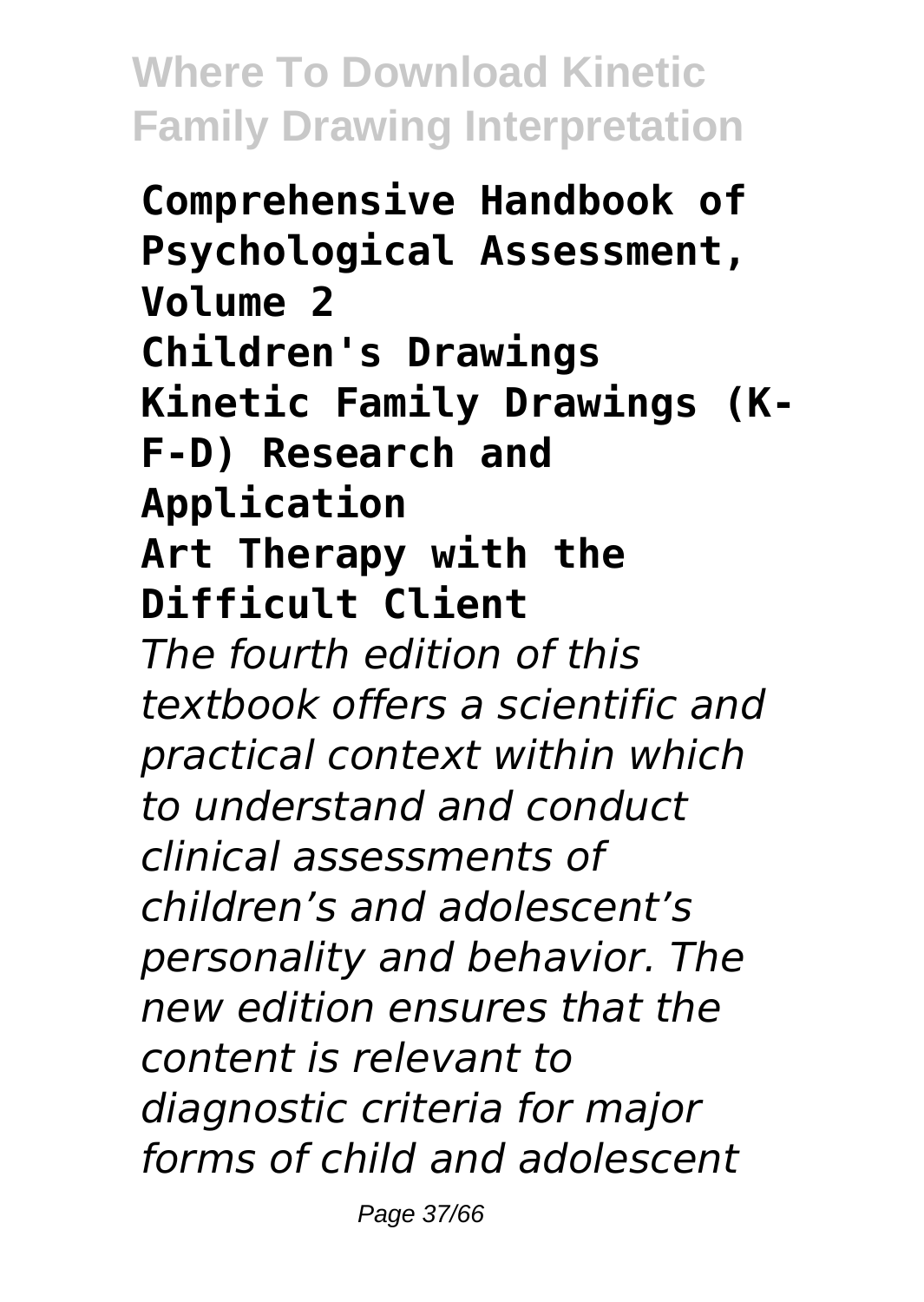*psychopathology in the 5th edition of the Diagnostic and Statistical Manual of Mental Disorders (DSM-5). It provides updated information on specific tests and discusses advances in research that have occurred since the last edition that are relevant for assessing the most common forms of psychopathology shown by children and adolescents. The volume is unique in providing both the scientific and ethical basis to guide psychological testing, as well as providing practical advice for using specific tests and assessing specific forms of psychopathology. This new* Page 38/66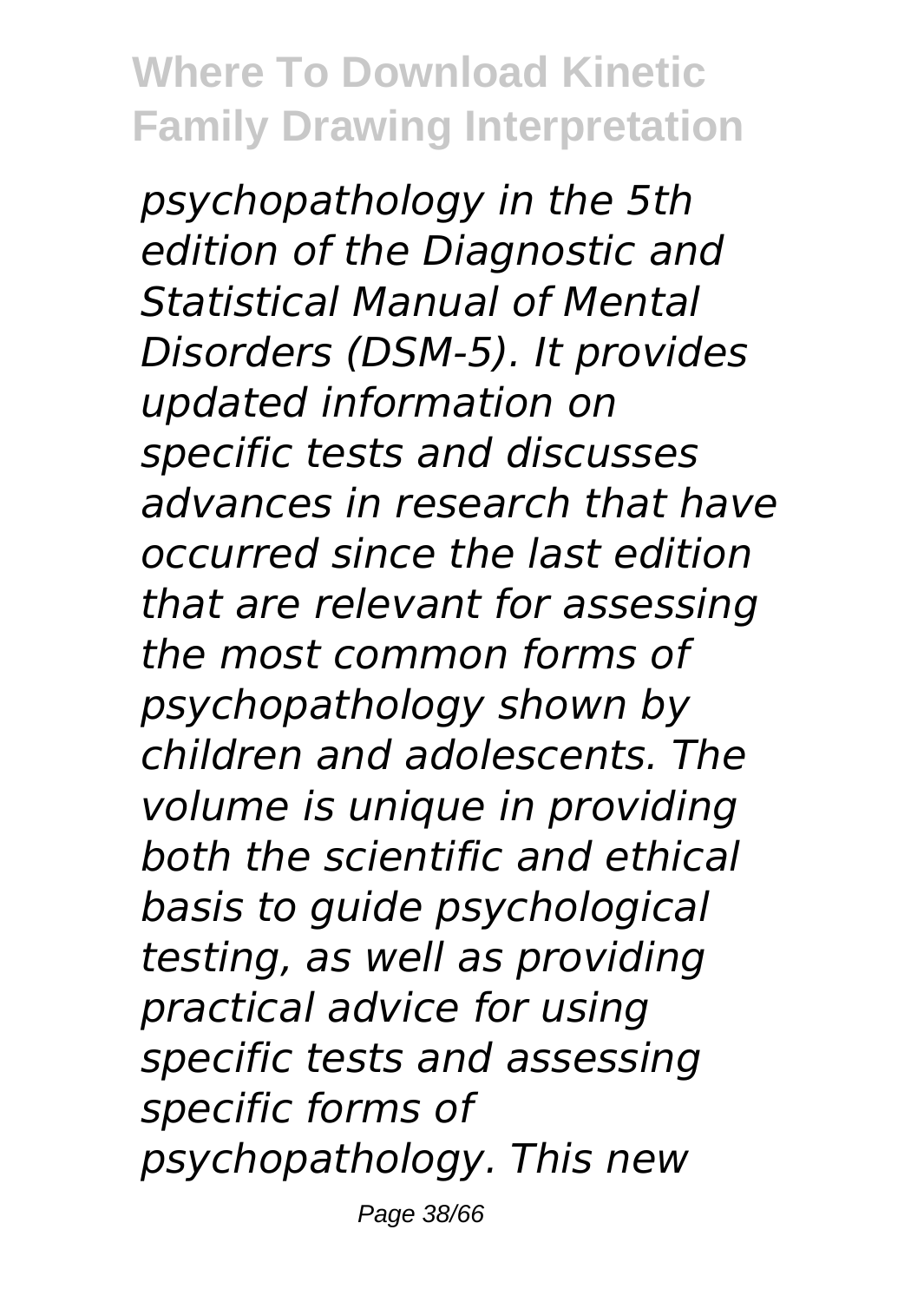*edition: Highlights how current trends in psychological classification, such as the DSM-5 and the Research Domain Criteria, should influence the clinical assessment of children and adolescents. Provides updates to professional standards that should guide test users. Discusses practical considerations in planning and conducting clinical assessments. Evaluates the most recent editions of common tests used in the clinical assessment of child and adolescent personality and behavior. Provides an overview of how to screen for early signs*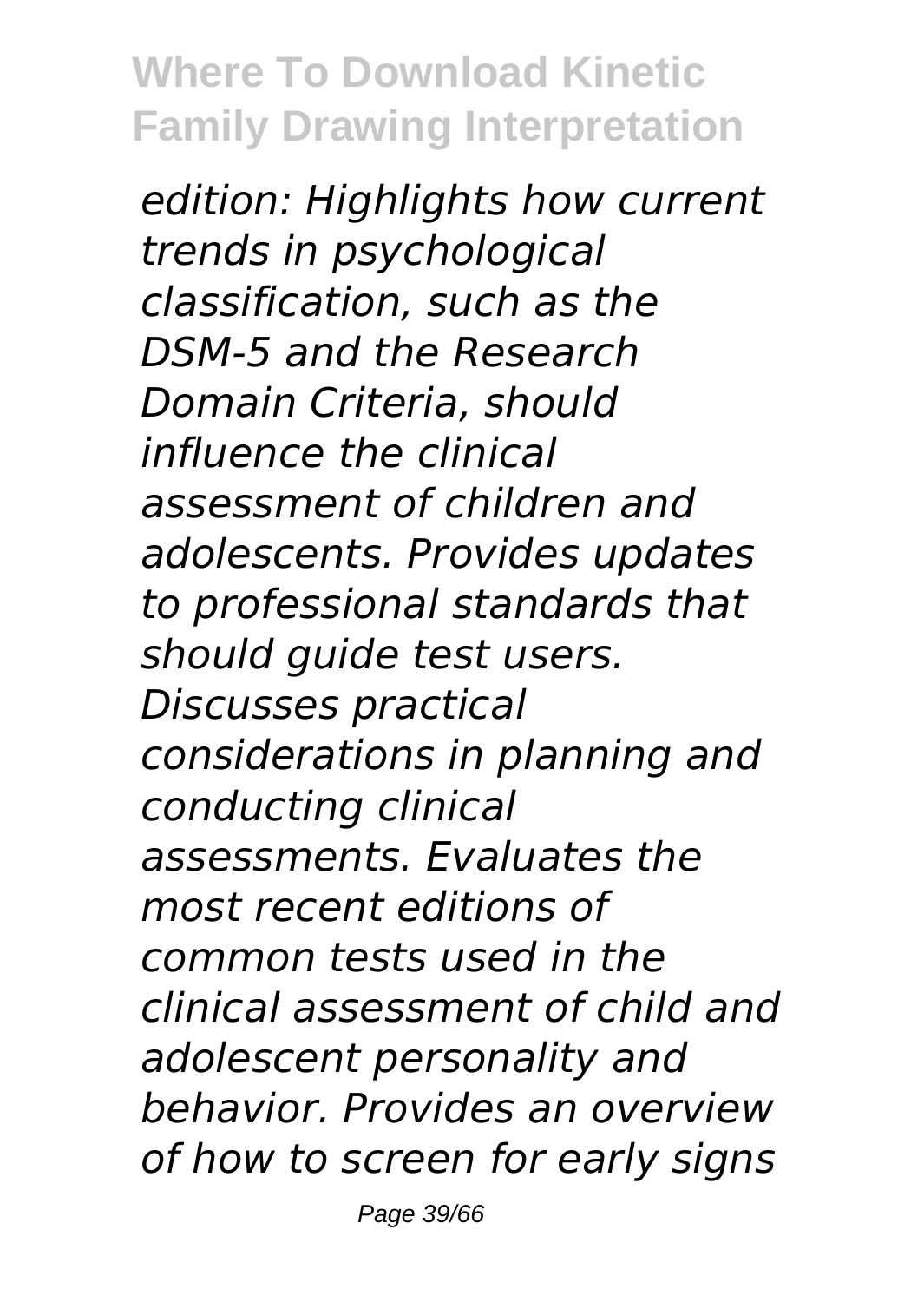*of emotional and behavioral risk for mental problems in children and adolescents. Discusses practical methods for integrating assessment information collecting as part of a clinical assessment. Uses current research to guide clinical assessments of children with Attention-*

*deficit/Hyperactivity Disorder, conduct problems, depression, anxiety, and autism spectrum disorder. Clinical Assessment of Child and Adolescent Personality and Behavior is a valuable updated resource for graduate students as well as veteran and beginning clinicians across disciplines,*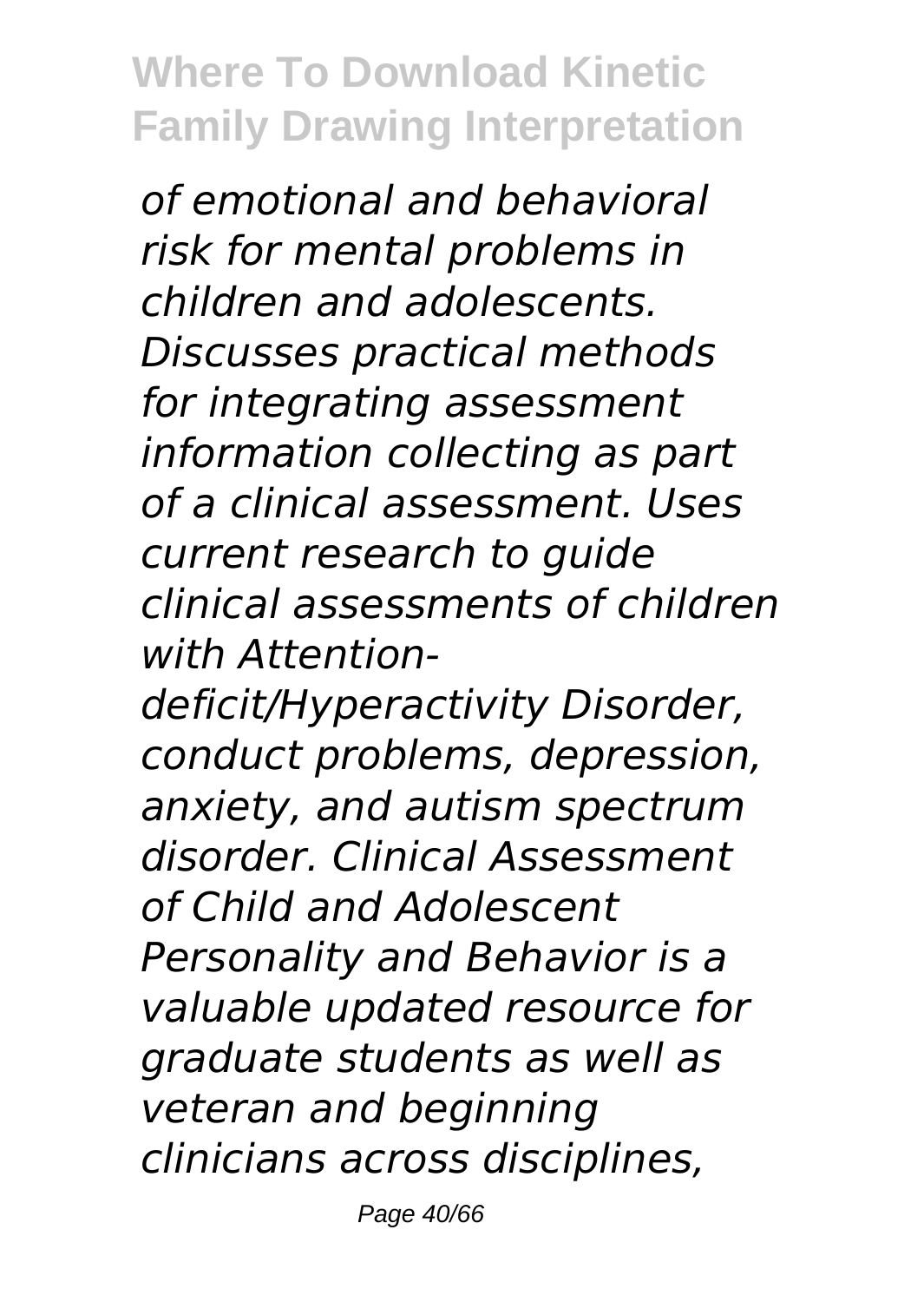*including school, clinical child, developmental, and educational psychology; psychiatry; counseling; and social work; as well as related disciplines that provide mental health and educational services to children and adolescents.*

*This resourceful guide presents art therapy techniques for difficult clients where the typical therapist-client interaction can often be distant, demanding, and frustrating. Offering practical and theoretical information from a wide variety of treatment populations and diagnostic categories; and*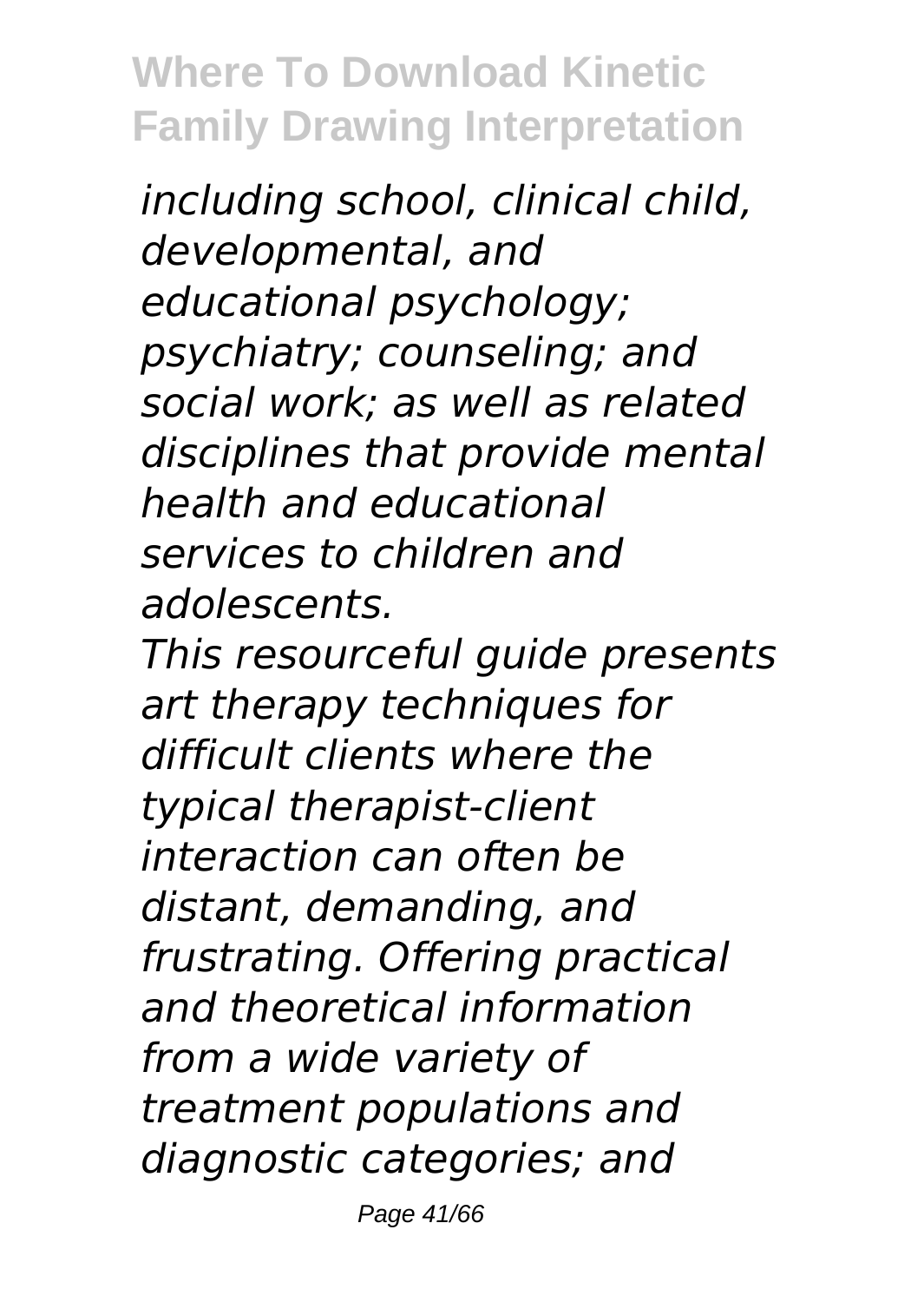*incorporating individual, group, and family therapy case studies, the text is filled with examples and over 150 illustrations taken from the author's sixteen years of experience working with hundreds of clients. The author is a licensed Marriage and Family Therapist with a Master's degree in Clinical Art Therapy. The text comes with an accompanying CD-ROM which includes full-color pictures and additional material not found in the book. nterest in children's drawings is contemporary with the birth of modern psychology but as yet there is no psychological*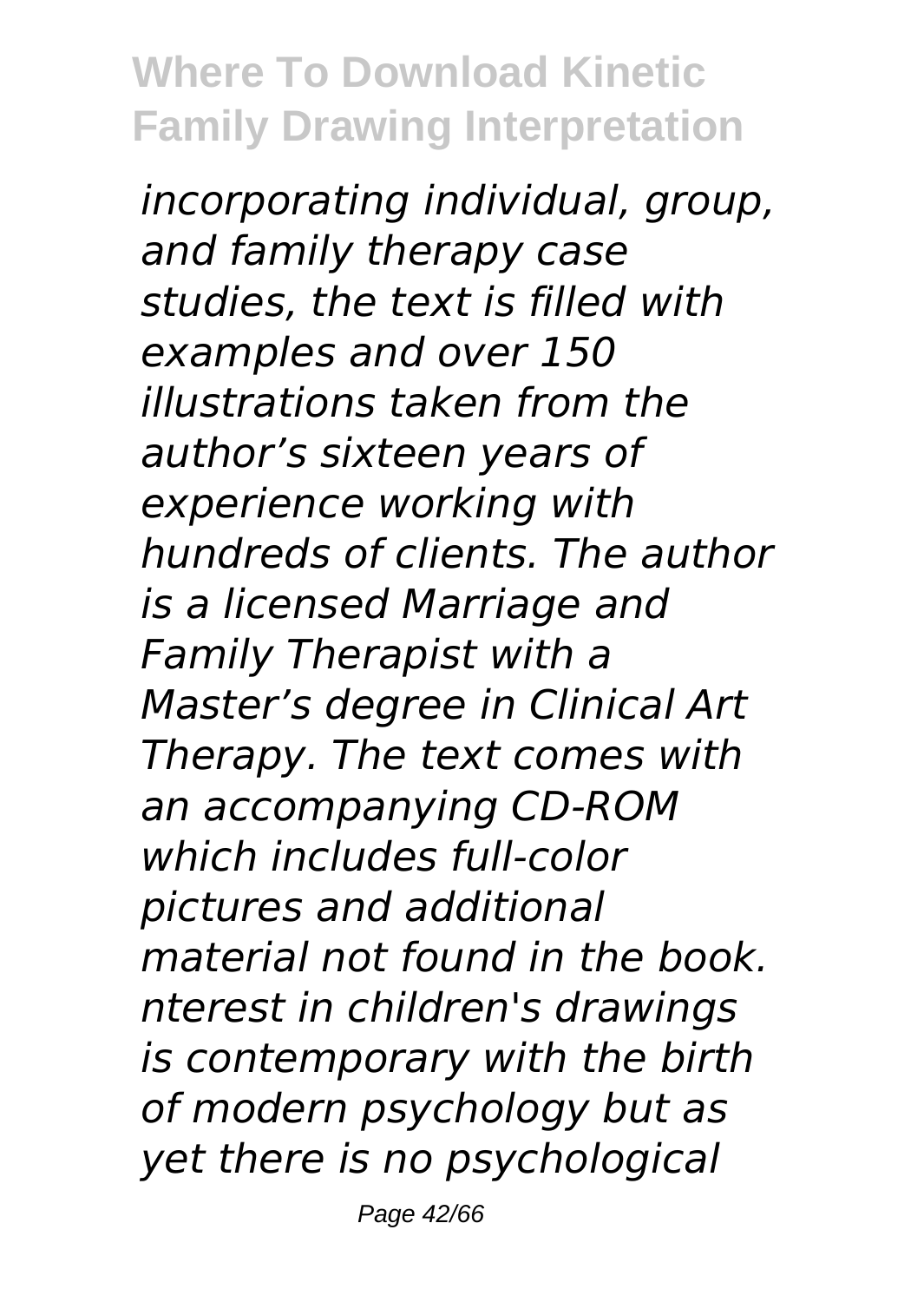*theory that successfully accounts for the nature of children's drawing. The two main theories, visual realism and intellectual realism, fall short. The work of Georges-Henri Luquet is important because it goes beyond both theories. Luquet's work, though important and of interest to developmental psychologists, remains untranslated to date and so is often inaccurately cited. This translation of Le Dessin Enfantin makes Luquet's ideas available to a wider readership for the first time.*

*Ethnic minority children now comprise over 75 percent of*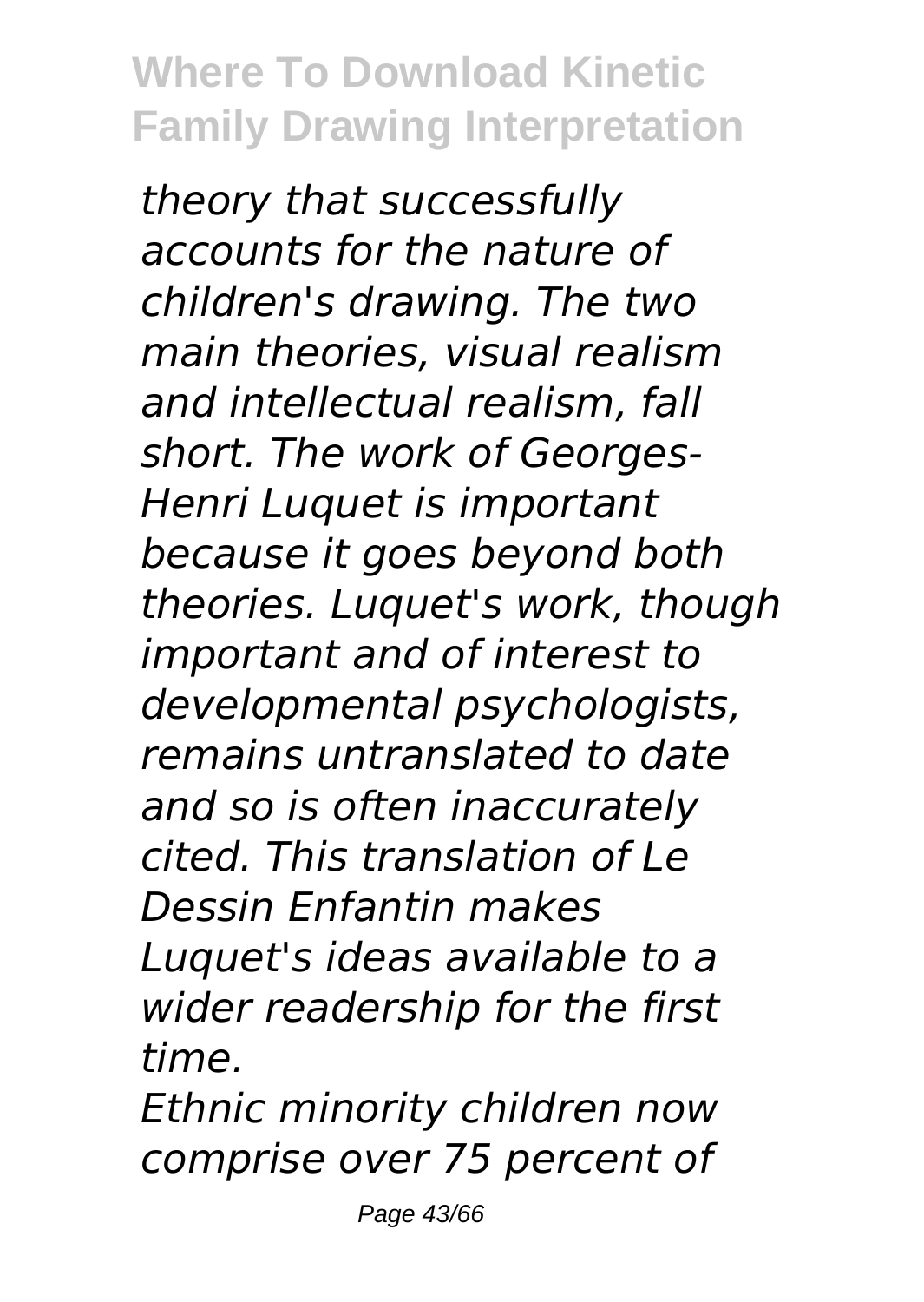*students in 100 of the largest cities in the United States. However, these students have not been given equal access to, nor benefited from, the contemporary mental health system as have their nonminority peers. TEMAS (Tell-Me-A-Story) Assessment in Multicultural Societies examines the health/mental care system in which professional service providers, including psychologists, labor to offer quality care for youth in the United States. The authors ardently support the use of the TEMAS assessment instrument as a useful tool for diagnosis of all youngsters,*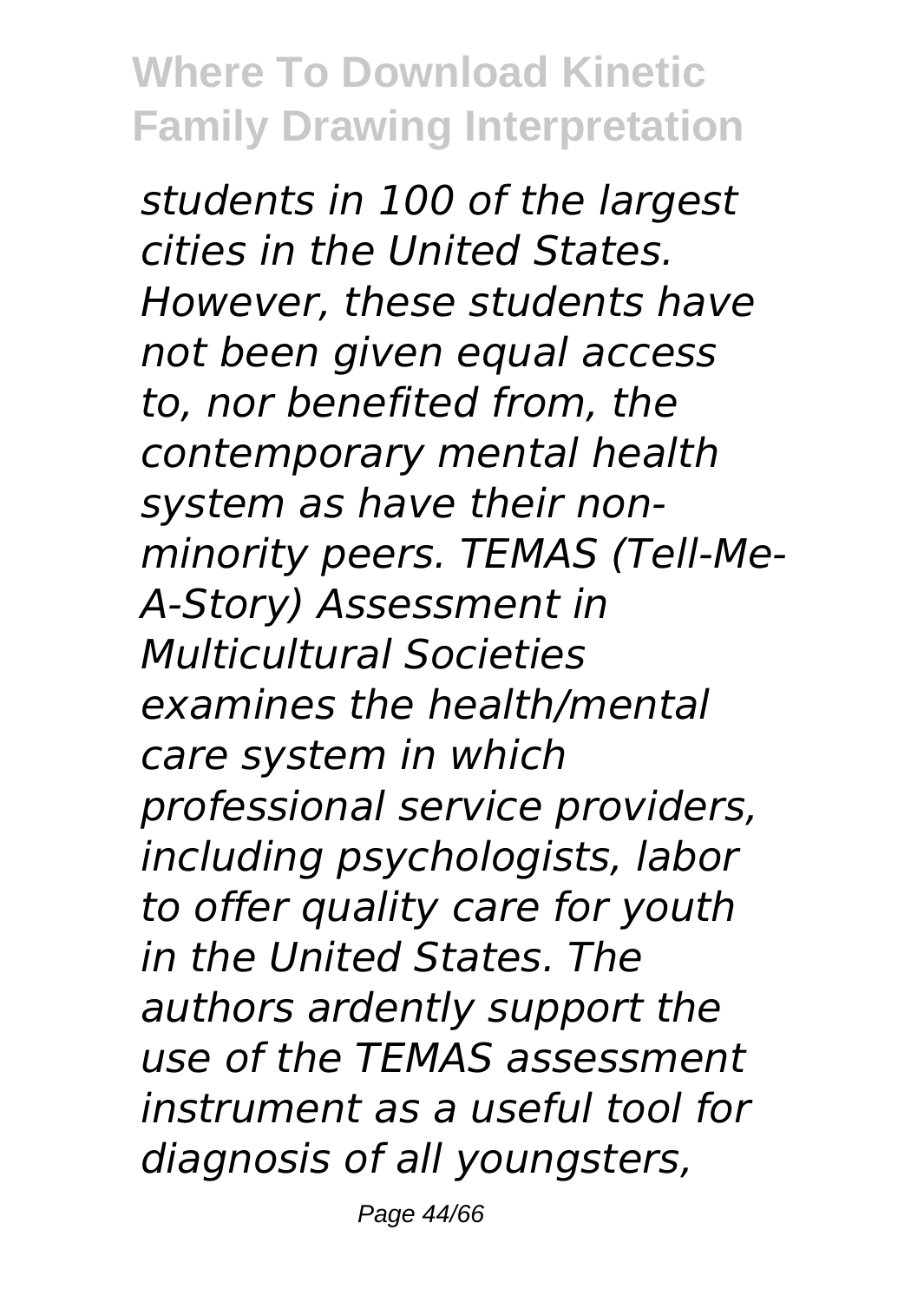*particularly its use on the growing population of minority children and adolescents. Part I presents a rationale and context for employing TEMAS. Introductory chapters describe the mental health status of the population at-risk, as well as systems of care for youth where assessment and intervention are components. Topics to follow highlight a history of positive TEMAS test reviews with the detail required by instructors for preparing dedicated TEMAS courses. The volume thoroughly outlines crosscultural studies and illustrates case examples of European-*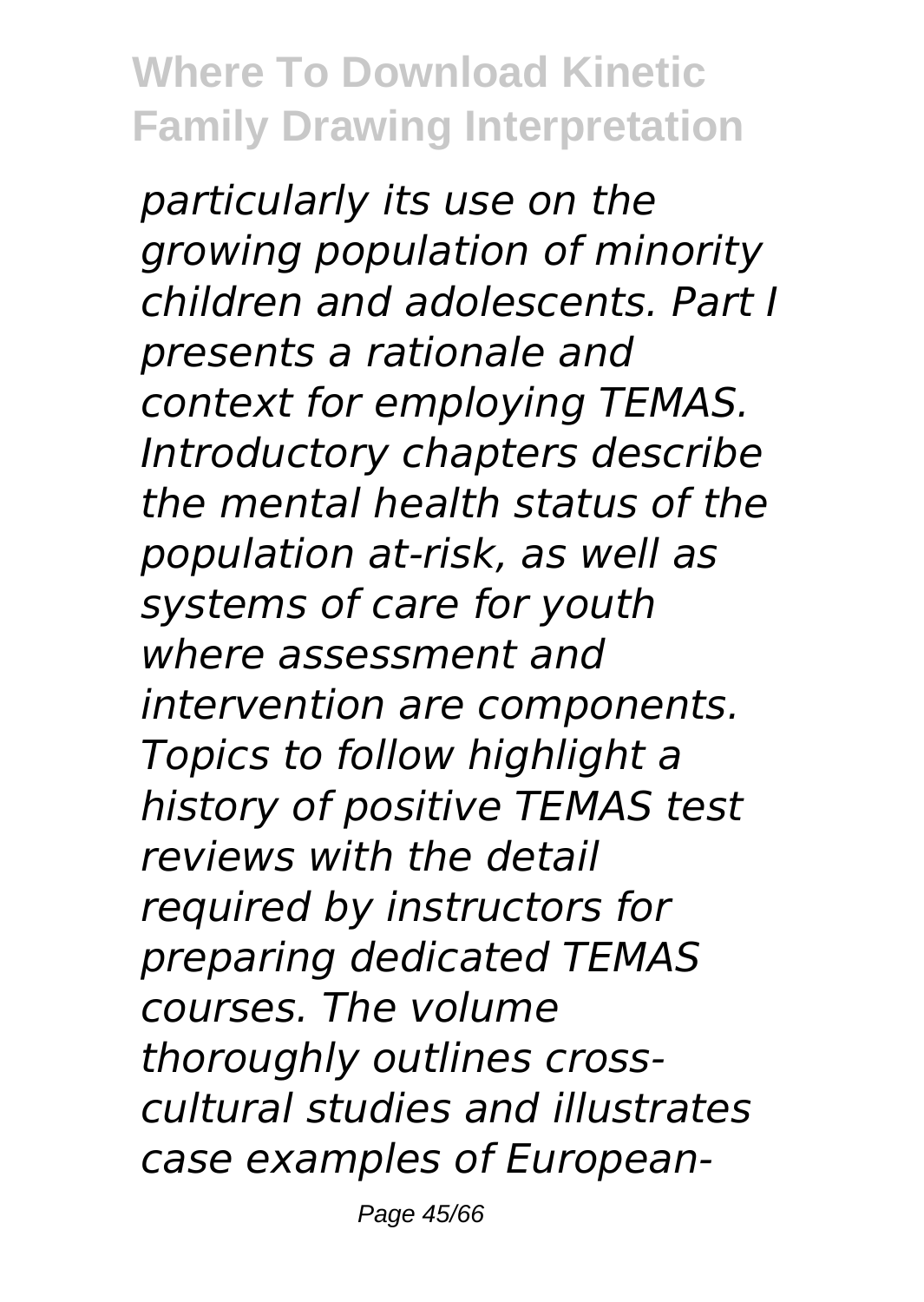*American, Hispanic/Latino, Asian-American, and forensic studies. TEMAS (Tell-Me-A-Story) Assessment in Multicultural Societies brings practical insight to instructors who teach standard assessment courses; clinicians, counselors, and school psychologists; assessment specialists; and administrators concerned with mental health services designed for children and adolescents. Contemporary Clinical Psychology Personality, Behavior, and Context Clinical Assessment of Child and Adolescent Personality and*

Page 46/66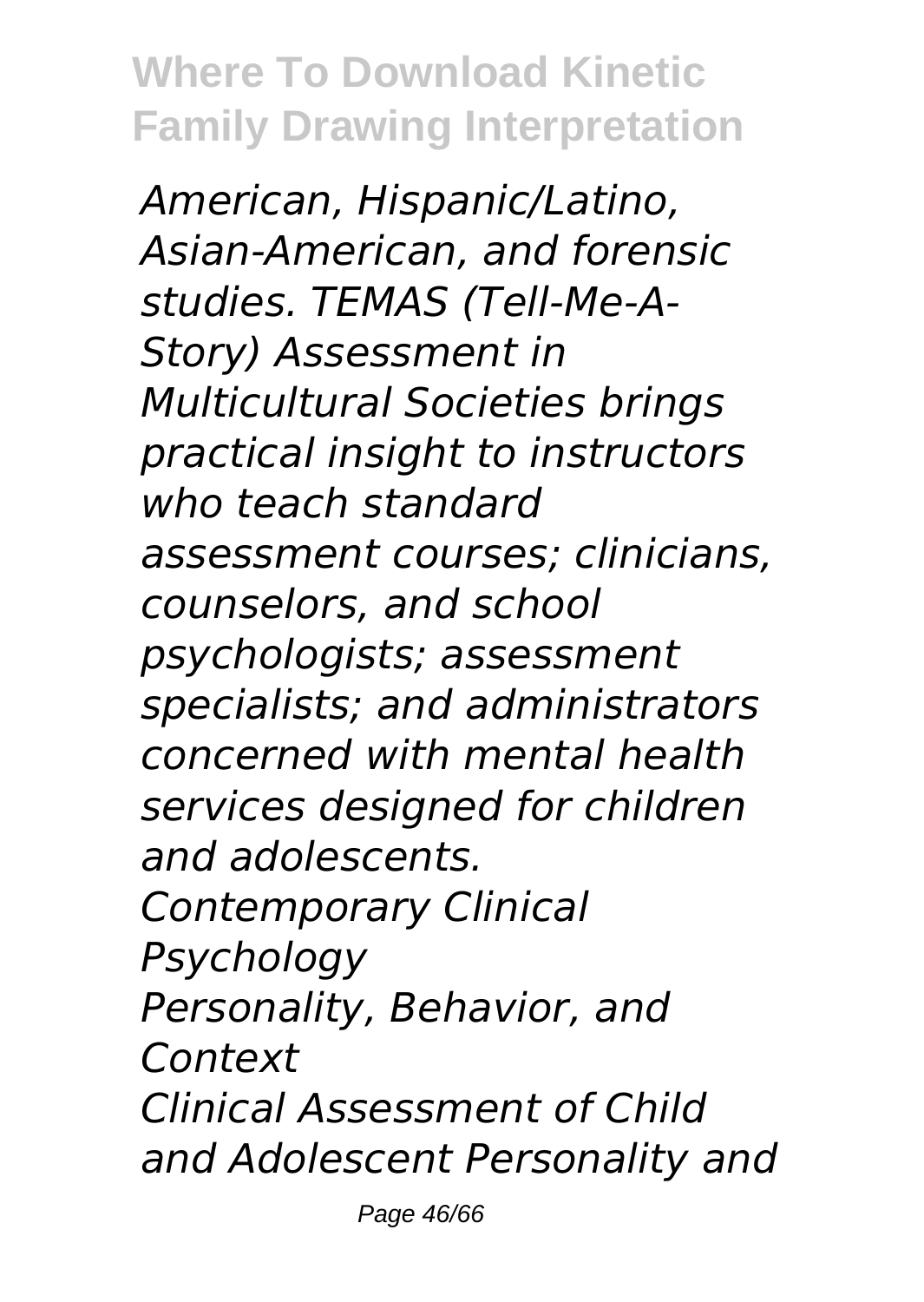#### *Behavior Counseling Assessment and Evaluation The Assessment of Child and Adolescent Personality An Interpretative Manual*

This book provides a comprehensive foundation for conducting clinical assessments of child and adolescent social-emotional behavior in a practical, scientific, and culturally appropriate manner. It is aimed at graduate students, practitioners, and researchers in the fields of school psychology, child clinical psychology, and special education but will also be of interest to those in related disciplines such as counseling psychology, child psychiatry, and social work. Section I, Foundations and Methods of Assessment, covers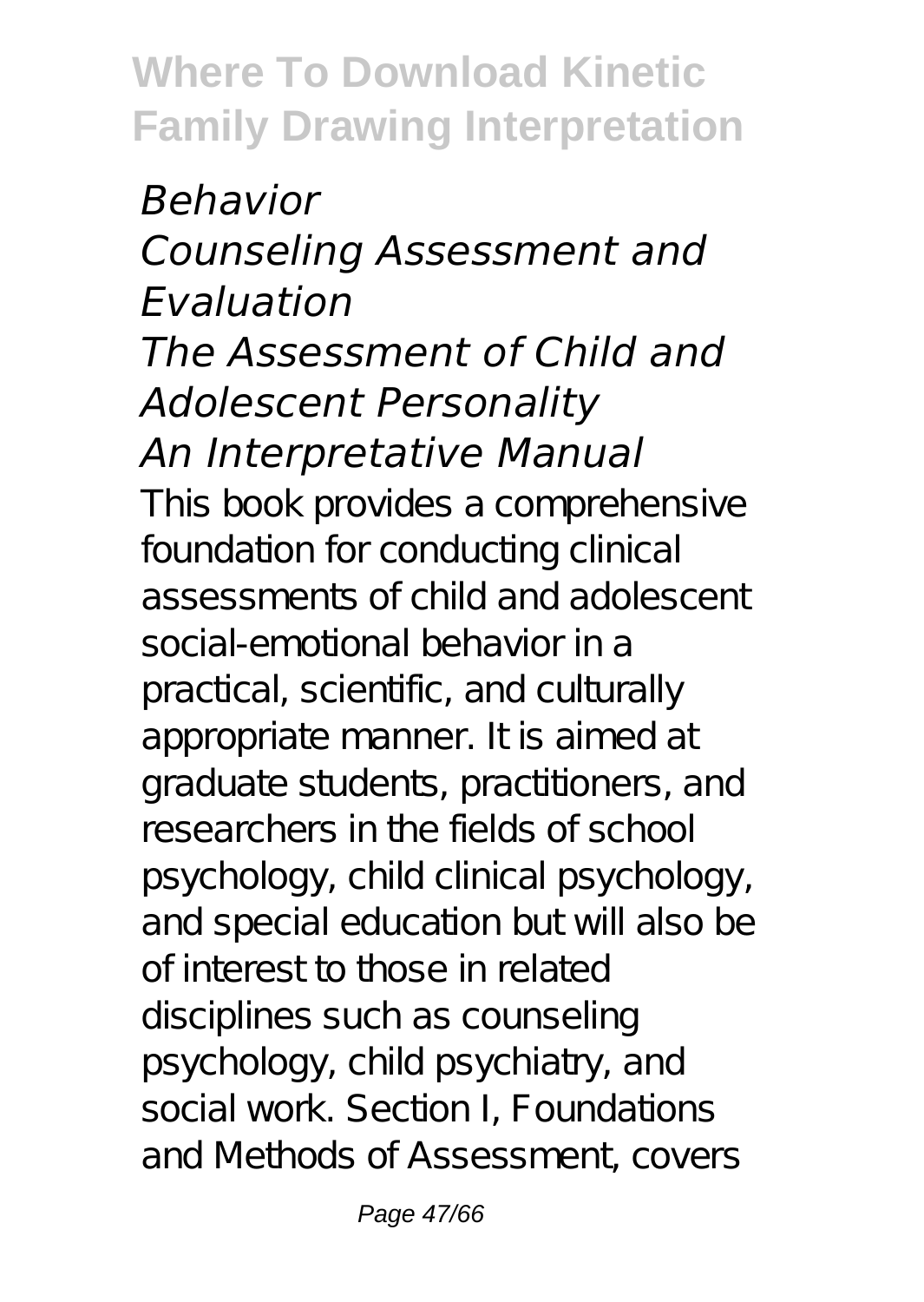basic professional and ethical issues, classification and diagnostic problems, and comprehensive introductions to six primary assessment methods: behavioral observation, behavior rating scales, clinical interviewing, sociometric techniques, self-report instruments, and projective-expressive techniques. Section II, Assessment of Specific Problems, Competencies, and Populations, includes six chapters for assessing specific socio-emotional behavior domains: externalizing problems, internalizing problems, other problems, social skills and peer relations, young children, and diverse cultural groups. Key features include: New Material - Provides expanded coverage of ethnic, cultural, and linguistic diversity within socioemotional assessment; new material on conducting assessments within the Page 48/66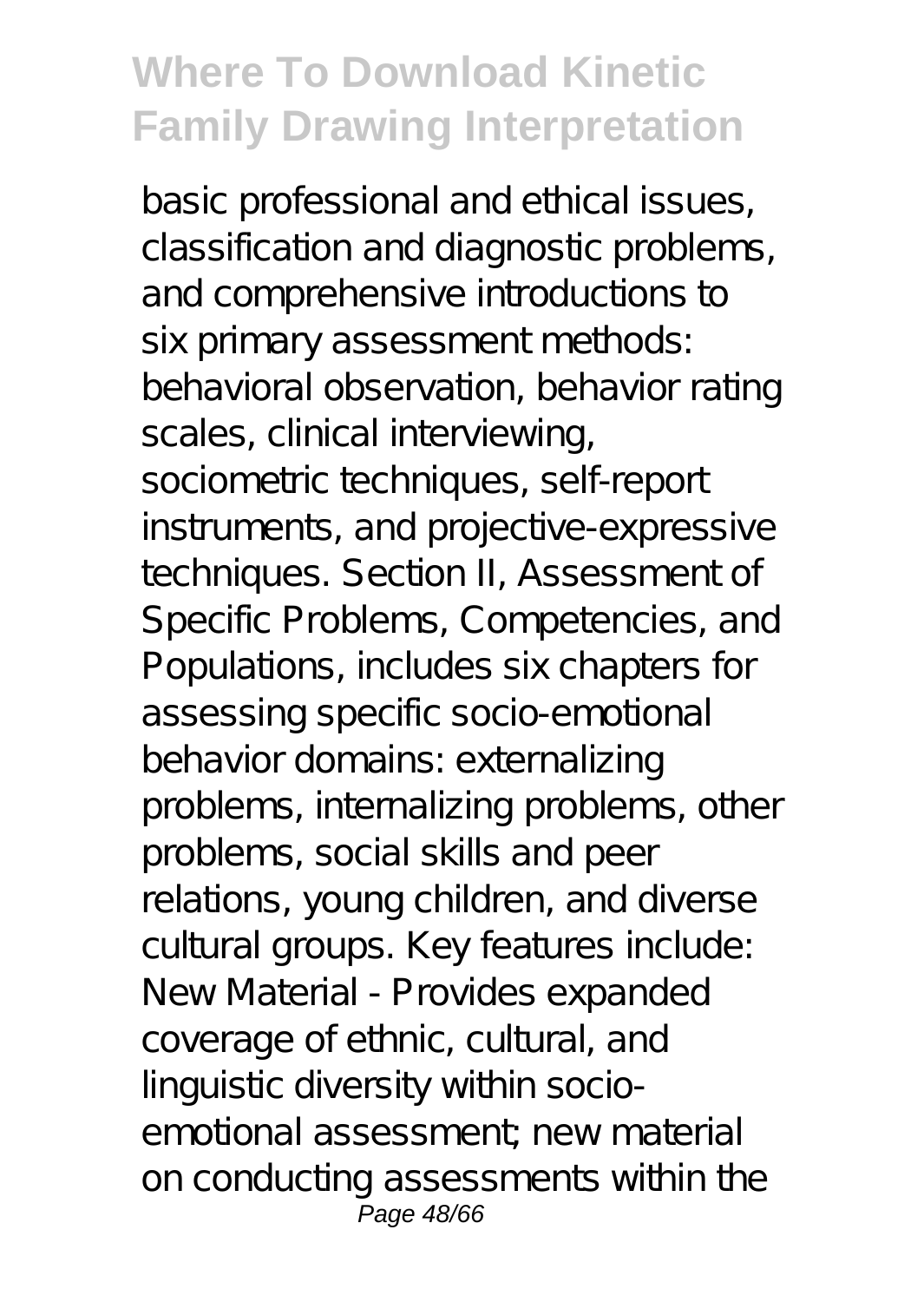context of ecological theory and public health models; increased information on assessing children with Asperger's disorder or high-function Autism, and discussions of several new assessment tools and systems. Evidence-Based Focus - Maintains a focus on empirically validated methods that research has shown to have adequate validity and reliability. Problem Solving Focus - Throughout the book, assessment is linked to decision-making within a problemsolving framework. Functional Focus -Maintains a focus on making assessments functional within specific contexts and environments. This book is an introduction to the biological basis of behavior, broadly defined, with practical applications for higher education programs that focus on advances in neuroscience. It has a Page 49/66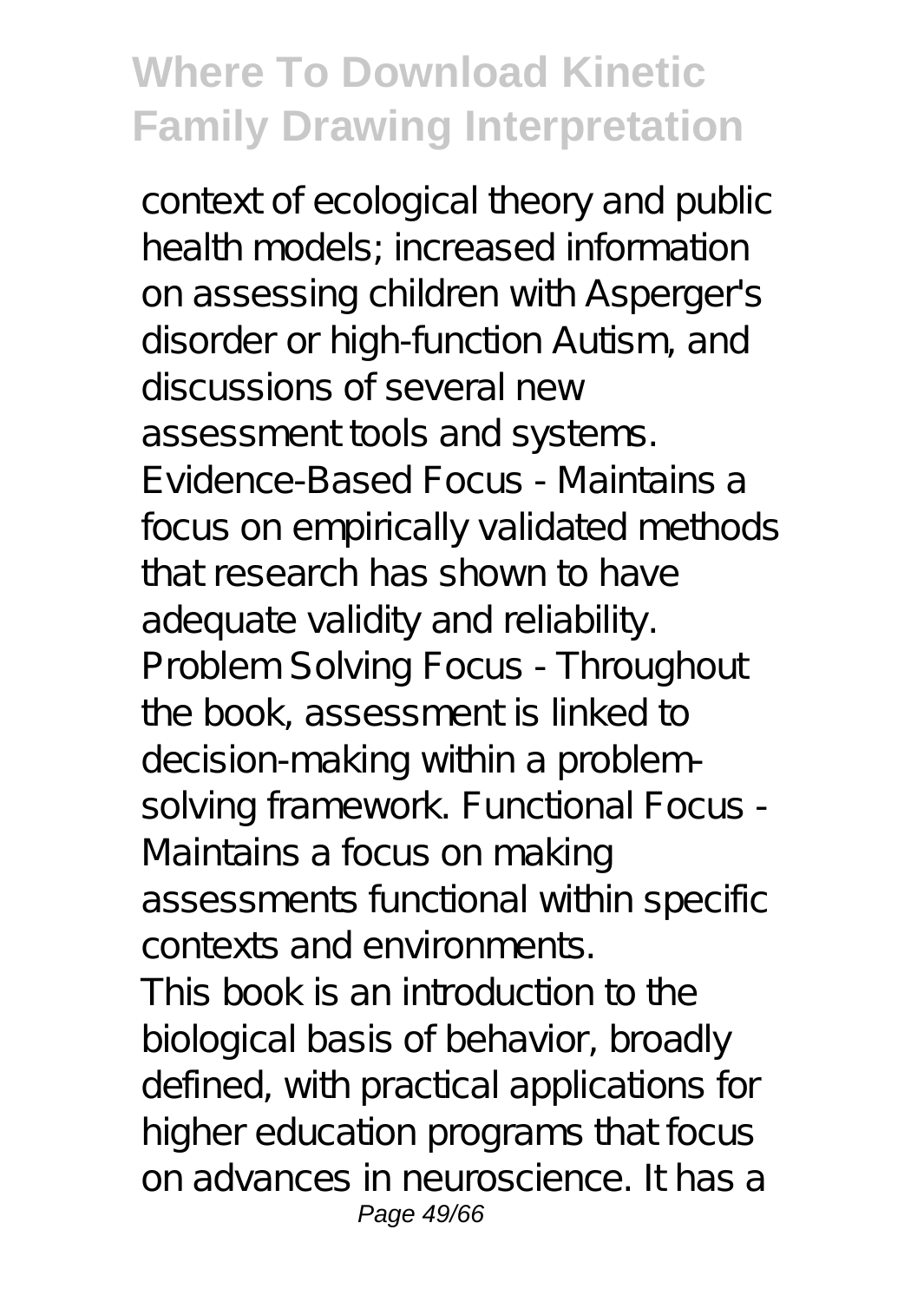special focus on training practitioners based on American Psychological Association (APA) health service psychology guidelines. It reviews and digests information for clinical, counseling, and school psychologists serving clients of all ages in a variety of settings, such as schools, hospitals, and clinics. Content for all developmental stages, including birth to geriatric practices are highlighted. Some unique features of this book include: The integration of neuropsychological and theoretical foundations for clinical practice. Comprehensive consideration of projective, objective, and interviewing measures. Recent research in neuroimaging as it relates to clinical practice. Psychopharmacology and its effect within the neurosciences. Assessment for intervention in clinical, Page 50/66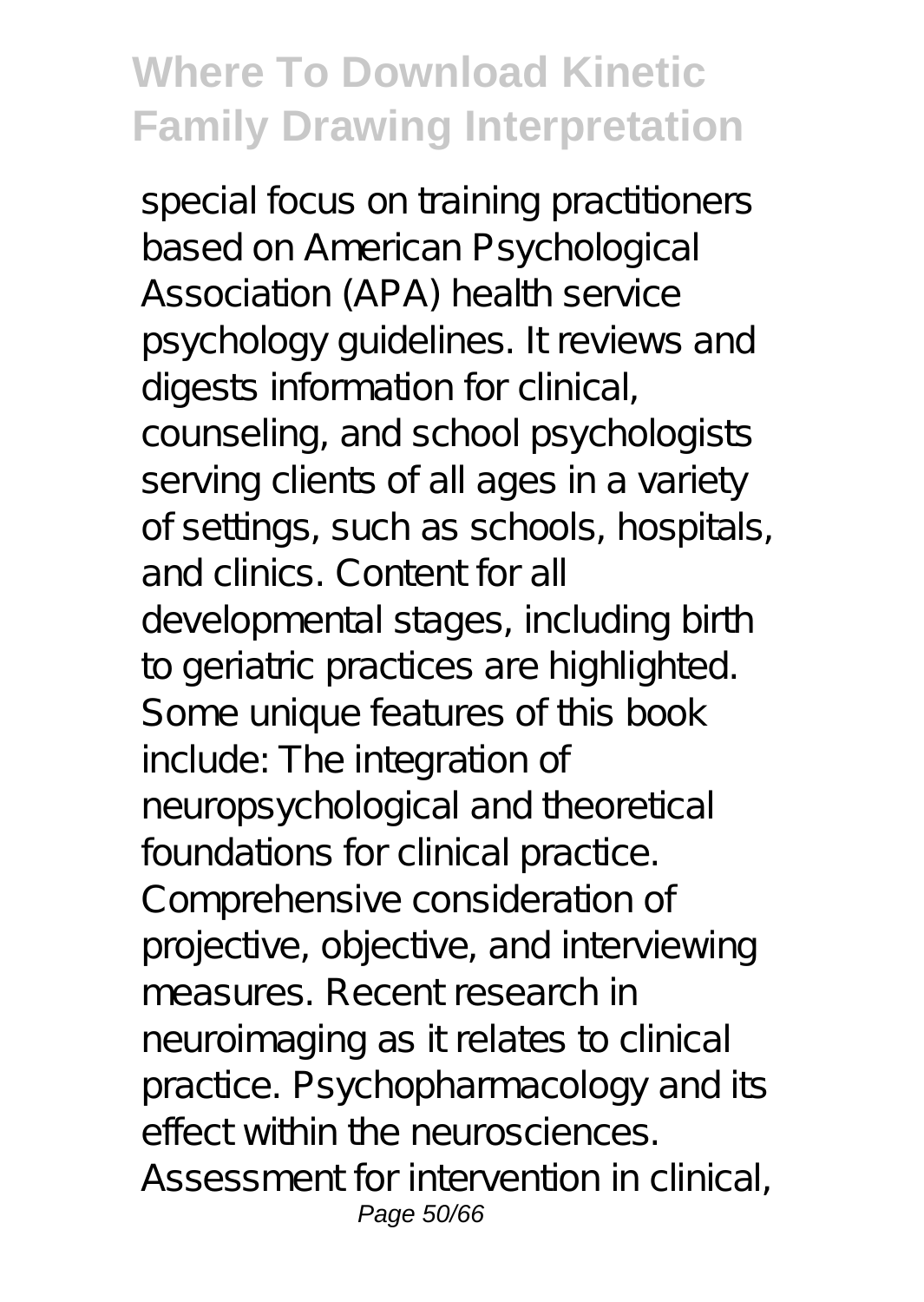counseling, school, and neuropsychology. The use of research to guide neuropsychologically-based clinical practice. Eastern and western approaches to integration and case conceptualization. Interventions driven by brain-based scientific understanding. A variety of neuropsychological cases and report styles to improve practice The enduring contribution of psychology into modern times will remain contingent on practitioners' commitment to ethically-based, empirically-focused, evidence-based practice; continuing education; and scientific discovery. This book will help health service psychologists and counselors to meet the needs of an increasingly diverse population by providing cutting-edge, evidencebased, ecologically valid Page 51/66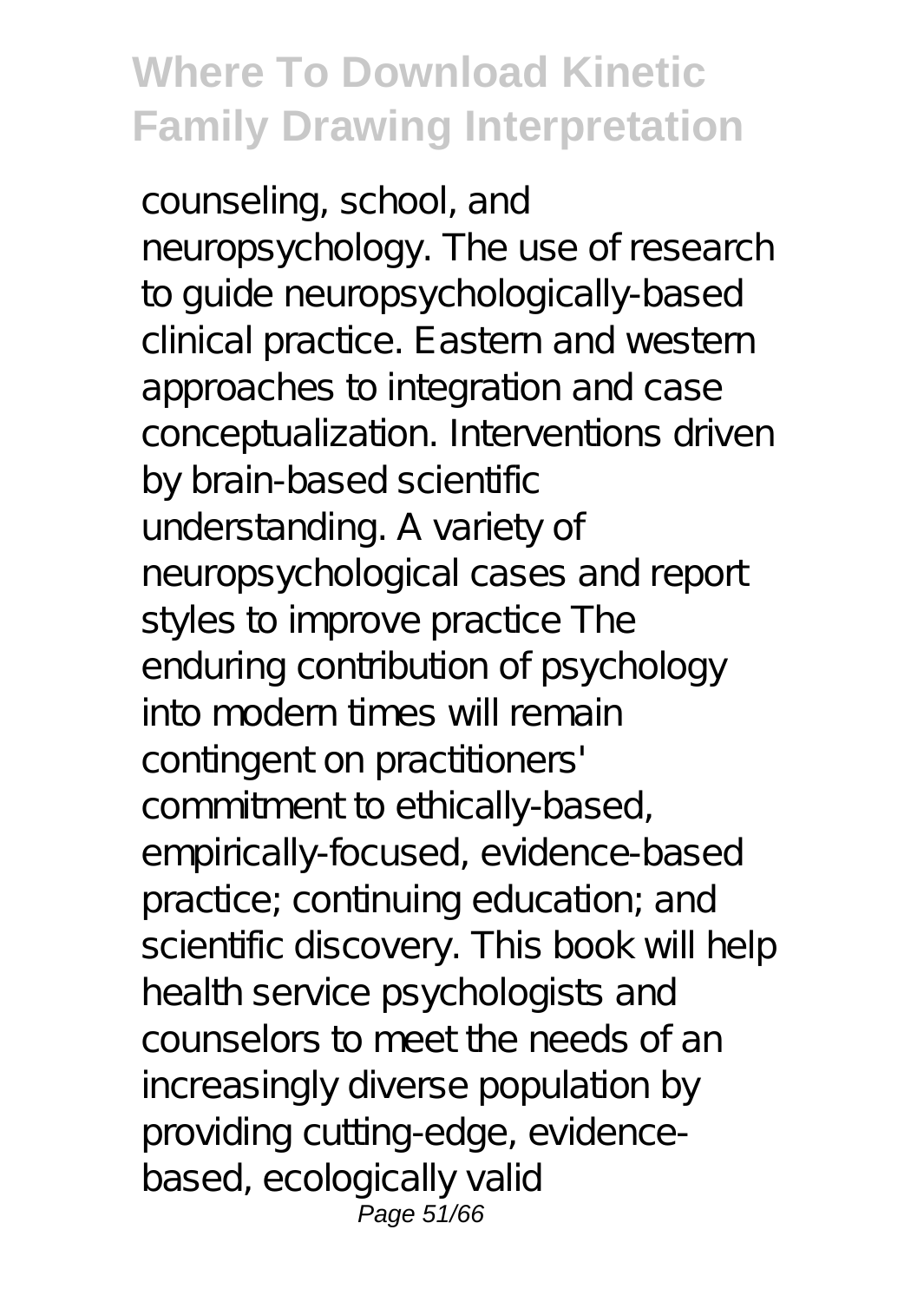neuropsychological interventions currently lacking within the field. Cultural considerations are provided within each chapter, which is especially important given societal inequity that continues to persist within our world. Implications for the COVID-19 pandemic are also discussed in light of neuroscientific advances in medicine.

False allegations of child sexual abuse are an unfortunate reality in both civil and criminal settings. When the fate of a client turns on the ability to understand, organize and integrate complex components of expert testimony, you will want to turn to False Allegations of Child Sexual Abuse: Attorney & Client Desk Reference. Written by an "insider" - The author's extensive experience in forensic social work and Page 52/66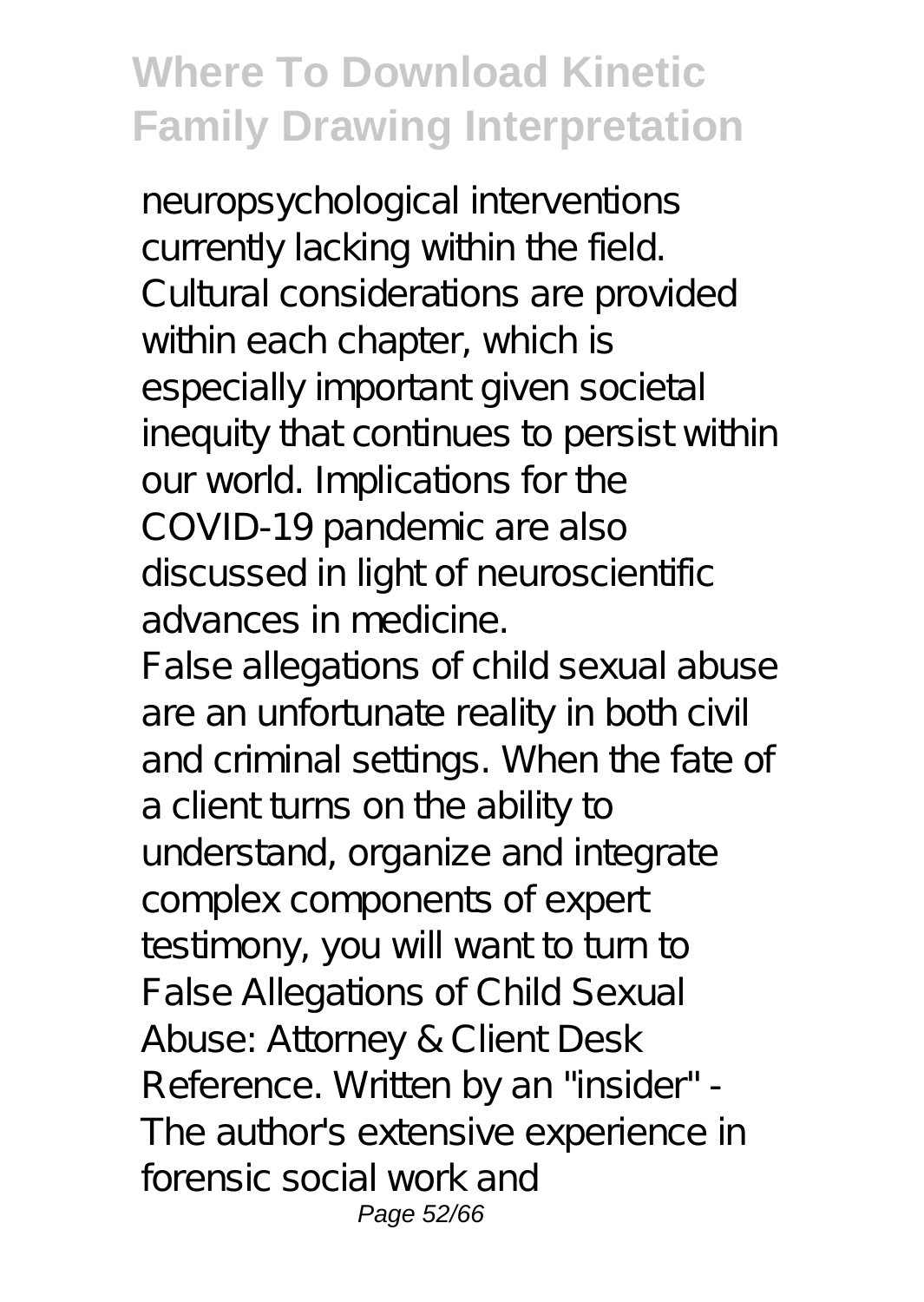psychotherapy – both as a protective caseworker and private practitioner will provide you with critical insights into the weaknesses of expert evaluations and testimony in cases of false allegations. Written in a practical, straight-forward style, you will learn the hallmarks of the false allegation and be provided with specific methods for exposing the falsehoods. First published in 1983. Routledge is an imprint of Taylor & Francis, an informa company. Drawing the Line Interpreting Projective Drawings

A Guide for Screening Children's Art

Interpreting Children's Drawings Understanding the Biological Basis of Behavior

The Handbook of Personality Assessment provides Page  $53/$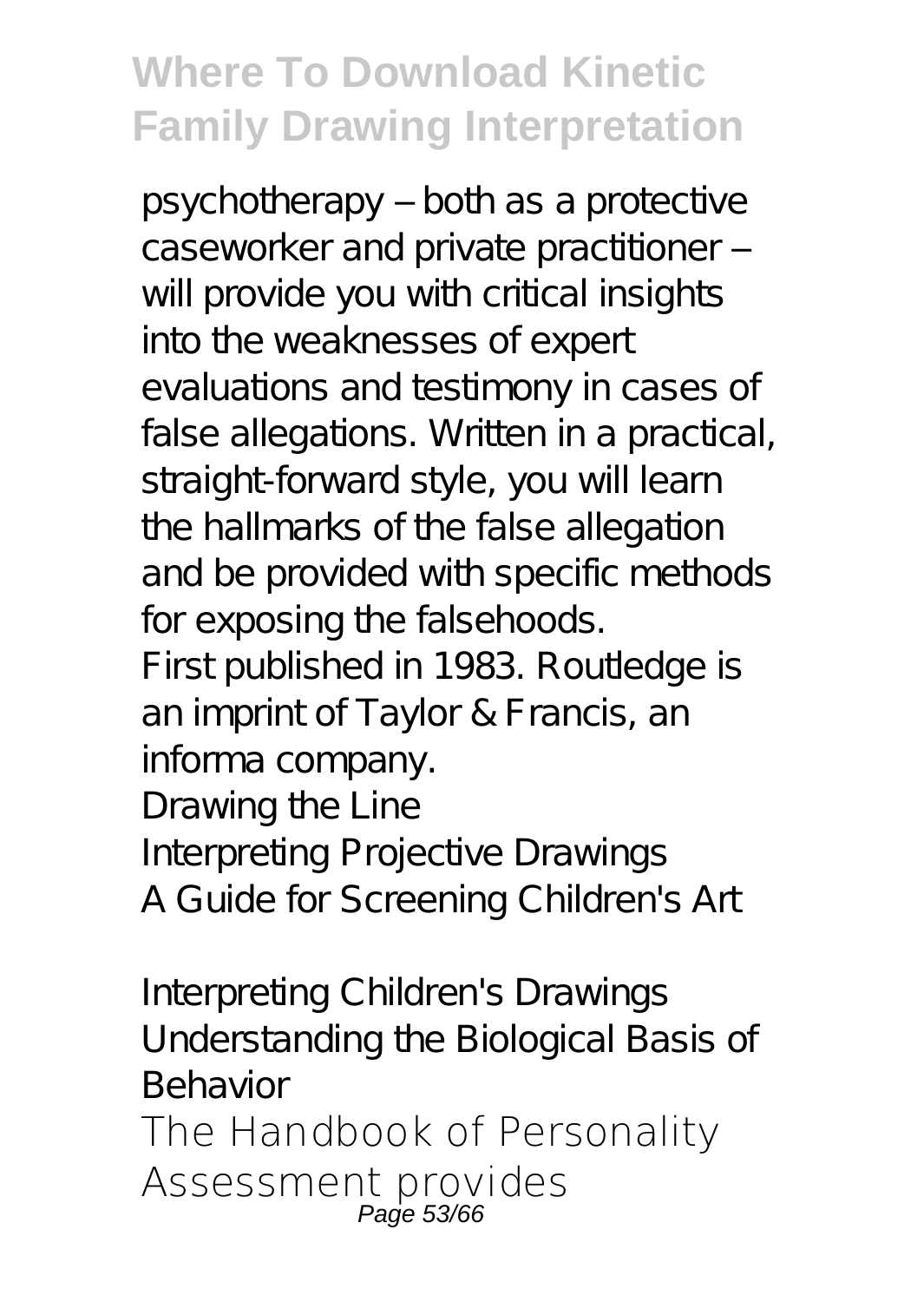comprehensive guidance on the administration, scoring, and interpretation of the most widely-used instruments. Written by two of the field's foremost authorities, this wellbalanced guide blends theory and application to provide a foundational reference for both graduate students and professionals. Updated to reflect the most current advances, this second edition includes new chapters on the Minnesota Personality Inventory-Restructured Form and the Rorschach Performance Assessment System, along with in-depth coverage of the MMPI-2,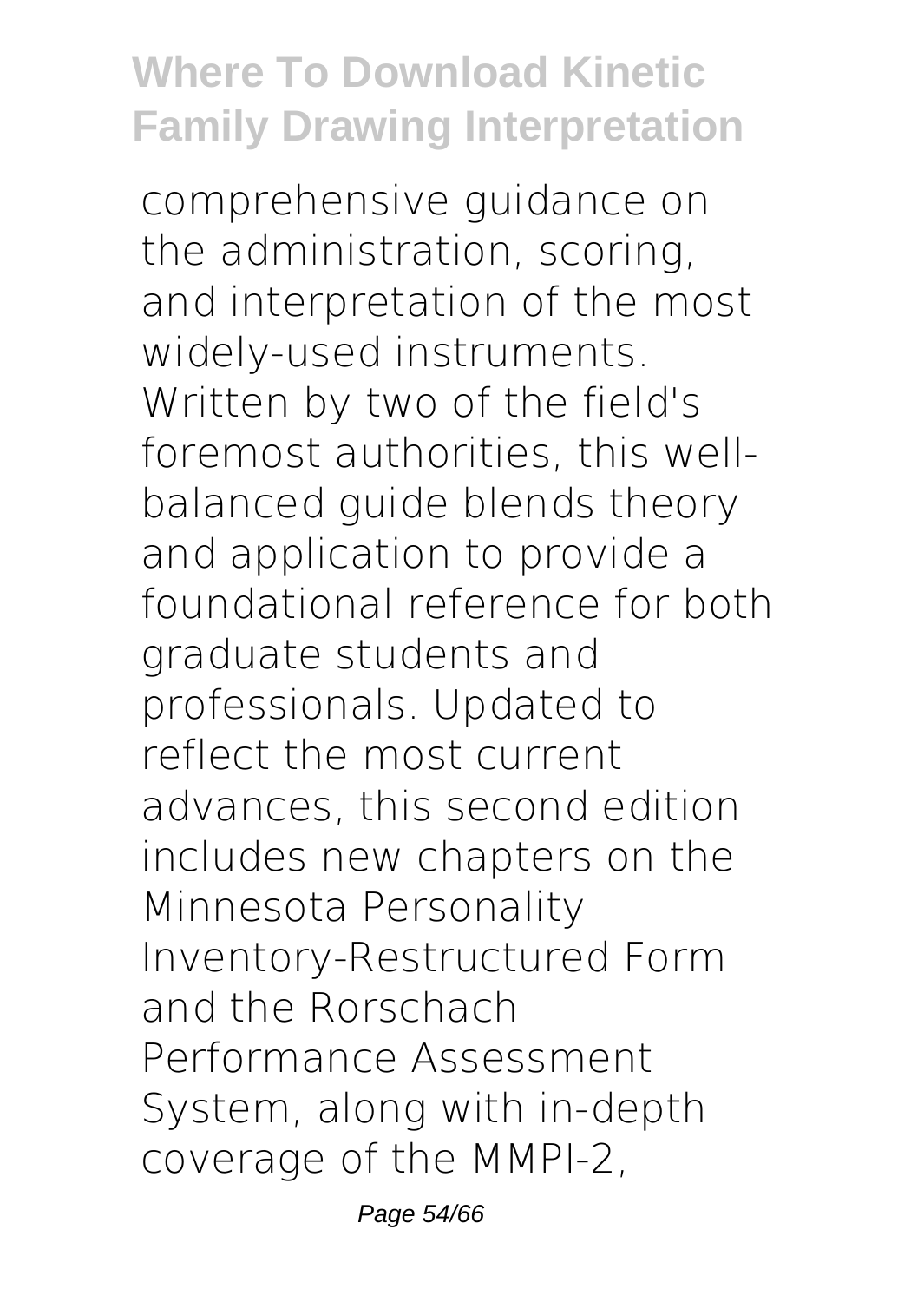MMPI-2-A, MCMI-IV, PAI, NEO-PI-R, Rorschach Comprehensive System, TAT, and Figure Drawing and Sentence Completion Methods. Each instrument is discussed in terms of its history, administration, scoring, validity, assessment, interpretation, applications, and psychometric foundations, and other chapters address ethical considerations and provide general guidelines in the assessment process. Personality assessments guide recommendations in a broad range of clinical, health care, forensic, educational, and organizational settings. This

Page 55/66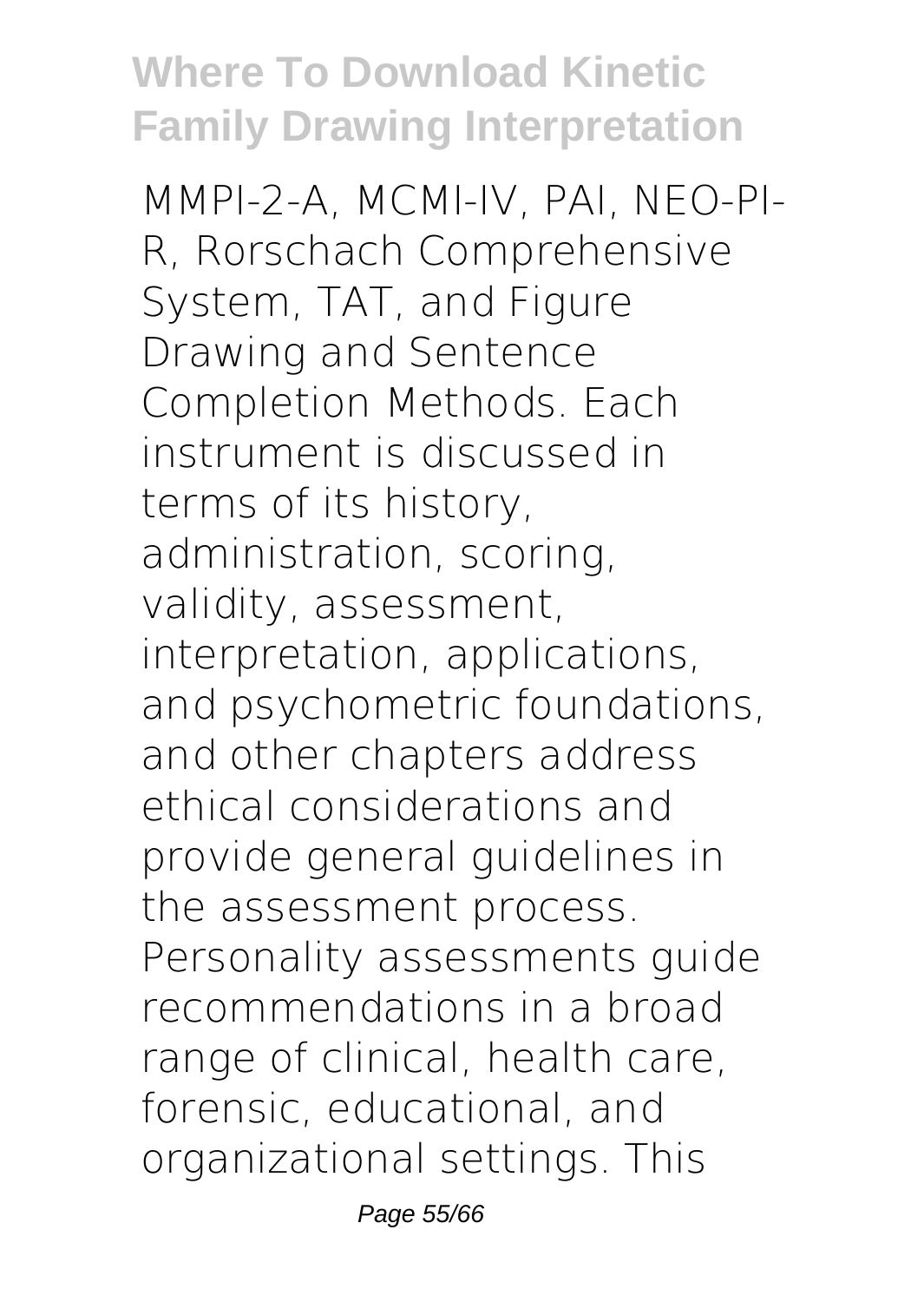book delves deeply into the nature and appropriate use of the major assessment instruments, with authoritative insight and practical guidance. Review the latest concepts, research, and practices Administer, score, and interpret the most widely-used instruments Understand the psychometric foundations of personality assessment Access downloadable sample reports that illustrate software interpretation An individual's nature and disposition can be assessed in several ways. This book focuses on standardized psychological tests that assess personality characteristics and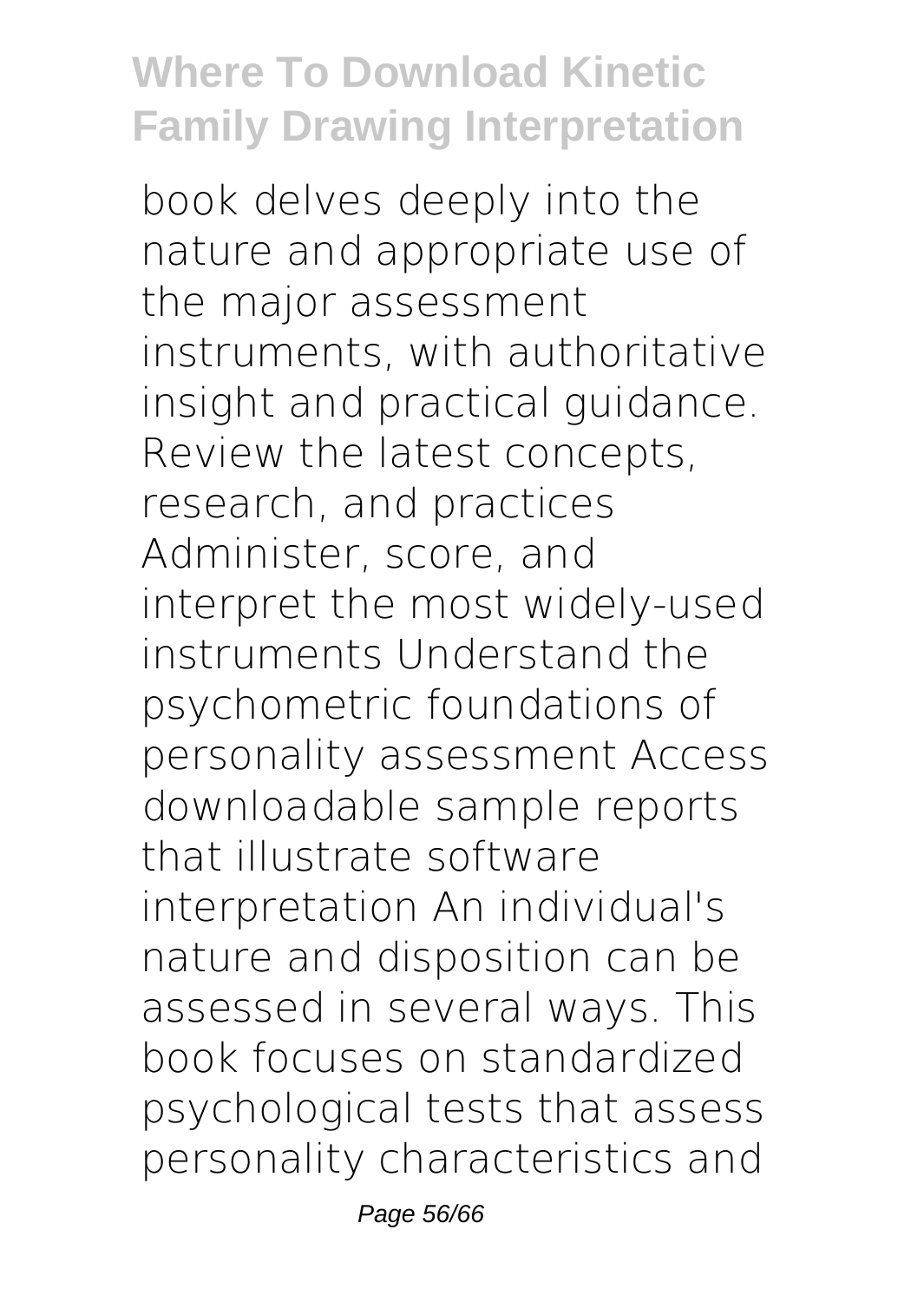indicate how a person is likely to think, feel, and act. The results can only be as accurate as the process, from assessment selection and administration, to scoring, interpretation, and beyond. The Handbook of Personality Assessment is an invaluable resource for every stage of the process, with a practical focus and advice from two leading experts.

The two volumes of the Handbook of Psychological and Educational Assessment of Children, Second Edition, cover all aspects of child and adolescent assessment. Leading clinical scientists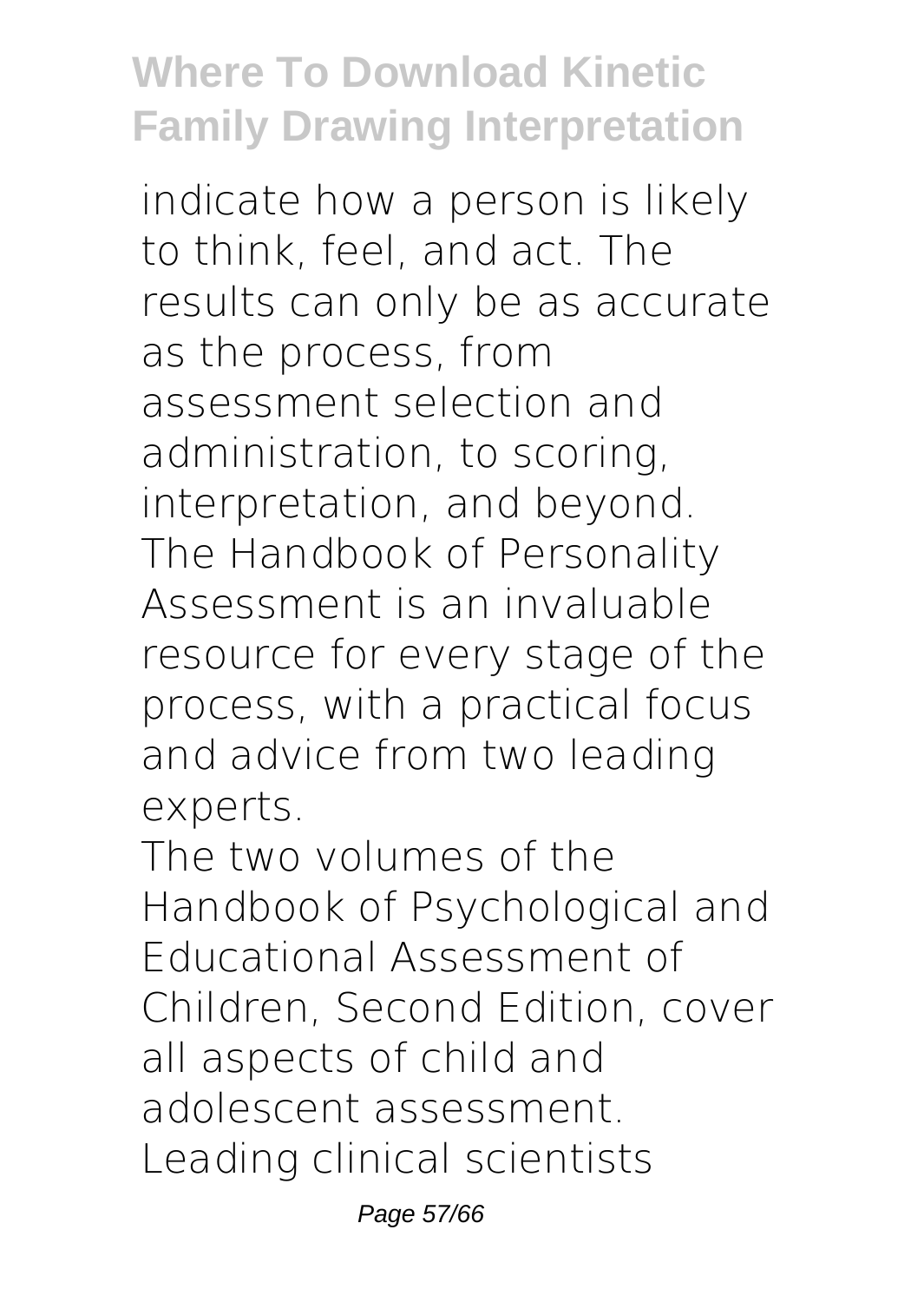summarize the state of the science of assessment paradigms, instruments, and methods. With an emphasis on practical clinical considerations, chapters also delve into issues related to test development, psychometrics, and bias. Conveniently designed for reference or text use, this vast knowledge base has been synthesized into two volumes which may be purchased separately or together. INTELLIGENCE, APTITUDE, AND ACHIEVEMENT surveys assessment of intelligence, learning styles, and academic achievement; covers historical issues and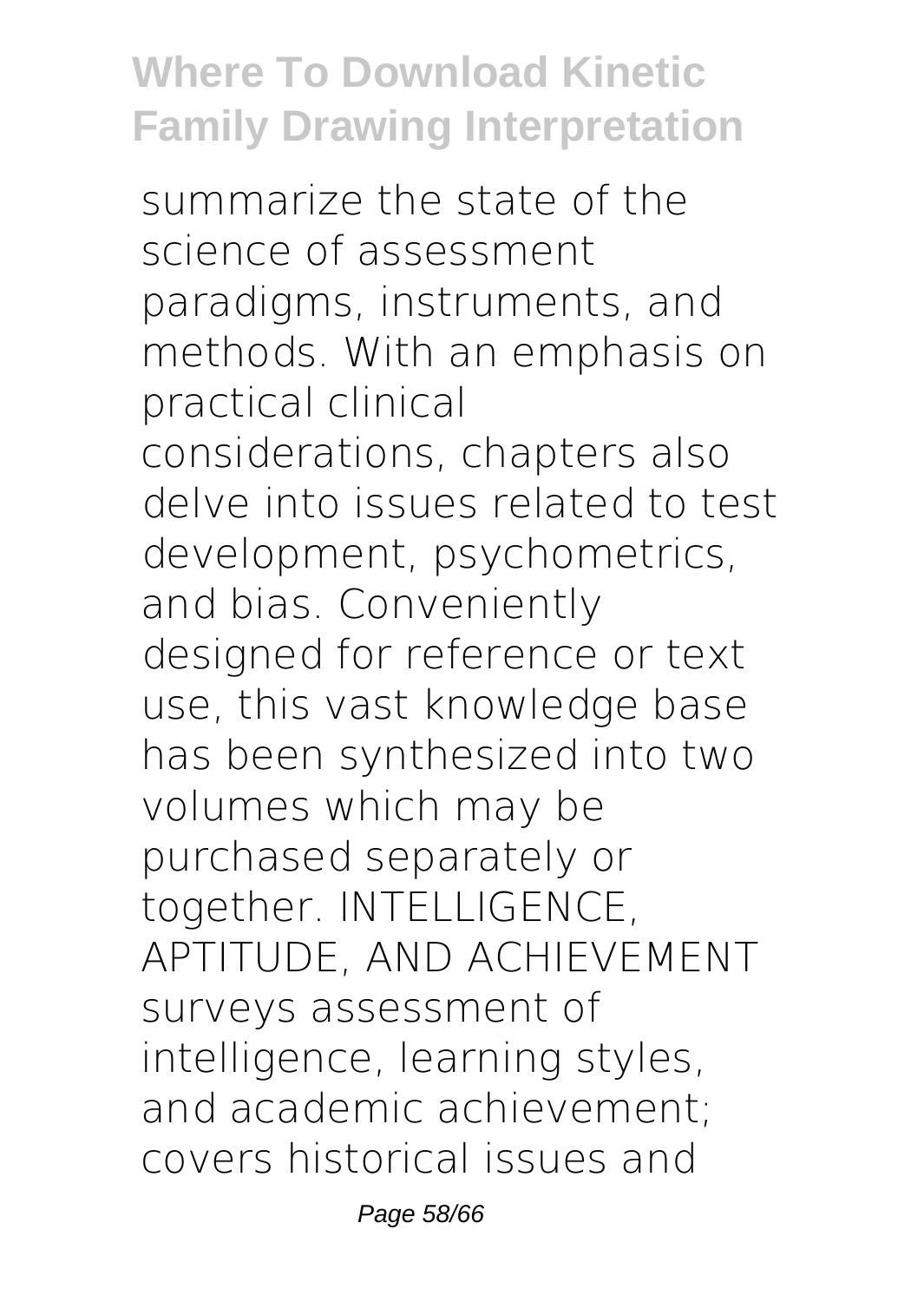psychometric methods; and addresses diversity issues, ethical concerns, and special topics in mental testing. PERSONALITY, BEHAVIOR, AND CONTEXT reviews the use of projective methods, interviewing and observation, and objective methods of assessing personality and behavior; discusses the assessment of specific syndromes and symptoms; and presents tools for assessing adaptive skills and the family context.

This books provides readers with an opportunity to gain a practical, hands-on understanding of how current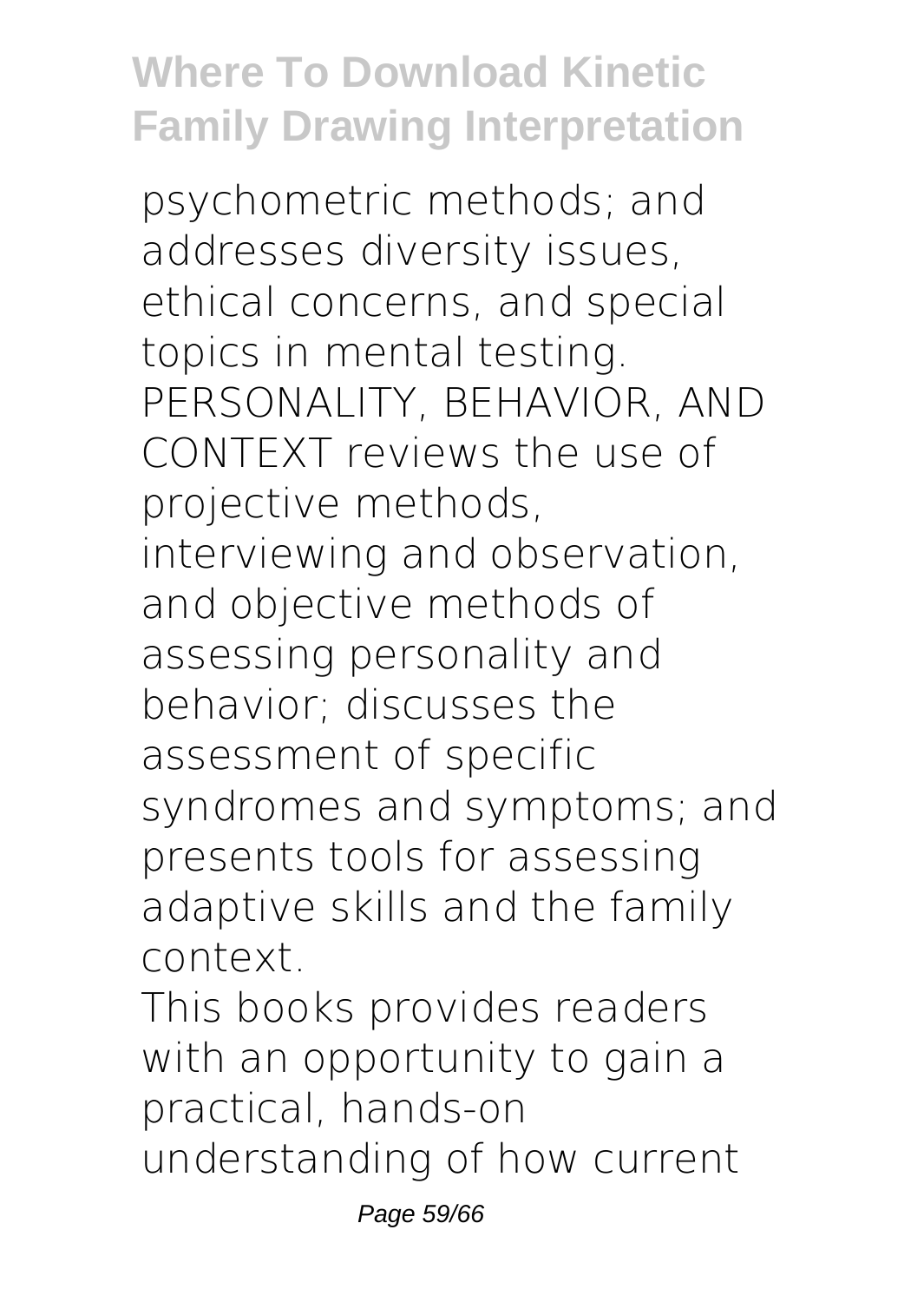approaches to play therapy work, as well as the underlying principles upon which they are based. -- Book Jacket. This book is concerned with the interdisciplinary studies applying computer technologies to the theory and practice of art therapy. The contents consist of the author's sixteen papers published, twelve patents in Korea, Japan, and the U.S.A., and other relevant materials, all organized in a logical sequence. This book is intended for art therapy courses at upper undergraduate and graduate levels. No prior computer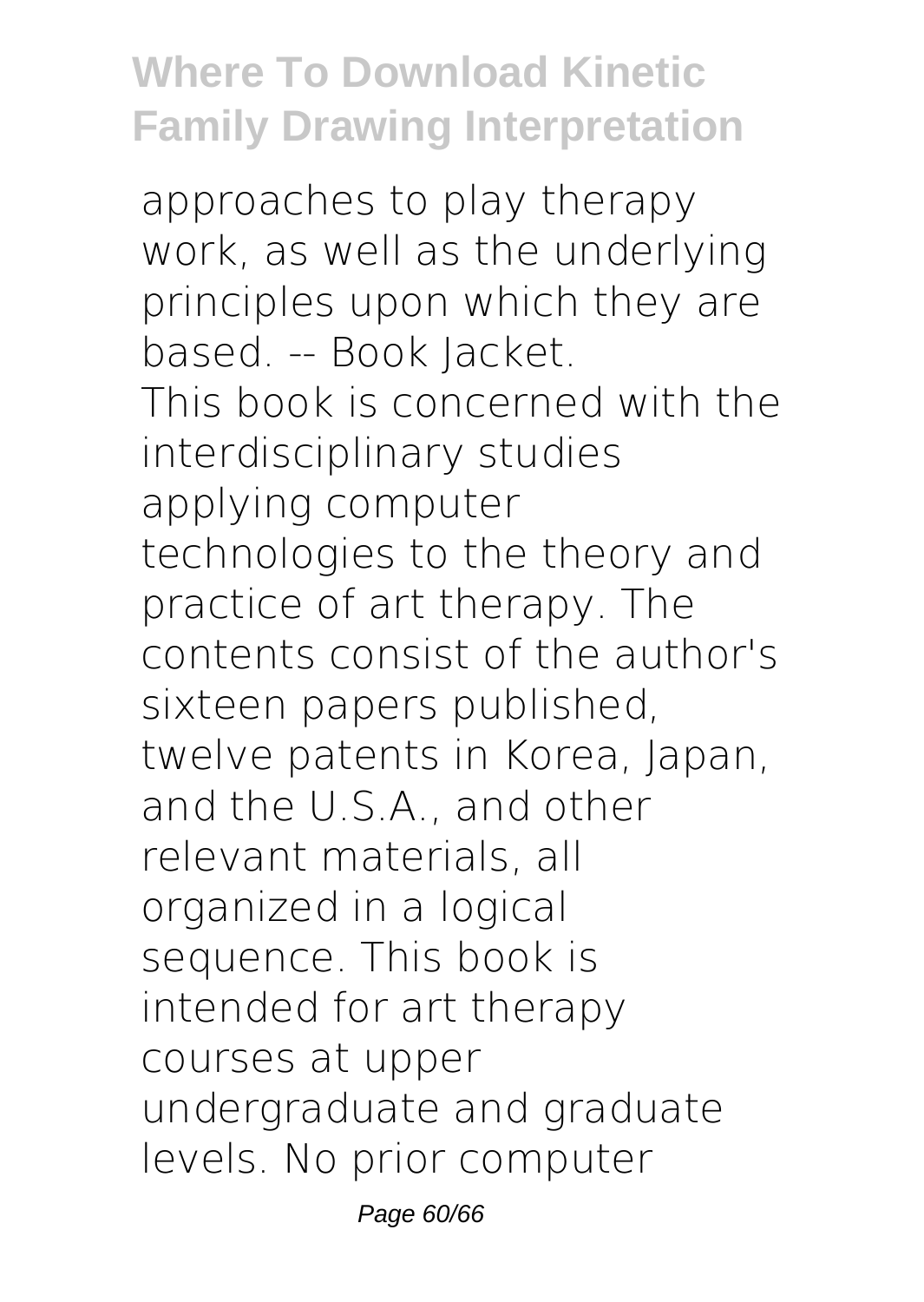knowledge is assumed. Interpretation of drawings no longer needs to be done manually by the therapists themselves because, as this book argues, computerized systems can perform the steps of evaluation and interpretation. The difficult concept of computer science is explained in a simple and concrete way with illustrations, sample drawings, and case studies. This book explains statistical methods, various functions of a computer, technologies in digital image processing, computer algorithms, methodologies in expert systems, and the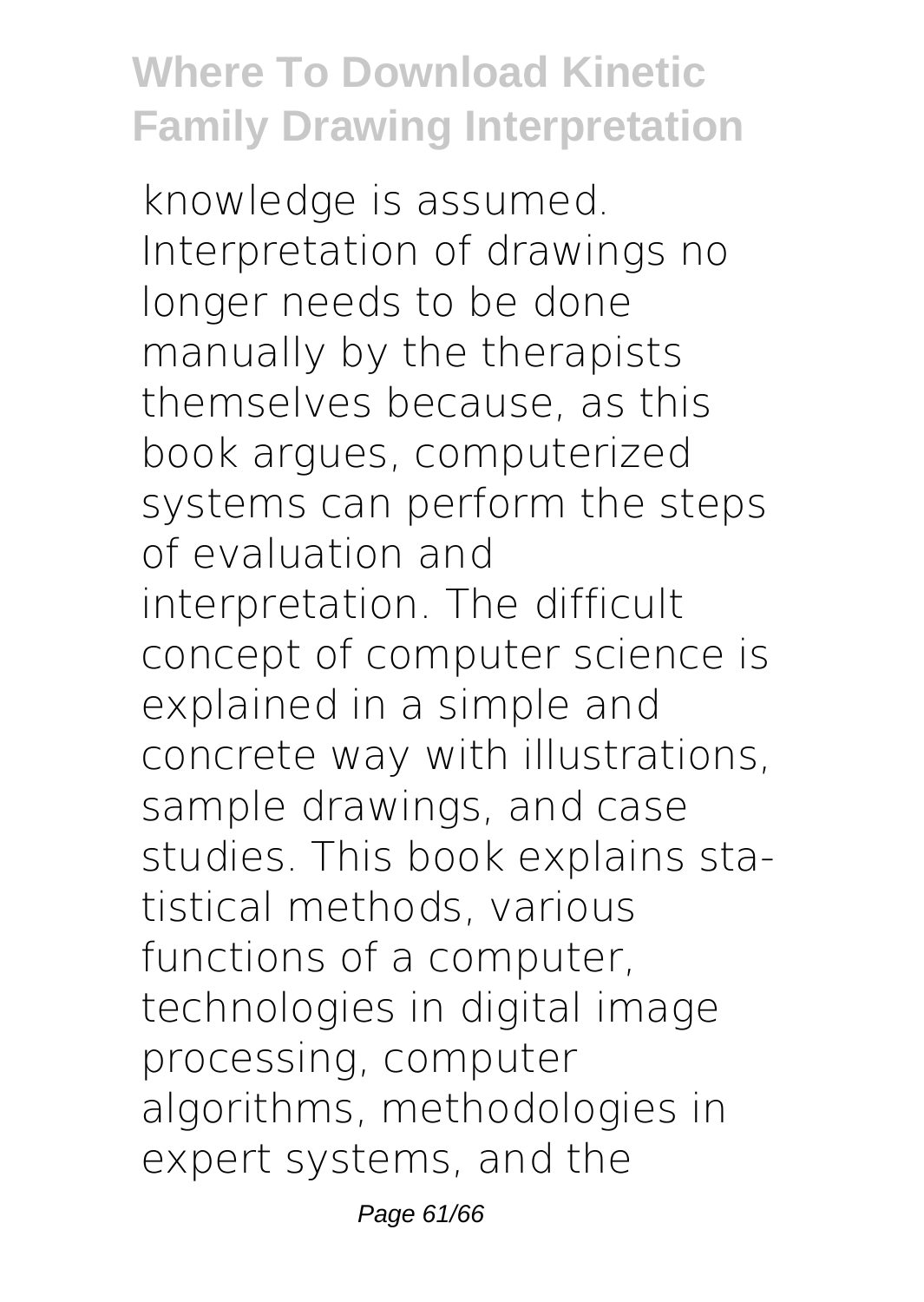Bayesian network. All these elements can be used to improve the practice and theory in the evaluation of art and the interpretation of art. Readers do not need to worry about unfamiliar terms such as digital image, algorithm, expert system, and Bayesian network which appear here. Neither should they be concerned about pixel, cluster, edge, blurring, convex hull, regression, etc., the terms which appear later in the book. These terms will be explained with illustrations and drawings for easy understanding. Computational Art Therapy will not only promote the use of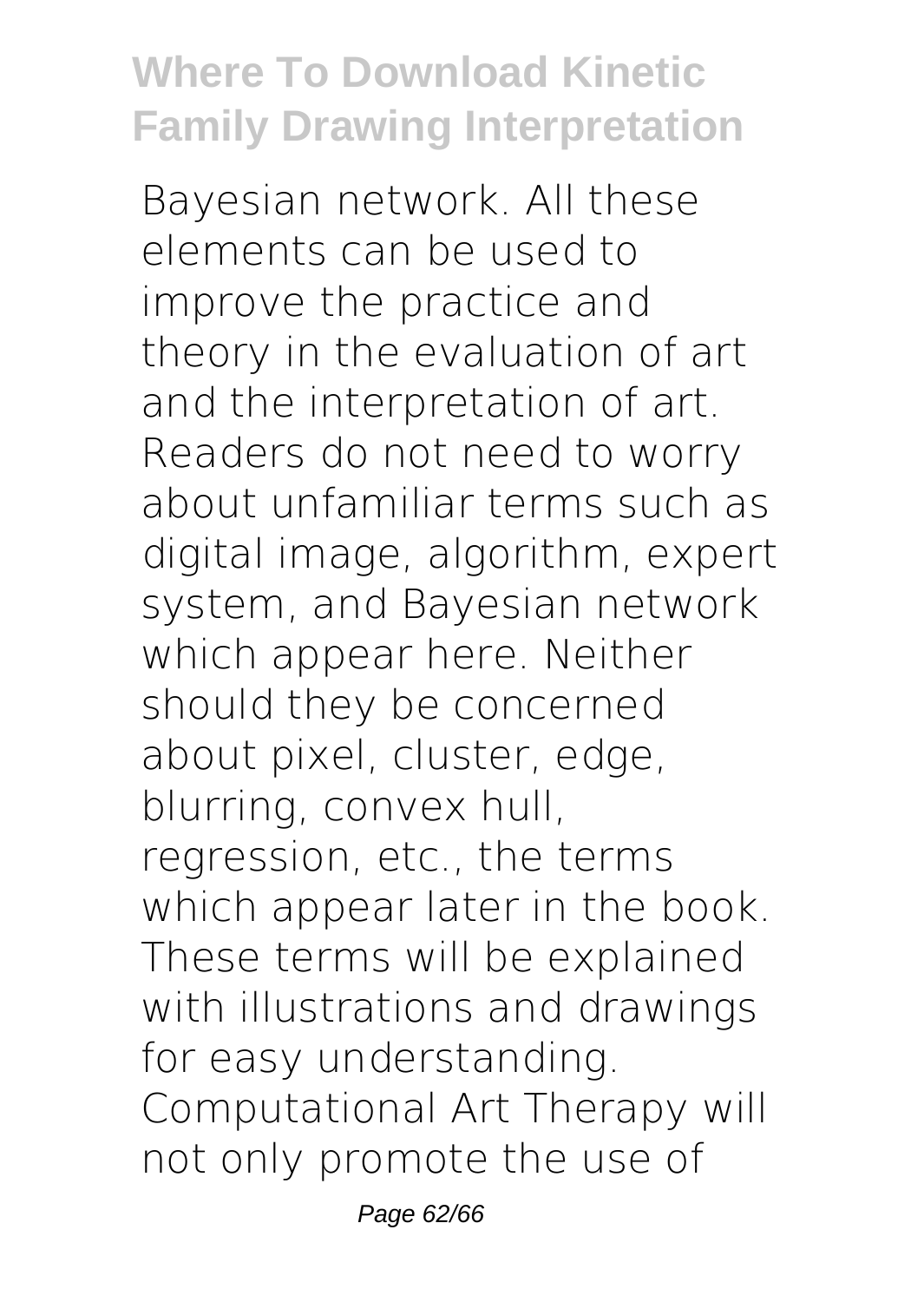various art therapy tools but also provide a foundation for new methodologies through which art therapy researchers can develop their own methodologies to improve the practice and theory of art therapy. It will be of special interest to those studying art therapy, psychology, psychiatry, art, computer science and applied statistics. An Interpretation of Artwork by Children from Violent Homes Encyclopedia of Cross-Cultural School Psychology Kinetic-house-tree-person Drawings (K-H-T-P) Label-Free Technologies For Drug Discovery

Page 63/66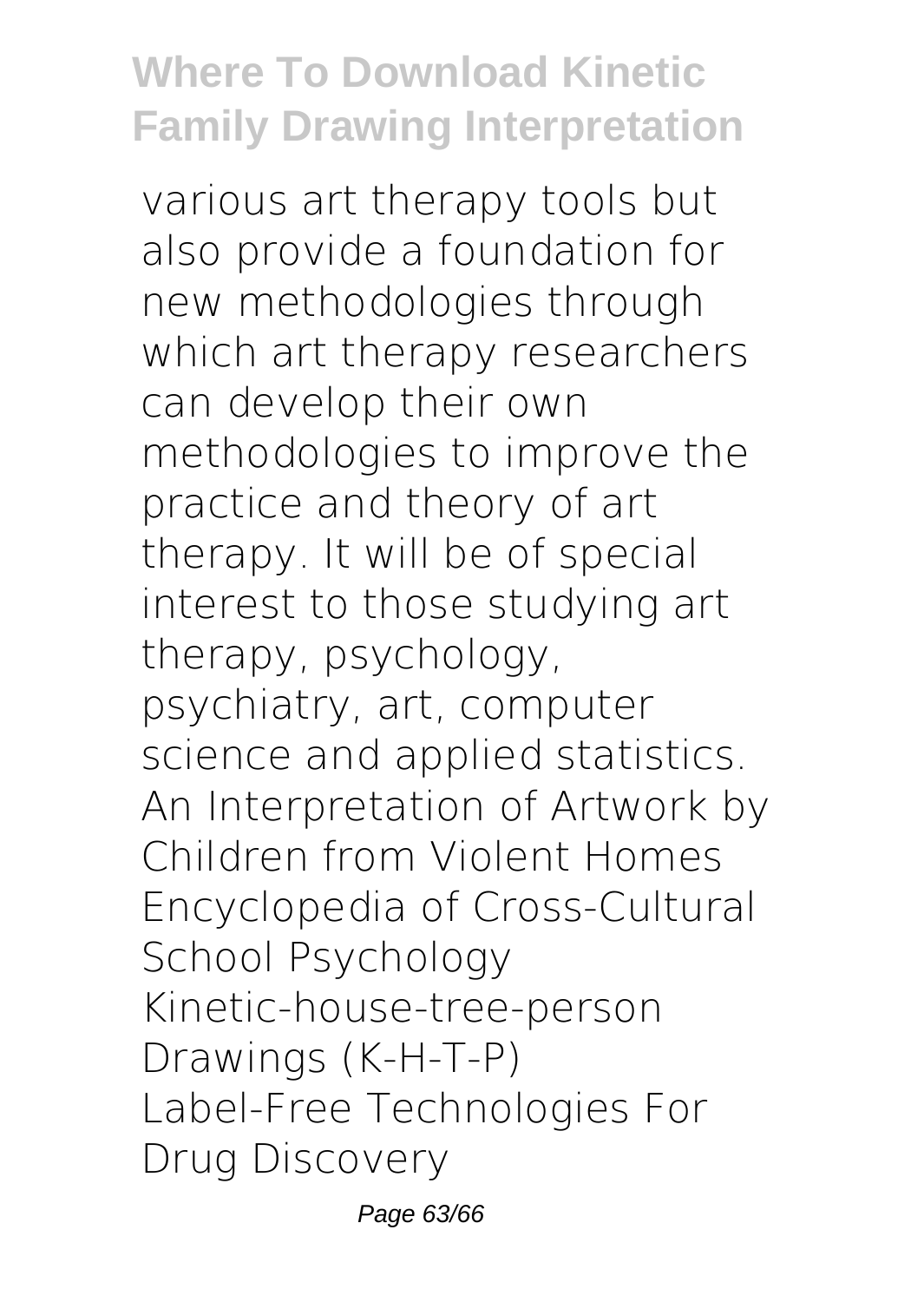Kinetic House-Tree-Person Drawings A Therapist's Guide to Art Therapy Assessments With contributions from leading school psychology practitioners, this encyclopedia provides a oneof-a-kind guide to crosscultural school psychology. Some 400 entries explore concepts, themes, and the latest research findings to answer your questions in all aspects of the field. Moreover, the encyclopedia offers support at all levels of primary and secondary education, from pre-K to 12th grade. Each entry offers a description of a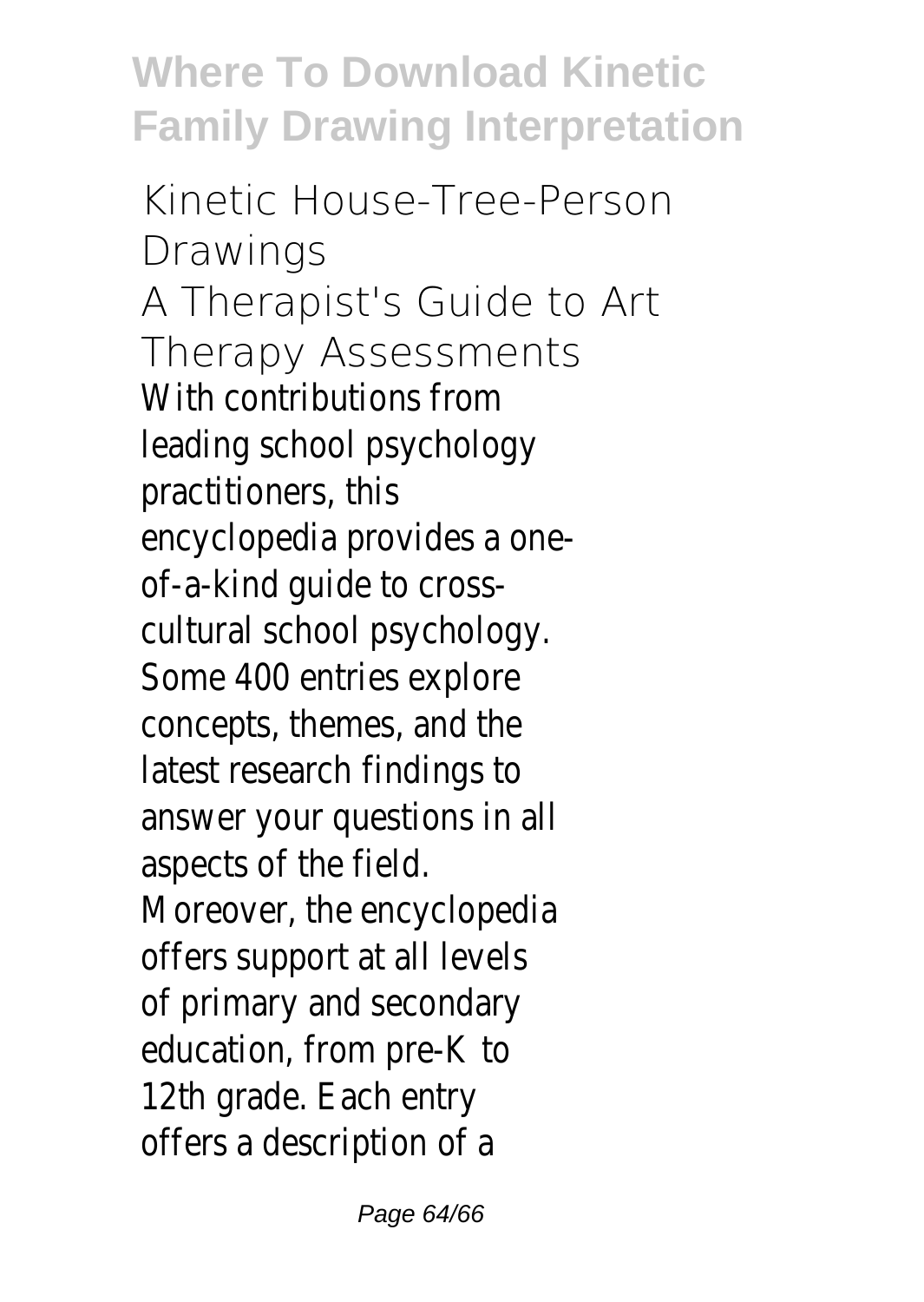particular term, a bibliography, and additional readings. The editor is widely known for her biweekly Spanish-language columns and her appearances on television and radio as a cross-cultural expert. TEMAS (Tell-Me-A-Story) Assessment in Multicultural Societies K-H-T-P: an Interpretative Manual Developing Evidence-Based Interventions for Clinical, Counseling and School Psychologists An Introduction to Understanding Children Through Kinetic Drawings Actions, Styles and Symbols in Kinetic Family Drawings Page 65/66